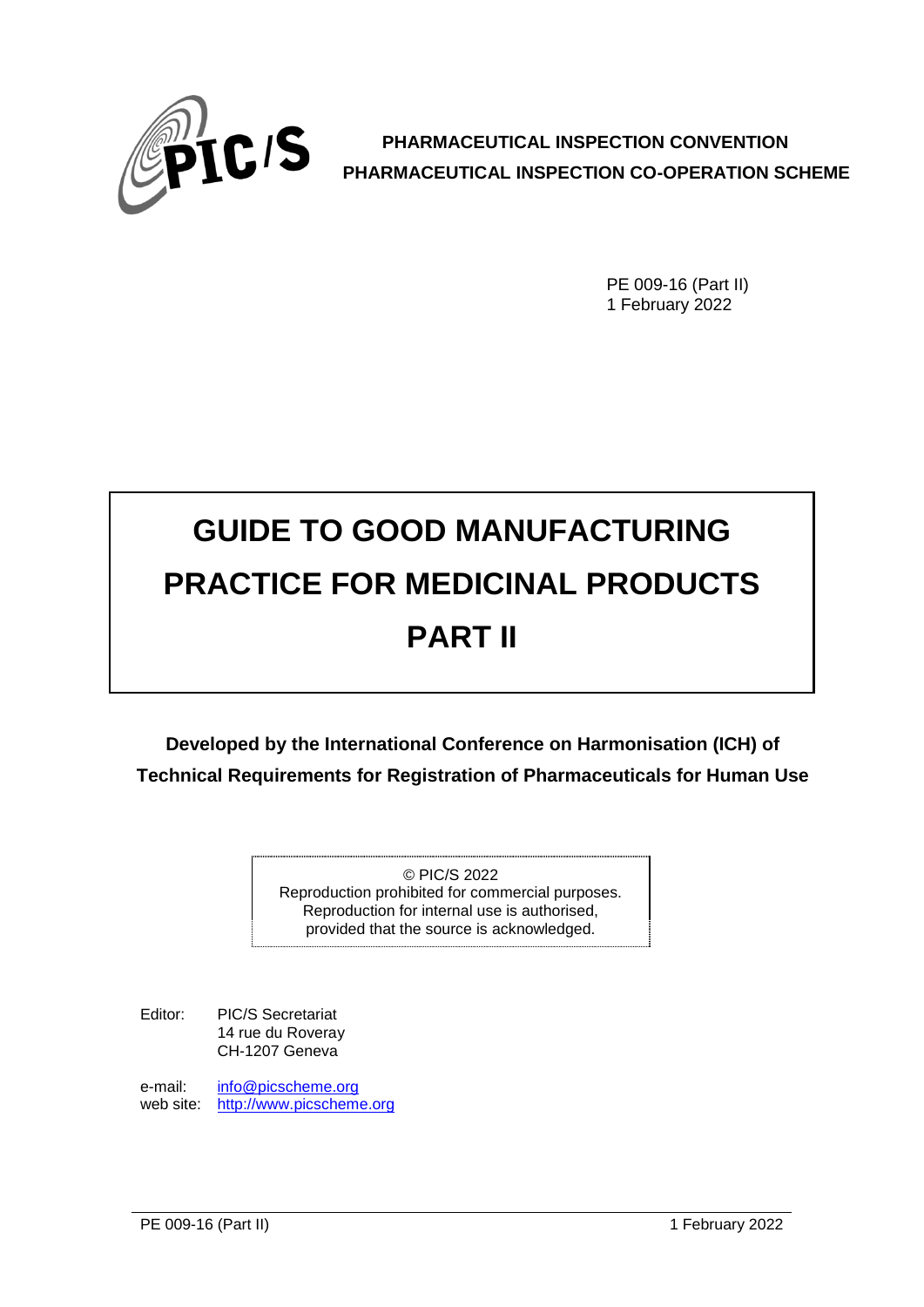# **TABLE OF CONTENTS**

| 1.               |     |  |  |  |
|------------------|-----|--|--|--|
|                  | 1.1 |  |  |  |
|                  | 1.2 |  |  |  |
| 2.               |     |  |  |  |
|                  | 2.1 |  |  |  |
|                  | 2.2 |  |  |  |
|                  | 2.3 |  |  |  |
|                  | 2.4 |  |  |  |
|                  | 2.5 |  |  |  |
|                  | 2.6 |  |  |  |
| 3.               |     |  |  |  |
|                  | 3.1 |  |  |  |
|                  | 3.2 |  |  |  |
|                  | 3.3 |  |  |  |
| $\overline{4}$ . |     |  |  |  |
|                  | 4.1 |  |  |  |
|                  | 4.2 |  |  |  |
|                  | 4.3 |  |  |  |
|                  | 4.4 |  |  |  |
|                  | 4.5 |  |  |  |
|                  | 4.6 |  |  |  |
|                  | 4.7 |  |  |  |
| 5.               |     |  |  |  |
|                  | 5.1 |  |  |  |
|                  | 5.2 |  |  |  |
|                  | 5.3 |  |  |  |
|                  | 5.4 |  |  |  |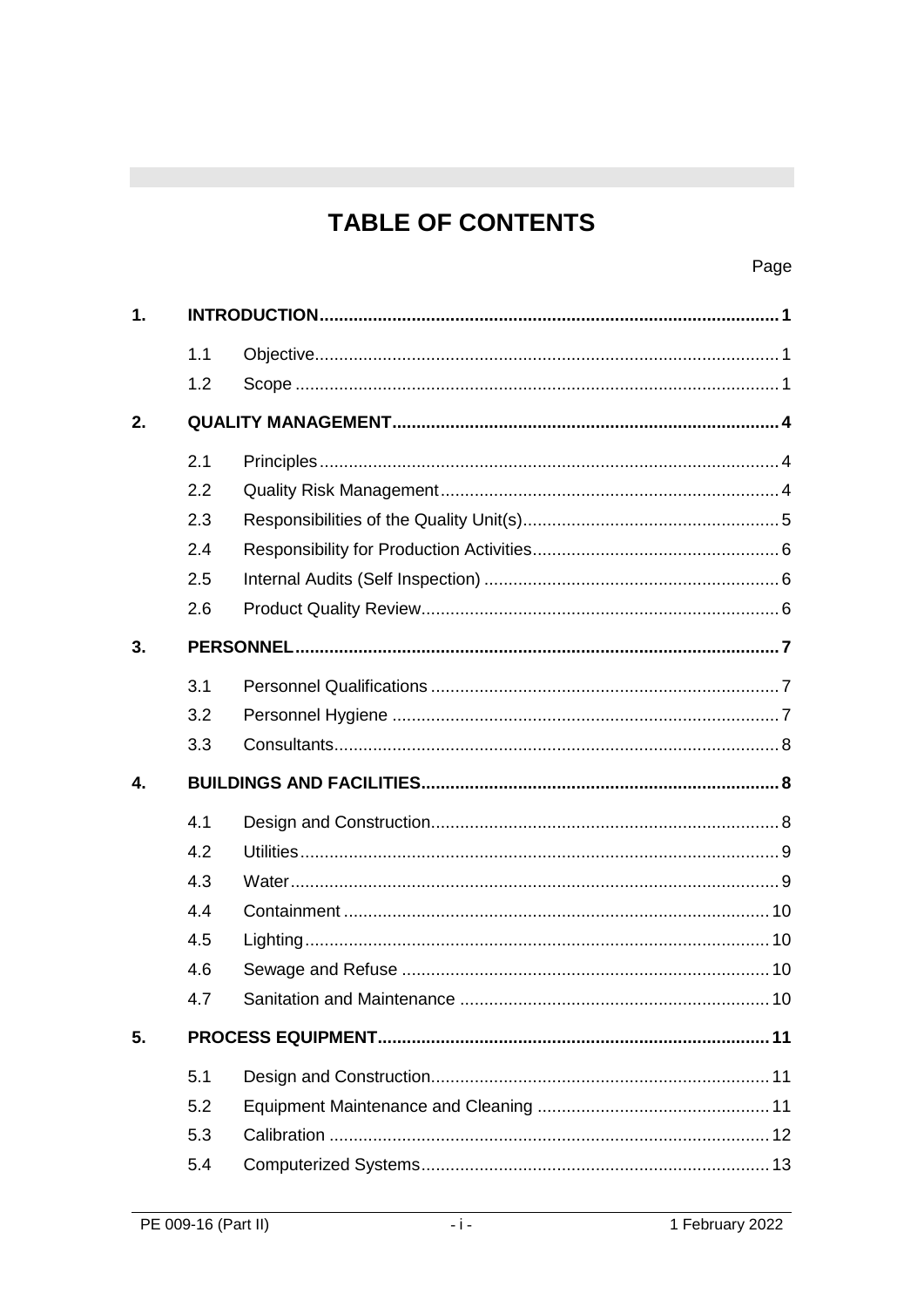| 6.  |      |                                                               |  |
|-----|------|---------------------------------------------------------------|--|
|     | 6.1  |                                                               |  |
|     | 6.2  |                                                               |  |
|     | 6.3  | Records of Raw Materials, Intermediates, API Labelling and    |  |
|     |      |                                                               |  |
|     | 6.4  | Master Production Instructions (Master Production and Control |  |
|     |      |                                                               |  |
|     | 6.5  | Batch Production Records (Batch Production and Control        |  |
|     |      |                                                               |  |
|     | 6.6  |                                                               |  |
|     | 6.7  |                                                               |  |
| 7.  |      |                                                               |  |
|     | 7.1  |                                                               |  |
|     | 7.2  |                                                               |  |
|     | 7.3  | Sampling and Testing of Incoming Production Materials 19      |  |
|     | 7.4  |                                                               |  |
|     | 7.5  |                                                               |  |
| 8.  |      |                                                               |  |
|     | 8.1  |                                                               |  |
|     | 8.2  |                                                               |  |
|     | 8.3  |                                                               |  |
|     | 8.4  |                                                               |  |
|     | 8.5  |                                                               |  |
| 9.  |      | PACKAGING AND IDENTIFICATION LABELLING OF APIS AND            |  |
|     |      |                                                               |  |
|     | 9.1  |                                                               |  |
|     | 9.2  |                                                               |  |
|     | 9.3  |                                                               |  |
|     | 9.4  |                                                               |  |
| 10. |      |                                                               |  |
|     | 10.1 |                                                               |  |
|     | 10.2 |                                                               |  |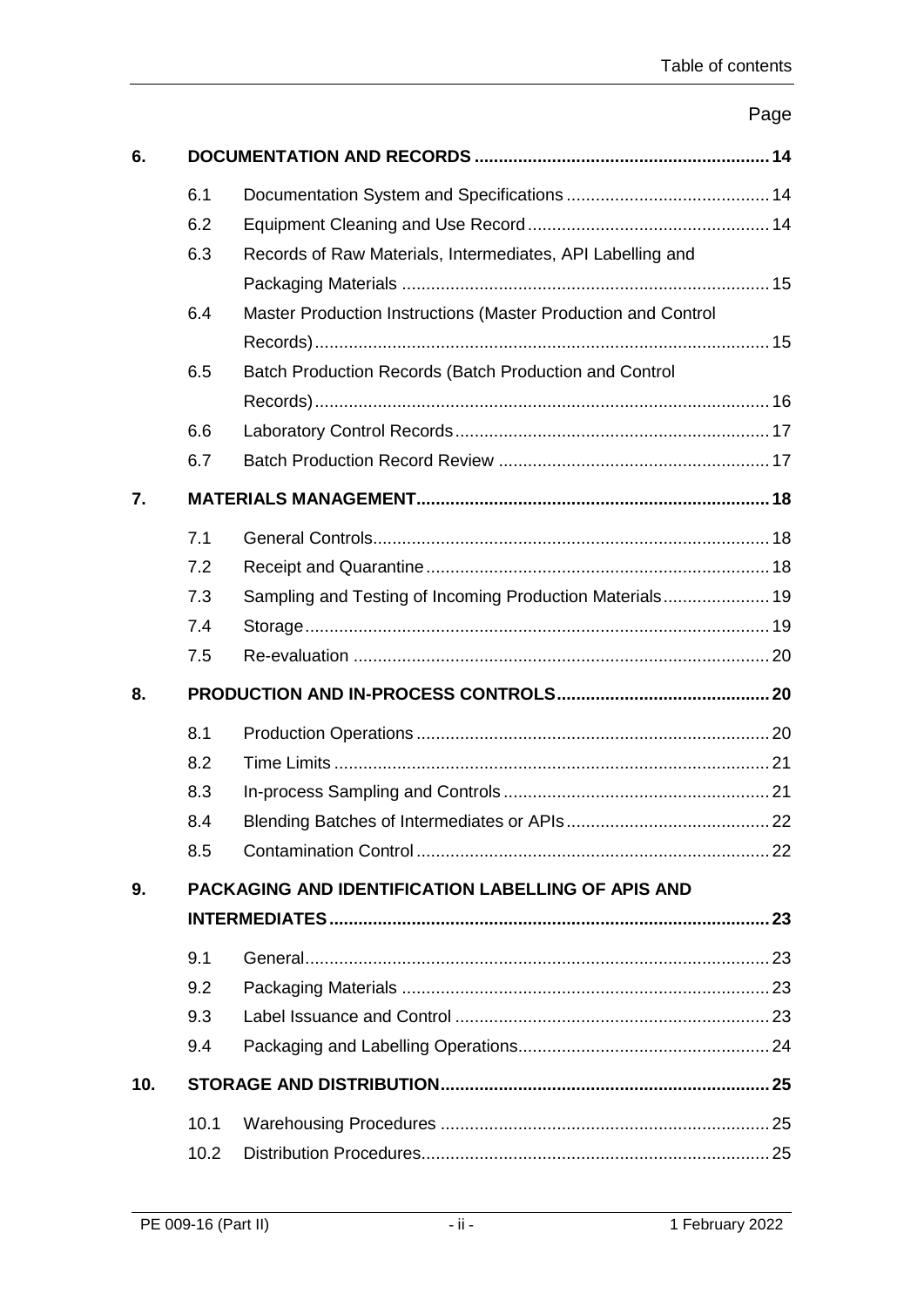# Page

| 11. |                                                          |                                                           |  |  |
|-----|----------------------------------------------------------|-----------------------------------------------------------|--|--|
|     | 11.1                                                     |                                                           |  |  |
|     | 11.2                                                     |                                                           |  |  |
|     | 11.3                                                     | Validation of Analytical Procedures - see Section 12.  27 |  |  |
|     | 11.4                                                     |                                                           |  |  |
|     | 11.5                                                     |                                                           |  |  |
|     | 11.6                                                     |                                                           |  |  |
|     | 11.7                                                     |                                                           |  |  |
| 12. |                                                          |                                                           |  |  |
|     | 12.1                                                     |                                                           |  |  |
|     | 12.2                                                     |                                                           |  |  |
|     | 12.3                                                     |                                                           |  |  |
|     | 12.4                                                     |                                                           |  |  |
|     | 12.5                                                     |                                                           |  |  |
|     | 12.6                                                     |                                                           |  |  |
|     | 12.7                                                     |                                                           |  |  |
|     | 12.8                                                     |                                                           |  |  |
| 13. |                                                          |                                                           |  |  |
| 14. |                                                          |                                                           |  |  |
|     | 14.1                                                     |                                                           |  |  |
|     | 14.2                                                     |                                                           |  |  |
|     | 14.3                                                     |                                                           |  |  |
|     | 14.4                                                     |                                                           |  |  |
|     | 14.5                                                     |                                                           |  |  |
| 15. |                                                          |                                                           |  |  |
| 16. | CONTRACT MANUFACTURERS (INCLUDING LABORATORIES) 36       |                                                           |  |  |
| 17. | <b>AGENTS, BROKERS, TRADERS, DISTRIBUTORS, REPACKERS</b> |                                                           |  |  |
|     |                                                          |                                                           |  |  |
|     | 17.1                                                     |                                                           |  |  |
|     | 17.2                                                     | Traceability of Distributed APIs and Intermediates 37     |  |  |
|     | 17.3                                                     |                                                           |  |  |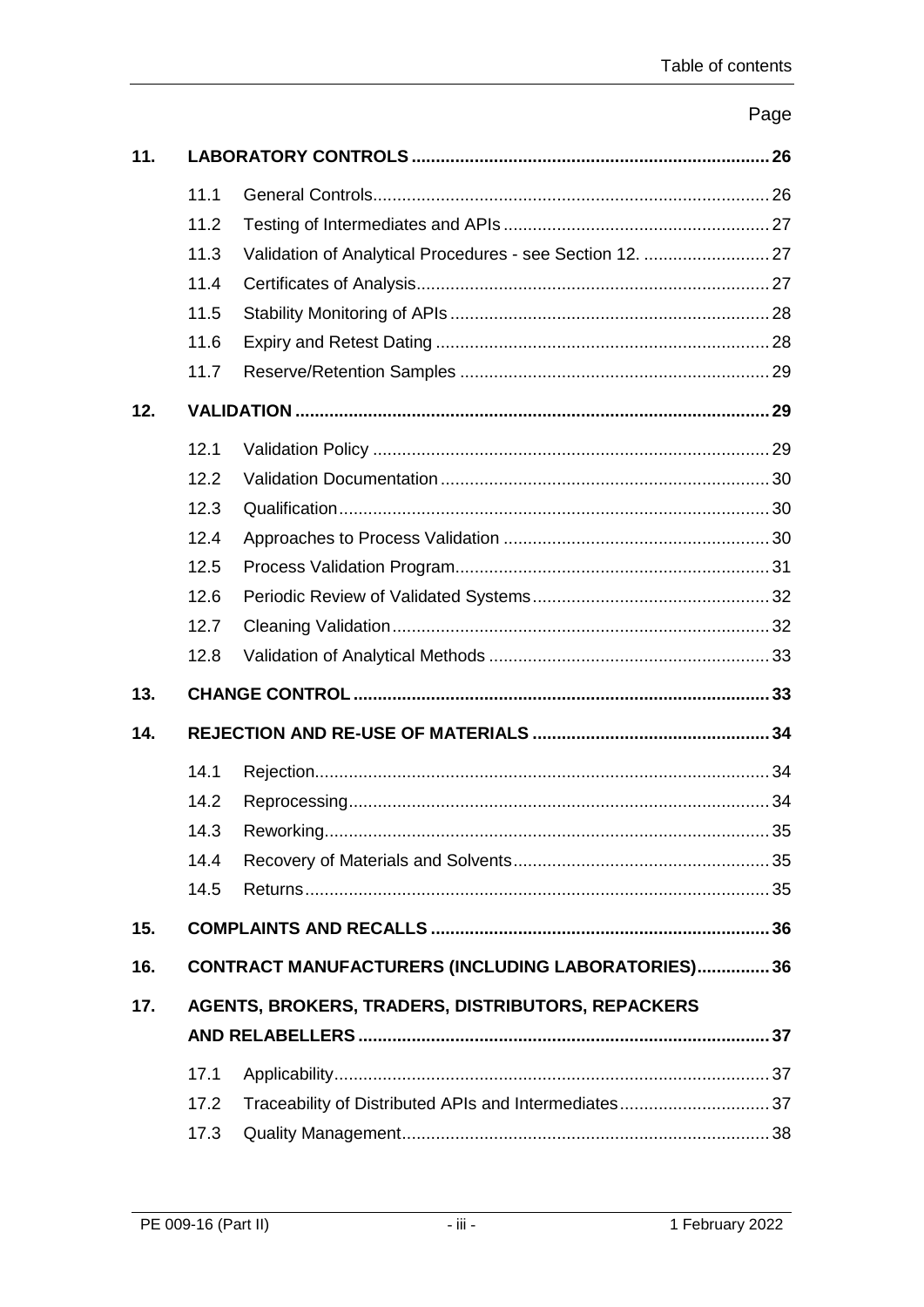# Page

|     | 17.4 | Repackaging, Relabelling and Holding of APIs and       |  |  |  |
|-----|------|--------------------------------------------------------|--|--|--|
|     |      |                                                        |  |  |  |
|     | 17.5 |                                                        |  |  |  |
|     | 17.6 |                                                        |  |  |  |
|     | 17.7 |                                                        |  |  |  |
|     | 17.8 |                                                        |  |  |  |
| 18. |      | <b>SPECIFIC GUIDANCE FOR APIS MANUFACTURED BY CELL</b> |  |  |  |
|     |      |                                                        |  |  |  |
|     | 18.1 |                                                        |  |  |  |
|     | 18.2 |                                                        |  |  |  |
|     | 18.3 |                                                        |  |  |  |
|     | 18.4 |                                                        |  |  |  |
|     | 18.5 |                                                        |  |  |  |
| 19. |      |                                                        |  |  |  |
|     | 19.1 |                                                        |  |  |  |
|     | 19.2 |                                                        |  |  |  |
|     | 19.3 |                                                        |  |  |  |
|     | 19.4 |                                                        |  |  |  |
|     | 19.5 |                                                        |  |  |  |
|     | 19.6 |                                                        |  |  |  |
|     | 19.7 |                                                        |  |  |  |
|     | 19.8 |                                                        |  |  |  |
|     | 19.9 |                                                        |  |  |  |
| 20. |      |                                                        |  |  |  |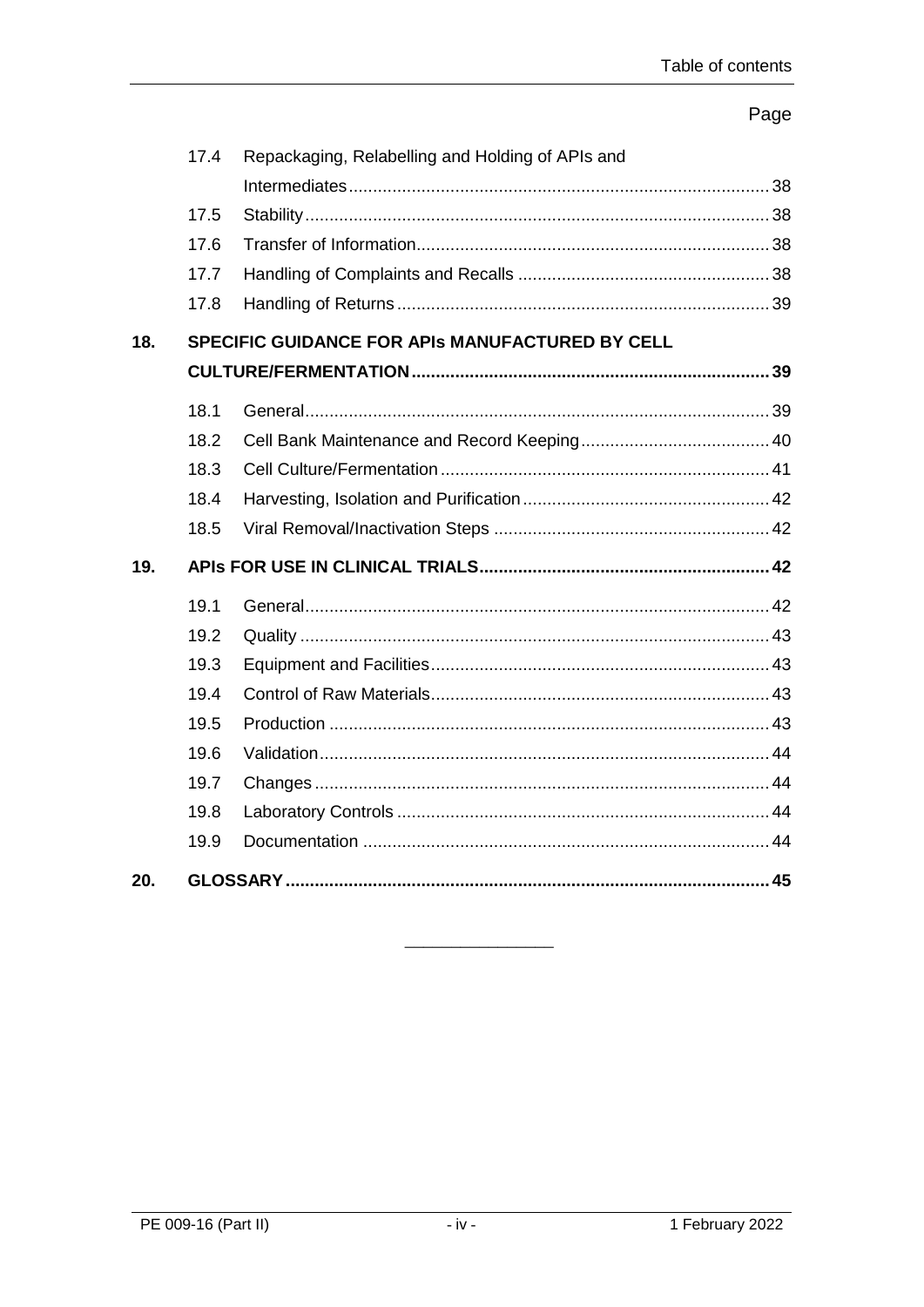# <span id="page-5-0"></span>**1. INTRODUCTION**

# <span id="page-5-1"></span>**1.1 Objective**

This document (Guide) is intended to provide guidance regarding good manufacturing practice (GMP) for the manufacturing of active pharmaceutical ingredients (APIs) under an appropriate system for managing quality. It is also intended to help ensure that APIs meet the requirements for quality and purity that they purport or are represented to possess.

In this Guide "manufacturing" includes all operations of receipt of materials, production, packaging, repackaging, labelling, relabelling, quality control, release, storage and distribution of APIs and the related controls. In this Guide the term "should" indicates recommendations that are expected to apply unless shown to be inapplicable, modified in any relevant annexes to the GMP Guide, or replaced by an alternative demonstrated to provide at least an equivalent level of quality assurance.

The GMP Guide as a whole does not cover safety aspects for the personnel engaged in the manufacture, nor aspects of protection of the environment. These controls are inherent responsibilities of the manufacturer and are governed by national laws.

This Guide is not intended to define registration requirements or modify pharmacopoeial requirements and does not affect the ability of the responsible competent authority to establish specific registration requirements regarding APIs within the context of marketing/manufacturing authorisations. All commitments in registration documents must be met.

# <span id="page-5-2"></span>**1.2 Scope**

This Guide applies to the manufacture of APIs for medicinal products for both human and veterinary use. It applies to the manufacture of sterile APIs only up to the point immediately prior to the APIs being rendered sterile. The sterilisation and aseptic processing of sterile APIs are not covered, but should be performed in accordance with the principles and guidelines of GMP as laid down in national legislations and interpreted in the GMP Guide including its Annex 1.

In the case of ectoparasiticides for veterinary use, other standards than this Guide, that ensure that the material is of appropriate quality, may be used.

This Guide excludes whole blood and plasma as the PIC/S GMP Guide for Blood Establishments lays down the detailed requirements for the collection and testing of blood. However, it does include APIs that are produced using blood or plasma as raw materials. Finally, the Guide does not apply to bulk-packaged medicinal products. It applies to all other active starting materials subject to any derogations described in the annexes to the GMP Guide, in particular Annexes 2 to 7 where supplementary guidance for certain types of API may be found. The annexes will consequently undergo a review but in the meantime and only until this review is complete, manufacturers may choose to continue to use Part I of the basic requirements and the relevant annexes for products covered by those annexes, or may already apply Part II.

Section 19 contains guidance that only applies to the manufacture of APIs used in the production of investigational medicinal products although it should be noted that its application in this case, although recommended, is not required in PIC/S countries.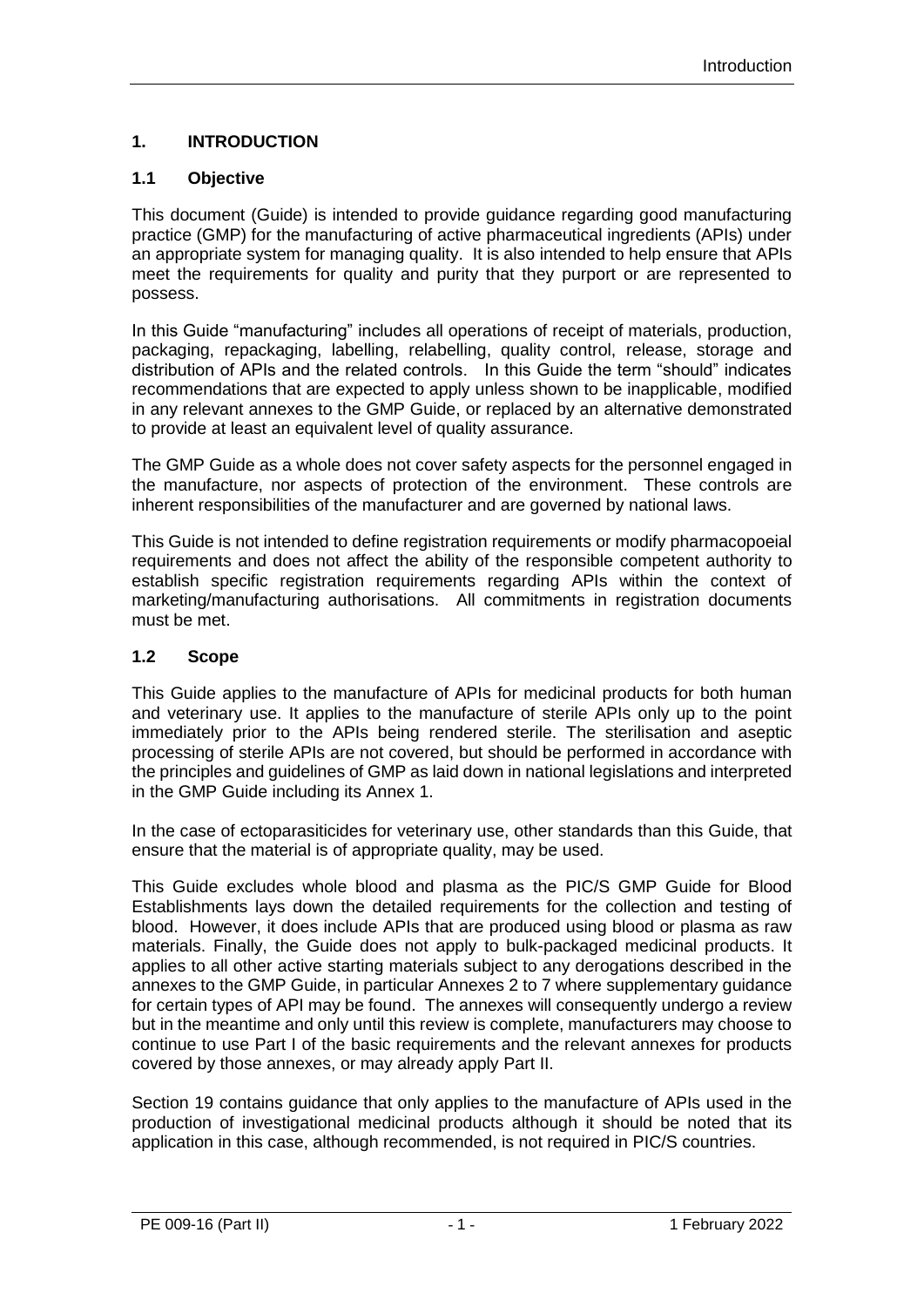An "API Starting Material" is a raw material, intermediate, or an API that is used in the production of an API and that is incorporated as a significant structural fragment into the structure of the API. An API Starting Material can be an article of commerce, a material purchased from one or more suppliers under contract or commercial agreement, or produced in-house. API Starting Materials normally have defined chemical properties and structure.

The manufacturer should designate and document the rationale for the point at which production of the API begins. For synthetic processes, this is known as the point at which "API Starting Materials" are entered into the process. For other processes (e.g. fermentation, extraction, purification, etc), this rationale should be established on a caseby-case basis. Table 1 gives guidance on the point at which the API Starting Material is normally introduced into the process.

From this point on, appropriate GMP as defined in this Guide should be applied to these intermediate and/or API manufacturing steps. This would include the validation of critical process steps determined to impact the quality of the API. However, it should be noted that the fact that a manufacturer chooses to validate a process step does not necessarily define that step as critical.

The guidance in this document would normally be applied to the steps shown in gray in Table 1. It does not imply that all steps shown should be completed. The stringency of GMP in API manufacturing should increase as the process proceeds from early API steps to final steps, purification, and packaging. Physical processing of APIs, such as granulation, coating or physical manipulation of particle size (e.g. milling, micronizing), should be conducted at least to the standards of this Guide.

This GMP Guide does not apply to steps prior to the introduction of the defined "API Starting Material".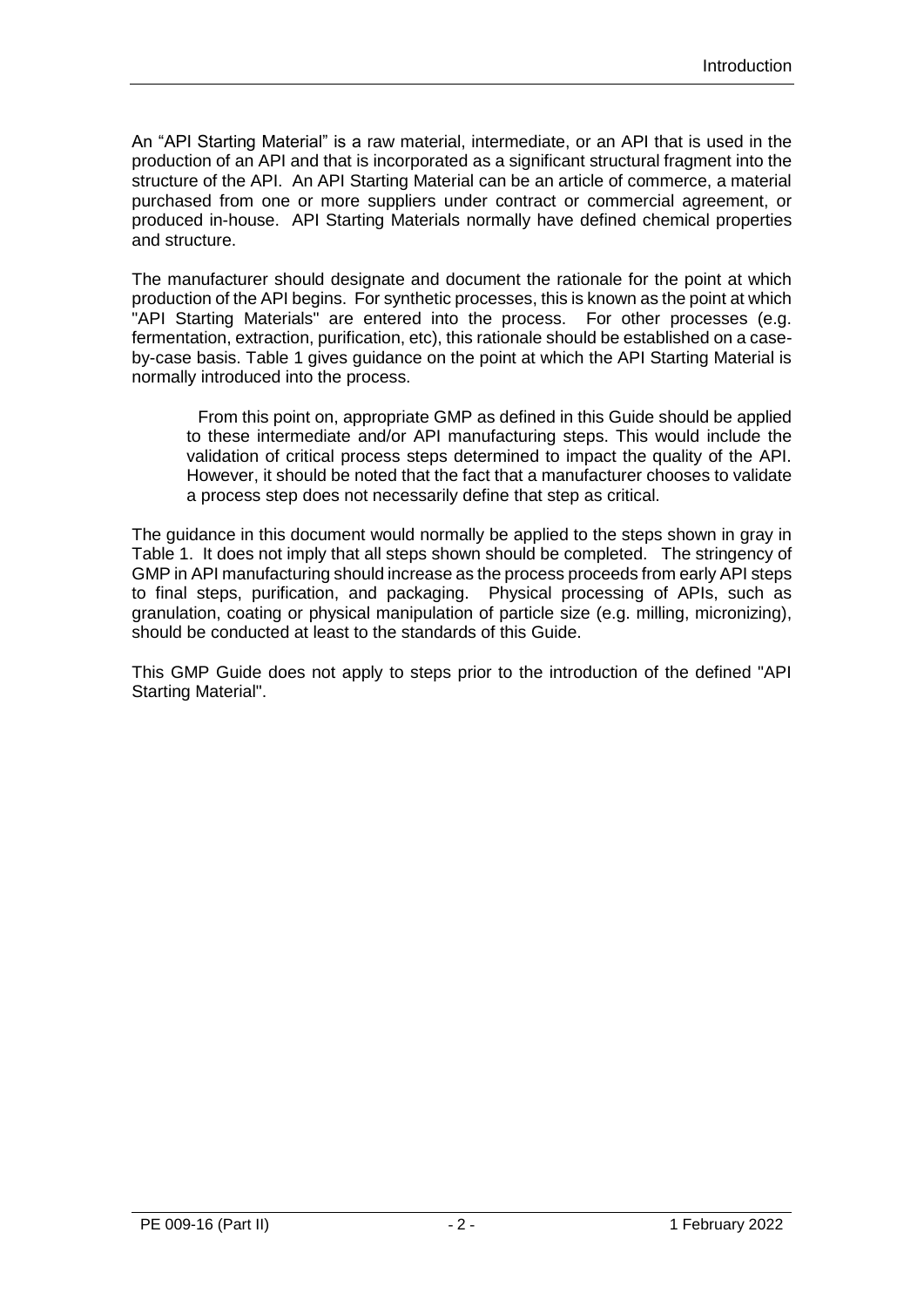| Type of<br>Manufacturing                                | Application of this Guide to steps (shown in grey) used in this type of<br>manufacturing |                                                                                  |                                                                                  |                                      |                                          |  |
|---------------------------------------------------------|------------------------------------------------------------------------------------------|----------------------------------------------------------------------------------|----------------------------------------------------------------------------------|--------------------------------------|------------------------------------------|--|
| Chemical<br>Manufacturing                               | Production of<br>the API<br>Starting<br>Material                                         | Introduction of<br>the API<br><b>Starting</b><br><b>Material into</b><br>process | Production of<br>Intermediate(s)                                                 | <b>Isolation</b> and<br>purification | Physical<br>processing,<br>and packaging |  |
| <b>API</b> derived<br>from animal<br>sources            | Collection of<br>organ, fluid, or<br>tissue                                              | Cutting,<br>mixing, and/or<br>initial<br>processing                              | Introduction of<br>the API<br><b>Starting</b><br><b>Material into</b><br>process | <b>Isolation</b> and<br>purification | Physical<br>processing,<br>and packaging |  |
| <b>API</b> extracted<br>from plant<br>sources           | Collection of<br>plant                                                                   | Cutting and<br>initial<br>extraction(s)                                          | Introduction of<br>the API<br>Starting<br><b>Material into</b><br>process        | <b>Isolation</b> and<br>purification | Physical<br>processing,<br>and packaging |  |
| <b>Herbal extracts</b><br>used as API                   | Collection of<br>plants                                                                  | Cutting and<br>initial<br>extraction                                             |                                                                                  | Further<br>extraction                | Physical<br>processing,<br>and packaging |  |
| API consisting<br>of comminuted<br>or powdered<br>herbs | Collection of<br>plants and/or<br>cultivation and<br>harvesting                          | Cutting/<br>comminuting                                                          |                                                                                  |                                      | Physical<br>processing,<br>and packaging |  |
| Biotechnology:<br>fermentation /<br>cell culture        | Establishment<br>of master cell<br>bank and<br>working cell<br>bank                      | Maintenance<br>of working cell<br>bank                                           | Cell culture<br>and/or<br>fermentation                                           | <b>Isolation</b> and<br>purification | Physical<br>processing,<br>and packaging |  |
| "Classical"<br>Fermentation to<br>produce an API        | Establishment<br>of cell bank                                                            | Maintenance<br>of the cell<br>bank                                               | Introduction of<br>the cells into<br>fermentation                                | <b>Isolation</b> and<br>purification | Physical<br>processing,<br>and packaging |  |

**Increasing GMP requirements**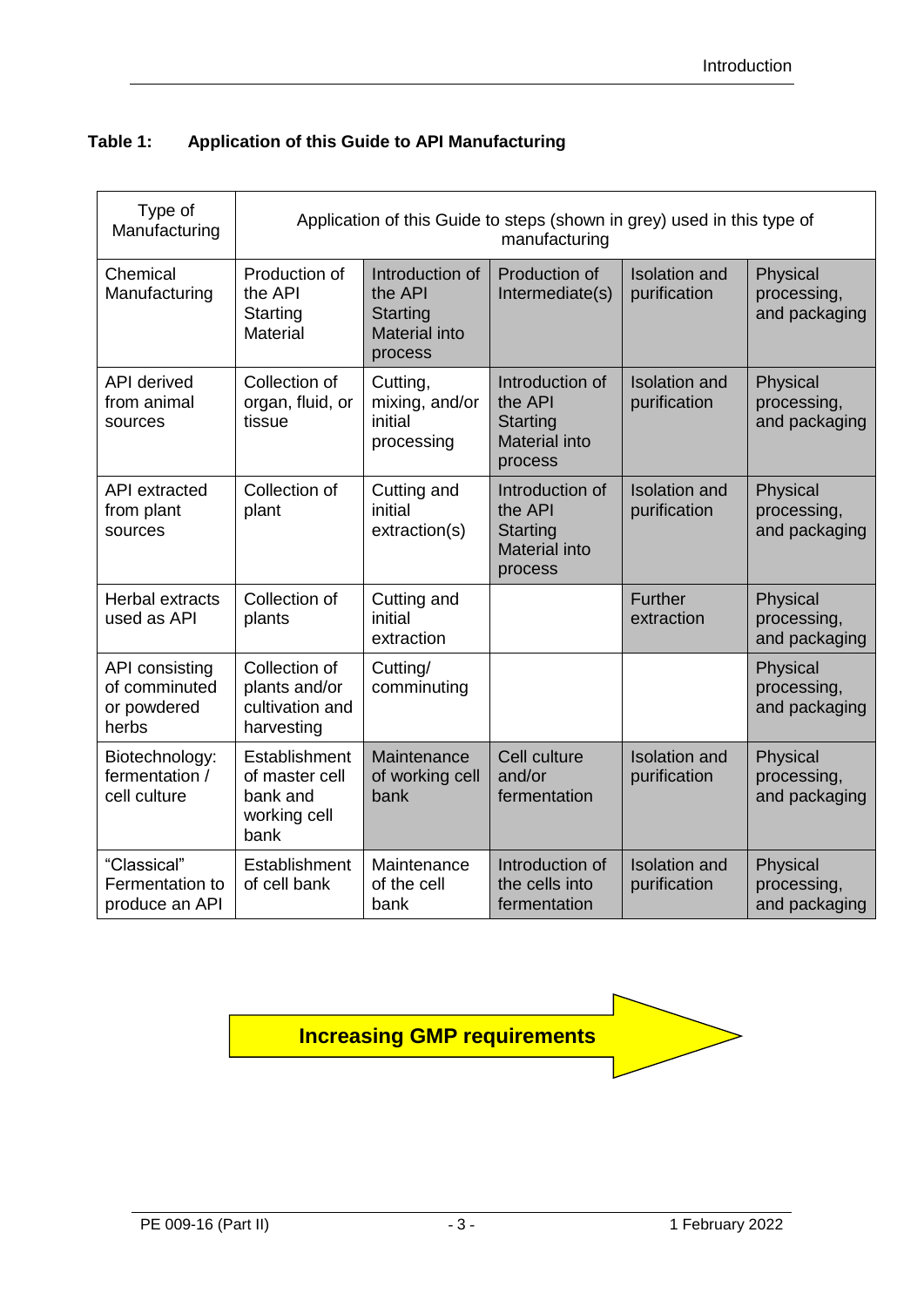# <span id="page-8-0"></span>**2. QUALITY MANAGEMENT**

#### <span id="page-8-1"></span>**2.1 Principles**

- 2.10 Quality should be the responsibility of all persons involved in manufacturing.
- 2.11 Each manufacturer should establish, document, and implement an effective system for managing quality that involves the active participation of management and appropriate manufacturing personnel.
- 2.12 The system for managing quality should encompass the organisational structure, procedures, processes and resources, as well as activities necessary to ensure confidence that the API will meet its intended specifications for quality and purity. All quality related activities should be defined and documented.
- 2.13 There should be a quality unit(s) that is independent of production and that fulfils both quality assurance *(QA)* and quality control *(QC)* responsibilities. This can be in the form of separate QA and QC units or a single individual or group, depending upon the size and structure of the organization.
- 2.14 The persons authorised to release intermediates and APIs should be specified.
- 2.15 All quality related activities should be recorded at the time they are performed.
- 2.16 Any deviation from established procedures should be documented and explained. Critical deviations should be investigated, and the investigation and its conclusions should be documented.
- 2.17 No materials should be released or used before the satisfactory completion of evaluation by the quality unit(s) unless there are appropriate systems in place to allow for such use (e.g. release under quarantine as described in Section 10.20 or the use of raw materials or intermediates pending completion of evaluation).
- 2.18 Procedures should exist for notifying responsible management in a timely manner of regulatory inspections, serious GMP deficiencies, product defects and related actions (e.g. quality related complaints, recalls, regulatory actions, etc.).
- 2.19 To achieve the quality objective reliably there must be a comprehensively designed and correctly implemented quality system incorporating Good Manufacturing Practice, Quality Control and Quality Risk Management.

# <span id="page-8-2"></span>**2.2 Quality Risk Management**

- 2.20 Quality risk management is a systematic process for the assessment, control, communication and review of risks to the quality of the active substance. It can be applied both proactively and retrospectively.
- 2.21 The quality risk management system should ensure that:
	- the evaluation of the risk to quality is based on scientific knowledge, experience with the process and ultimately links to the protection of the patient through communication with the user of the active substance.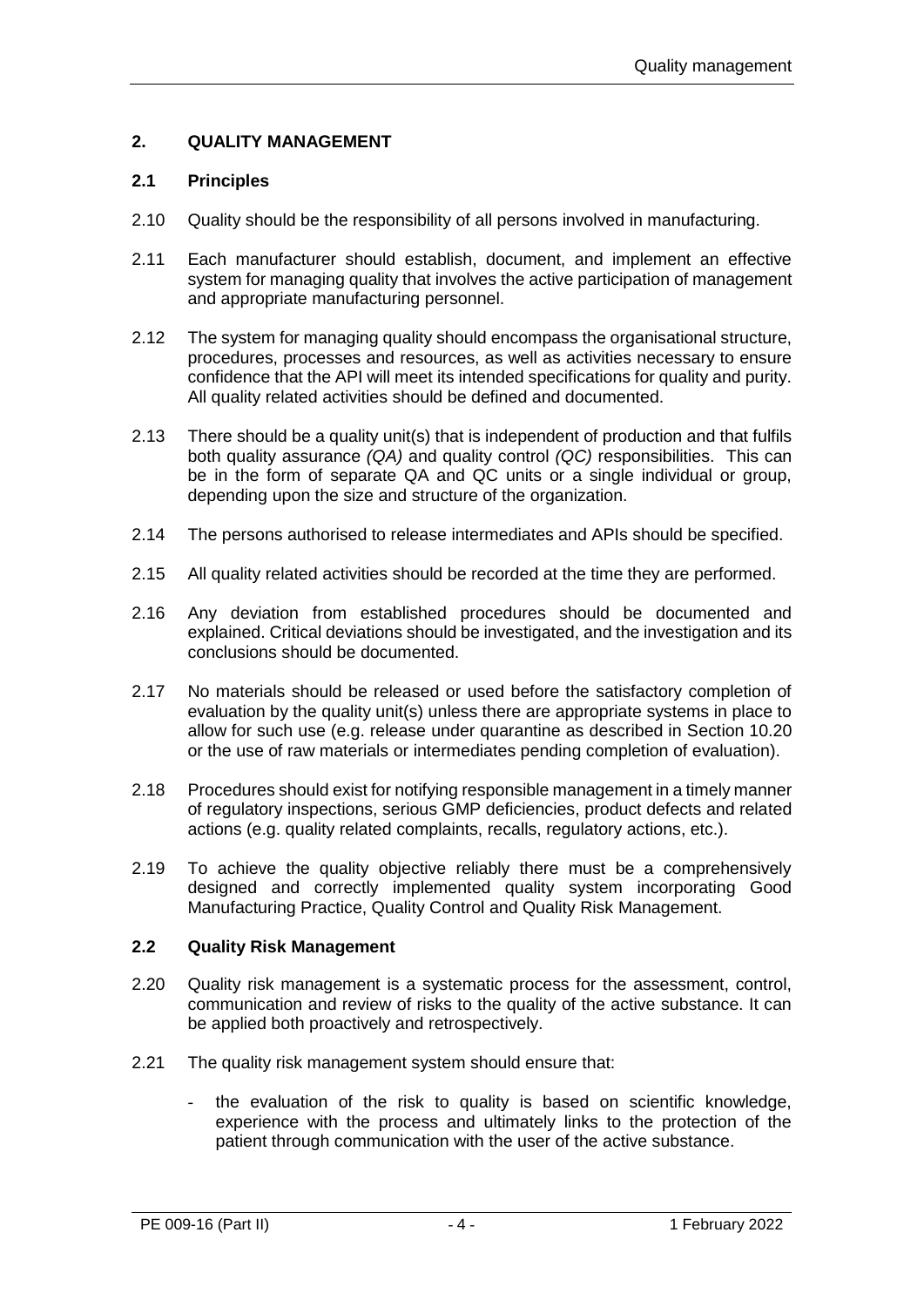- the level of effort, formality and documentation of the quality risk management process is commensurate with the level of risk.

Examples of the processes and applications of quality risk management can be found, inter alia, in Annex 20.

# <span id="page-9-0"></span>**2.3 Responsibilities of the Quality Unit(s)**

- 2.30 The quality unit(s) should be involved in all quality-related matters.
- 2.31 The quality unit(s) should review and approve all appropriate quality-related documents.
- 2.32 The main responsibilities of the independent quality unit(s) should not be delegated. These responsibilities should be described in writing and should include but not necessarily be limited to:
	- 1. Releasing or rejecting all APIs. Releasing or rejecting intermediates for use outside the control of the manufacturing company;
	- 2. Establishing a system to release or reject raw materials, intermediates, packaging and labelling materials;
	- 3. Reviewing completed batch production and laboratory control records of critical process steps before release of the API for distribution;
	- 4. Making sure that critical deviations are investigated and resolved;
	- 5. Approving all specifications and master production instructions;
	- 6. Approving all procedures impacting the quality of intermediates or APIs;
	- 7. Making sure that internal audits (self-inspections) are performed;
	- 8. Approving intermediate and API contract manufacturers;
	- 9. Approving changes that potentially impact intermediate or API quality;
	- 10. Reviewing and approving validation protocols and reports;
	- 11. Making sure that quality related complaints are investigated and resolved;
	- 12. Making sure that effective systems are used for maintaining and calibrating critical equipment;
	- 13. Making sure that materials are appropriately tested and the results are reported;
	- 14. Making sure that there is stability data to support retest or expiry dates and storage conditions on APIs and/or intermediates where appropriate; and
	- 15. Performing product quality reviews (as defined in Section 2.6).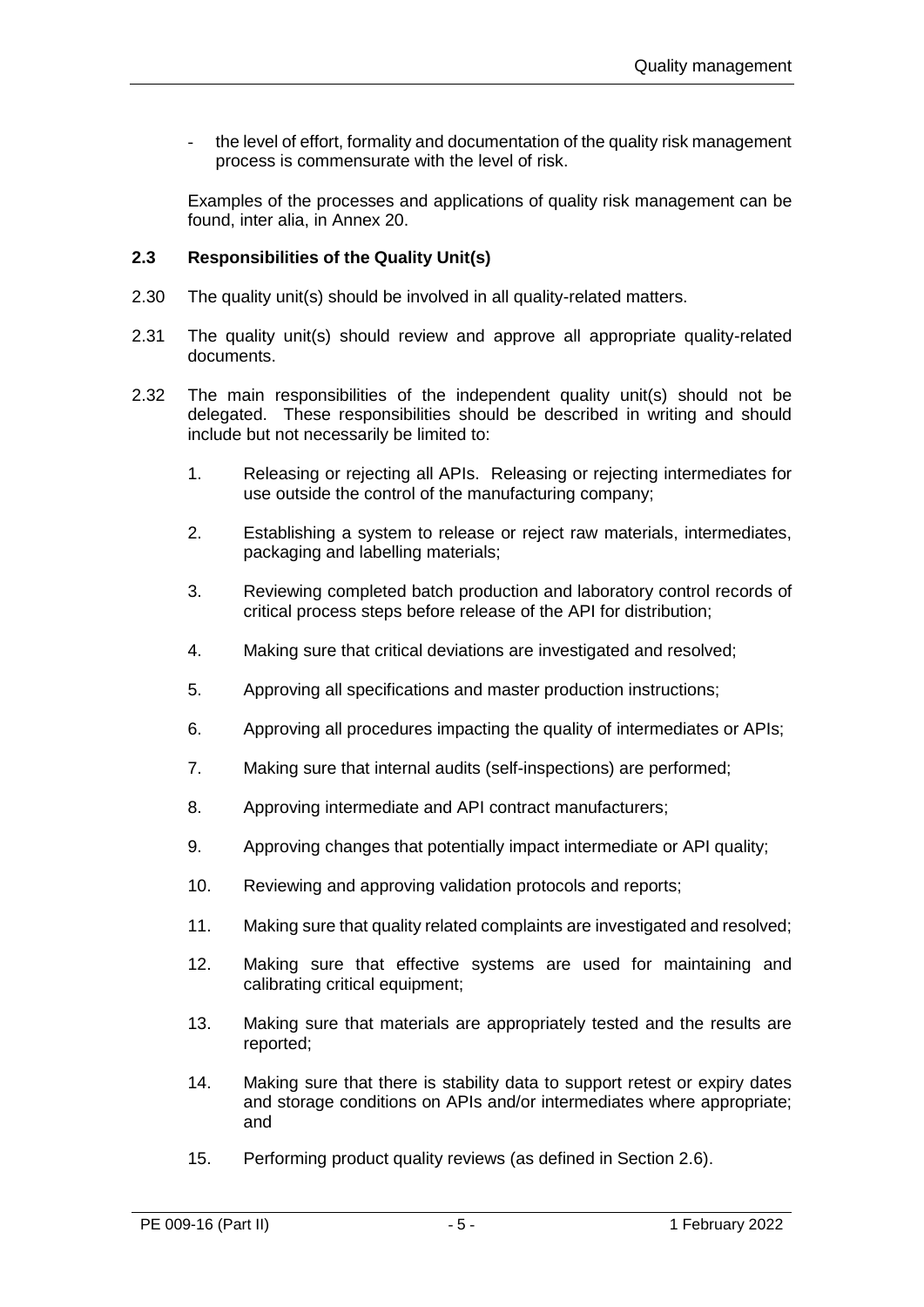# <span id="page-10-0"></span>**2.4 Responsibility for Production Activities**

The responsibility for production activities should be described in writing, and should include but not necessarily be limited to:

- 1. Preparing, reviewing, approving and distributing the instructions for the production of intermediates or APIs according to written procedures;
- 2. Producing APIs and, when appropriate, intermediates according to preapproved instructions;
- 3. Reviewing all production batch records and ensuring that these are completed and signed;
- 4. Making sure that all production deviations are reported and evaluated and that critical deviations are investigated and the conclusions are recorded;
- 5. Making sure that production facilities are clean and when appropriate disinfected;
- 6. Making sure that the necessary calibrations are performed and records kept;
- 7. Making sure that the premises and equipment are maintained and records kept;
- 8. Making sure that validation protocols and reports are reviewed and approved;
- 9. Evaluating proposed changes in product, process or equipment; and
- 10. Making sure that new and, when appropriate, modified facilities and equipment are qualified.

# <span id="page-10-1"></span>**2.5 Internal Audits (Self Inspection)**

- 2.50 In order to verify compliance with the principles of GMP for APIs, regular internal audits should be performed in accordance with an approved schedule.
- 2.51 Audit findings and corrective actions should be documented and brought to the attention of responsible management of the firm. Agreed corrective actions should be completed in a timely and effective manner.

# <span id="page-10-2"></span>**2.6 Product Quality Review**

- 2.60 Regular quality reviews of APIs should be conducted with the objective of verifying the consistency of the process. Such reviews should normally be conducted and documented annually and should include at least:
	- $\triangleright$  A review of critical in-process control and critical API test results;
	- $\triangleright$  A review of all batches that failed to meet established specification(s);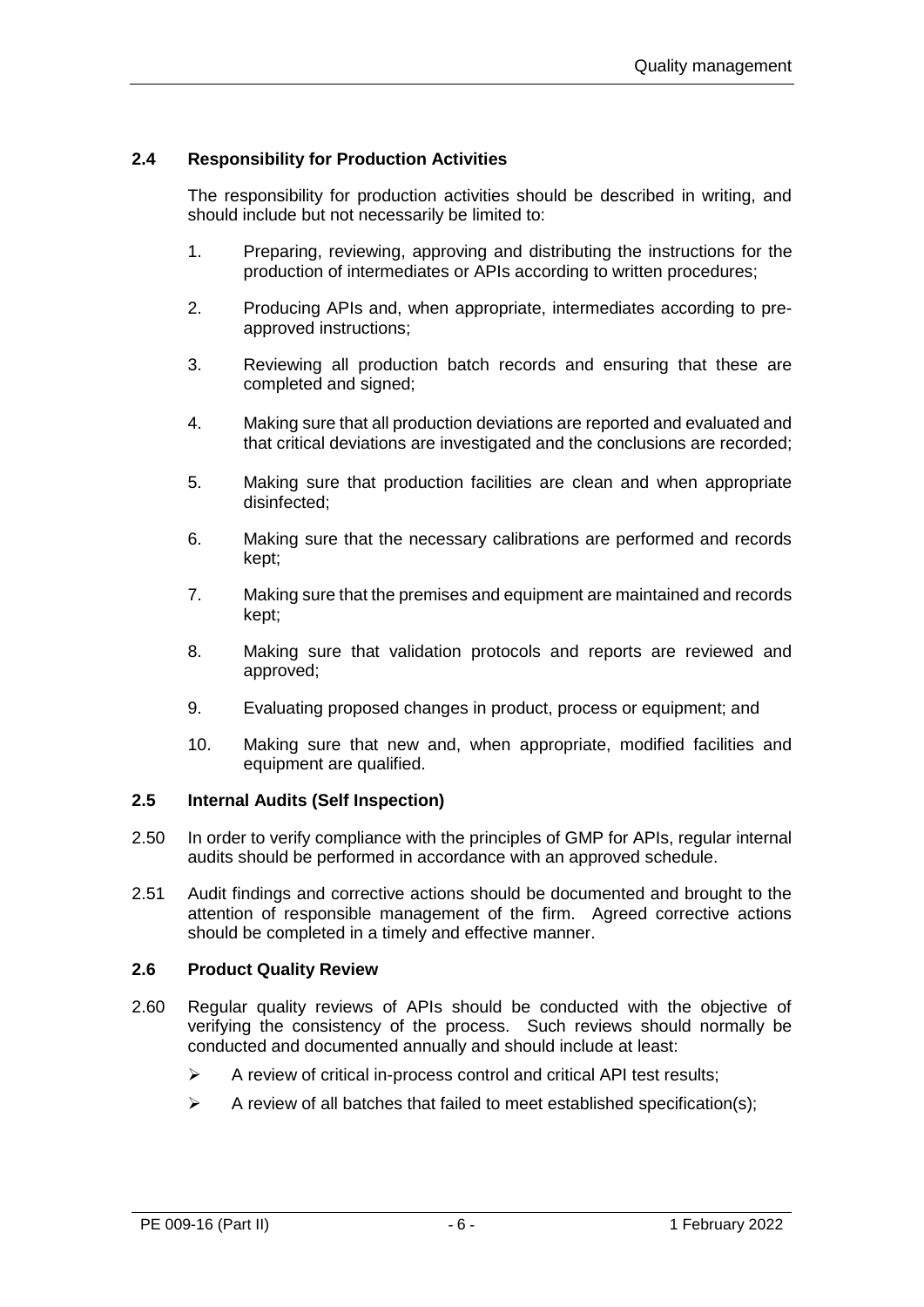- $\triangleright$  A review of all critical deviations or non-conformances and related investigations;
- $\triangleright$  A review of any changes carried out to the processes or analytical methods;
- $\triangleright$  A review of results of the stability monitoring program;
- $\triangleright$  A review of all quality-related returns, complaints and recalls; and
- $\triangleright$  A review of adequacy of corrective actions.
- 2.61 The result of this review should be evaluated and an assessment made of whether corrective action or any revalidation should be undertaken. Reasons for such corrective action should be documented. Agreed corrective actions should be completed in a timely and effective manner.

# <span id="page-11-0"></span>**3. PERSONNEL**

# <span id="page-11-1"></span>**3.1 Personnel Qualifications**

- 3.10 There should be an adequate number of personnel qualified by appropriate education, training and/or experience to perform and supervise the manufacture of intermediates and APIs.
- 3.11 The responsibilities of all personnel engaged in the manufacture of intermediates and APIs should be specified in writing.
- 3.12 Training should be regularly conducted by qualified individuals and should cover, at a minimum, the particular operations that the employee performs and GMP as it relates to the employee's functions. Records of training should be maintained. Training should be periodically assessed.

# <span id="page-11-2"></span>**3.2 Personnel Hygiene**

- 3.20 Personnel should practice good sanitation and health habits.
- 3.21 Personnel should wear clean clothing suitable for the manufacturing activity with which they are involved and this clothing should be changed when appropriate. Additional protective apparel, such as head, face, hand, and arm coverings, should be worn when necessary, to protect intermediates and APIs from contamination.
- 3.22 Personnel should avoid direct contact with intermediates or APIs.
- 3.23 Smoking, eating, drinking, chewing and the storage of food should be restricted to certain designated areas separate from the manufacturing areas.
- 3.24 Personnel suffering from an infectious disease or having open lesions on the exposed surface of the body should not engage in activities that could result in compromising the quality of APIs. Any person shown at any time (either by medical examination or supervisory observation) to have an apparent illness or open lesions should be excluded from activities where the health condition could adversely affect the quality of the APIs until the condition is corrected or qualified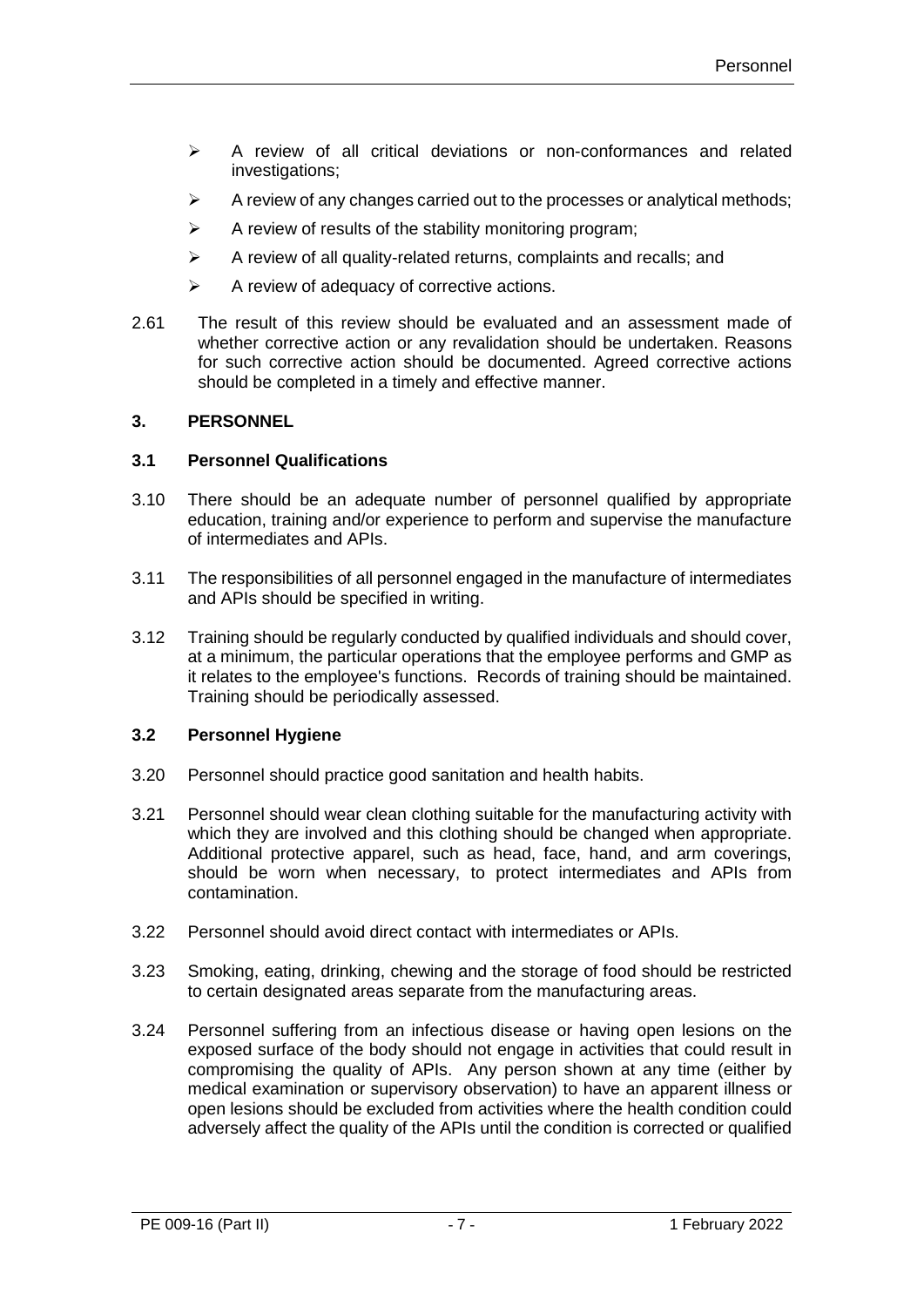medical personnel determine that the person's inclusion would not jeopardize the safety or quality of the APIs.

# <span id="page-12-0"></span>**3.3 Consultants**

- 3.30 Consultants advising on the manufacture and control of intermediates or APIs should have sufficient education, training, and experience, or any combination thereof, to advise on the subject for which they are retained.
- 3.31 Records should be maintained stating the name, address, qualifications, and type of service provided by these consultants.

# <span id="page-12-1"></span>**4. BUILDINGS AND FACILITIES**

#### <span id="page-12-2"></span>**4.1 Design and Construction**

- 4.10 Buildings and facilities used in the manufacture of intermediates and APIs should be located, designed, and constructed to facilitate cleaning, maintenance, and operations as appropriate to the type and stage of manufacture. Facilities should also be designed to minimize potential contamination. Where microbiological specifications have been established for the intermediate or API, facilities should also be designed to limit exposure to objectionable microbiological contaminants as appropriate.
- 4.11 Buildings and facilities should have adequate space for the orderly placement of equipment and materials to prevent mix-ups and contamination.
- 4.12 Where the equipment itself (e.g., closed or contained systems) provides adequate protection of the material, such equipment can be located outdoors.
- 4.13 The flow of materials and personnel through the building or facilities should be designed to prevent mix-ups or contamination.
- 4.14 There should be defined areas or other control systems for the following activities:
	- $\triangleright$  Receipt, identification, sampling, and quarantine of incoming materials, pending release or rejection;
	- $\triangleright$  Quarantine before release or rejection of intermediates and APIs;
	- $\triangleright$  Sampling of intermediates and APIs;
	- $\triangleright$  Holding rejected materials before further disposition (e.g., return, reprocessing or destruction);
	- $\triangleright$  Storage of released materials;
	- $\triangleright$  Production operations;
	- $\triangleright$  Packaging and labelling operations; and
	- $\triangleright$  Laboratory operations.
- 4.15 Adequate, clean washing and toilet facilities should be provided for personnel. These washing facilities should be equipped with hot and cold water as appropriate, soap or detergent, air driers or single service towels. The washing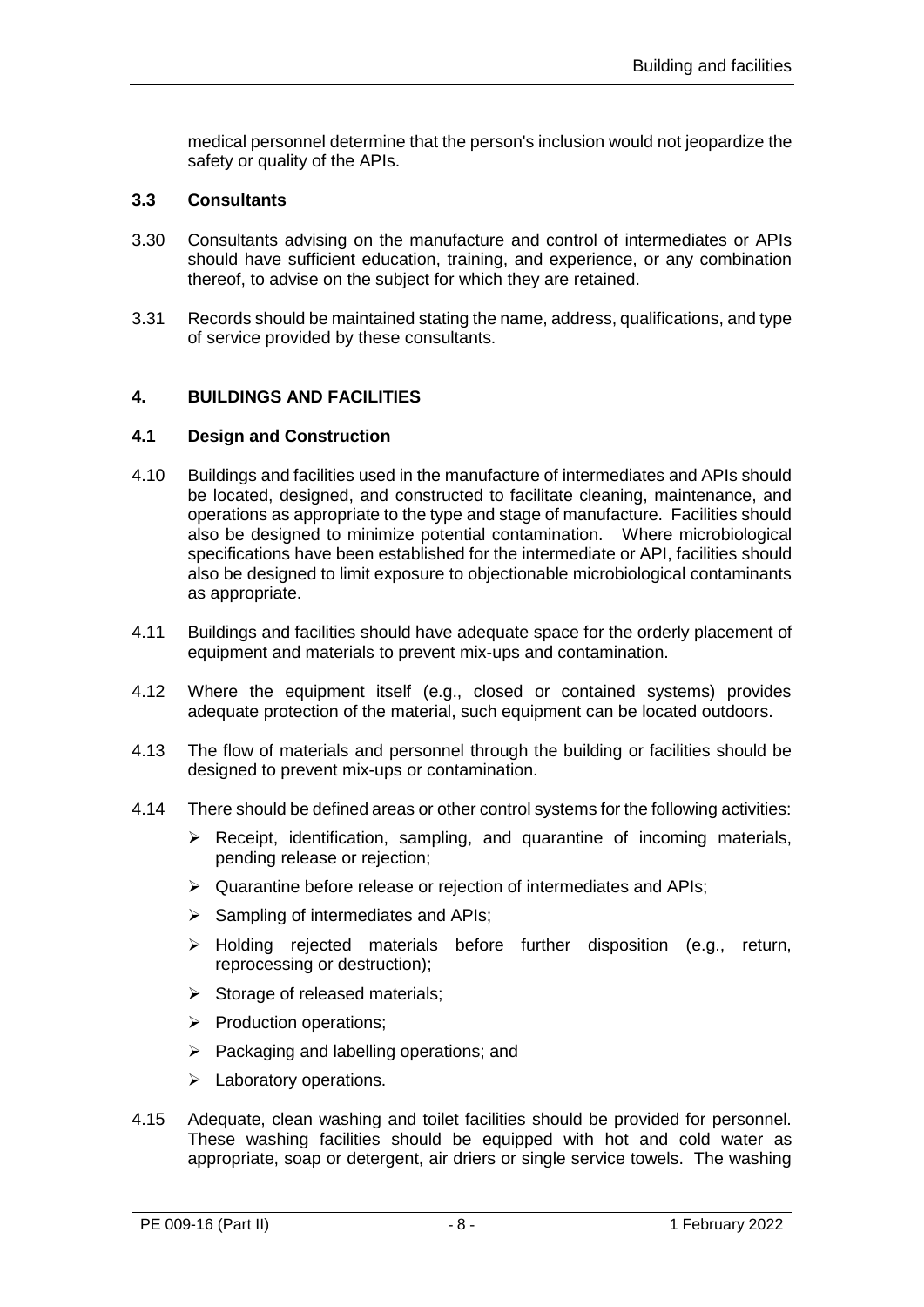and toilet facilities should be separate from, but easily accessible to, manufacturing areas. Adequate facilities for showering and/or changing clothes should be provided, when appropriate.

4.16 Laboratory areas/operations should normally be separated from production areas. Some laboratory areas, in particular those used for in-process controls, can be located in production areas, provided the operations of the production process do not adversely affect the accuracy of the laboratory measurements, and the laboratory and its operations do not adversely affect the production process or intermediate or API.

# <span id="page-13-0"></span>**4.2 Utilities**

- 4.20 All utilities that could impact on product quality (e.g. steam, gases, compressed air, and heating, ventilation and air conditioning) should be qualified and appropriately monitored and action should be taken when limits are exceeded. Drawings for these utility systems should be available.
- 4.21 Adequate ventilation, air filtration and exhaust systems should be provided, where appropriate. These systems should be designed and constructed to minimise risks of contamination and cross-contamination and should include equipment for control of air pressure, microorganisms (if appropriate), dust, humidity, and temperature, as appropriate to the stage of manufacture. Particular attention should be given to areas where APIs are exposed to the environment.
- 4.22 If air is recirculated to production areas, appropriate measures should be taken to control risks of contamination and cross-contamination.
- 4.23 Permanently installed pipework should be appropriately identified. This can be accomplished by identifying individual lines, documentation, computer control systems, or alternative means. Pipework should be located to avoid risks of contamination of the intermediate or API.
- 4.24 Drains should be of adequate size and should be provided with an air break or a suitable device to prevent back-siphonage, when appropriate.

#### <span id="page-13-1"></span>**4.3 Water**

- 4.30 Water used in the manufacture of APIs should be demonstrated to be suitable for its intended use.
- 4.31 Unless otherwise justified, process water should, at a minimum, meet World Health Organization (WHO) guidelines for drinking (potable) water quality.
- 4.32 If drinking (potable) water is insufficient to assure API quality, and tighter chemical and/or microbiological water quality specifications are called for, appropriate specifications for physical/chemical attributes, total microbial counts, objectionable organisms and/or endotoxins should be established.
- 4.33 Where water used in the process is treated by the manufacturer to achieve a defined quality, the treatment process should be validated and monitored with appropriate action limits.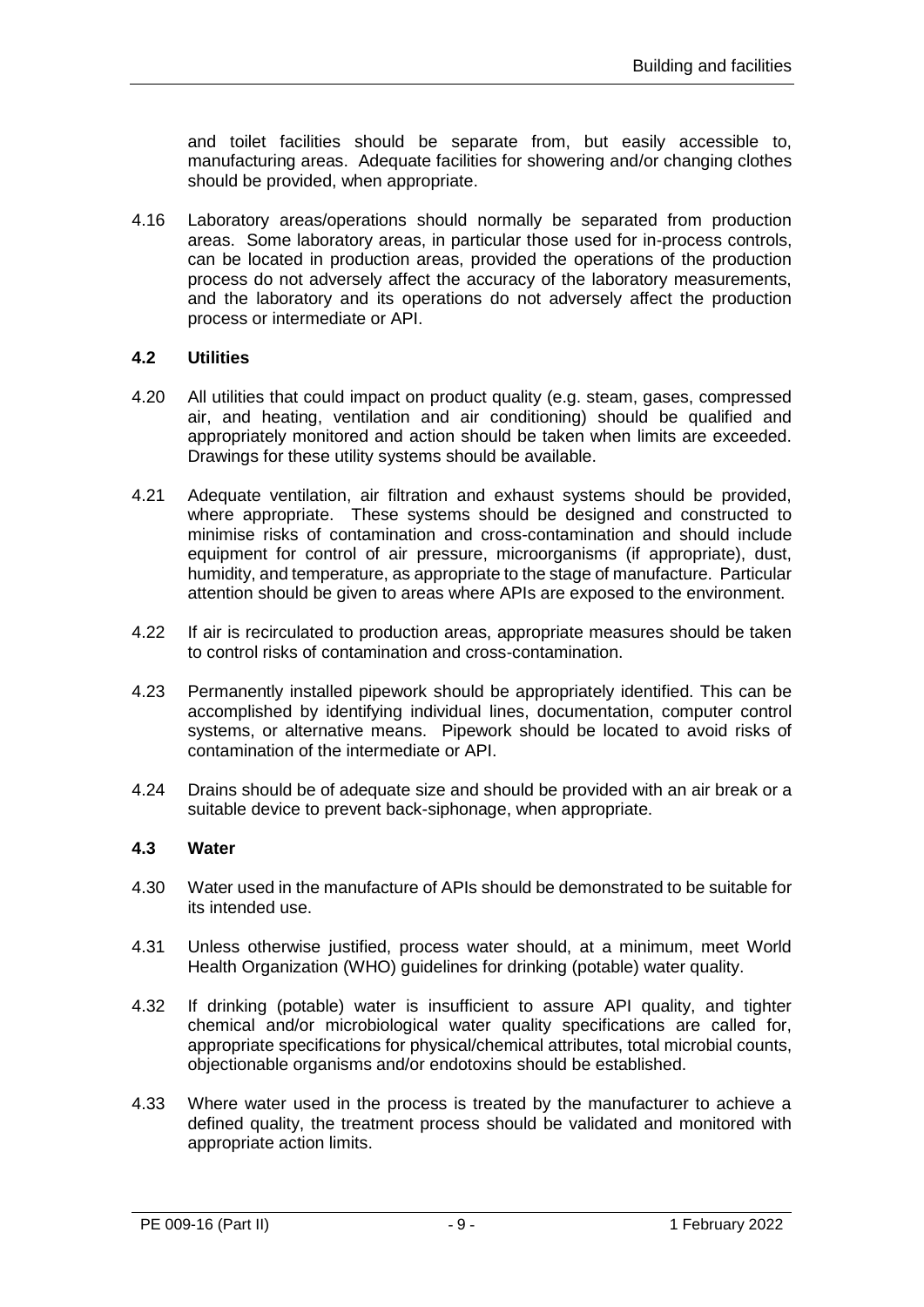4.34 Where the manufacturer of a non-sterile API either intends or claims that it is suitable for use in further processing to produce a sterile drug (medicinal) product, water used in the final isolation and purification steps should be monitored and controlled for total microbial counts, objectionable organisms, and endotoxins.

# <span id="page-14-0"></span>**4.4 Containment**

- 4.40 Dedicated production areas, which can include facilities, air handling equipment and/or process equipment, should be employed in the production of highly sensitizing materials, such as penicillins or cephalosporins.
- 4.41 Dedicated production areas should also be considered when material of an infectious nature or high pharmacological activity or toxicity is involved (e.g., certain steroids or cytotoxic anti-cancer agents) unless validated inactivation and/or cleaning procedures are established and maintained.
- 4.42 Appropriate measures should be established and implemented to prevent crosscontamination from personnel, materials, etc. moving from one dedicated area to another.
- 4.43 Any production activities (including weighing, milling, or packaging) of highly toxic non-pharmaceutical materials such as herbicides and pesticides should not be conducted using the buildings and/or equipment being used for the production of APIs. Handling and storage of these highly toxic non-pharmaceutical materials should be separate from APIs.

#### <span id="page-14-1"></span>**4.5 Lighting**

4.50 Adequate lighting should be provided in all areas to facilitate cleaning, maintenance, and proper operations.

#### <span id="page-14-2"></span>**4.6 Sewage and Refuse**

4.60 Sewage, refuse, and other waste (e.g., solids, liquids, or gaseous by-products from manufacturing) in and from buildings and the immediate surrounding area should be disposed of in a safe, timely, and sanitary manner. Containers and/or pipes for waste material should be clearly identified.

#### <span id="page-14-3"></span>**4.7 Sanitation and Maintenance**

- 4.70 Buildings used in the manufacture of intermediates and APIs should be properly maintained and repaired and kept in a clean condition.
- 4.71 Written procedures should be established assigning responsibility for sanitation and describing the cleaning schedules, methods, equipment, and materials to be used in cleaning buildings and facilities.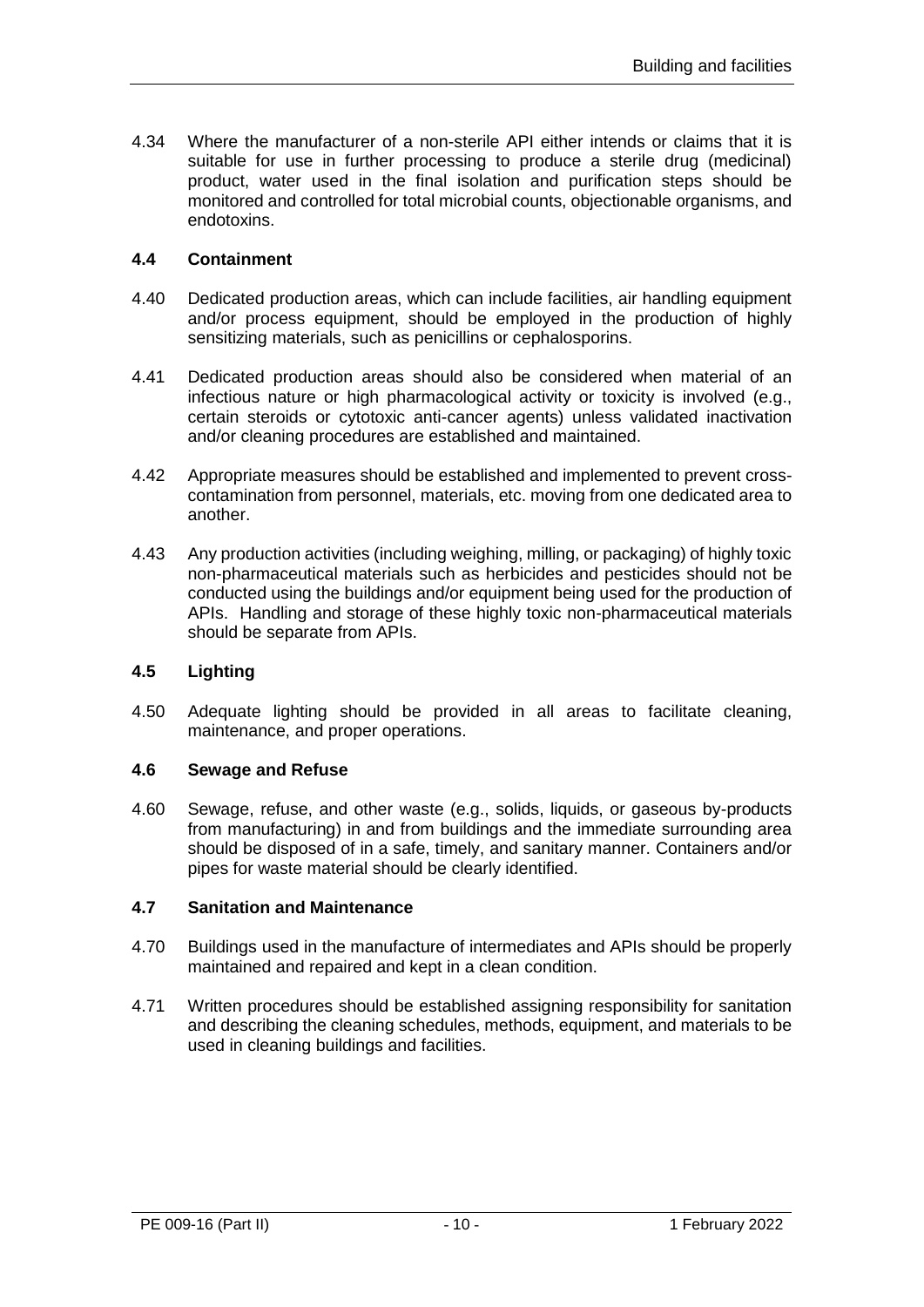4.72 When necessary, written procedures should also be established for the use of suitable rodenticides, insecticides, fungicides, fumigating agents, and cleaning and sanitizing agents to prevent the contamination of equipment, raw materials, packaging/labelling materials, intermediates, and APIs.

# <span id="page-15-0"></span>**5. PROCESS EQUIPMENT**

#### <span id="page-15-1"></span>**5.1 Design and Construction**

- 5.10 Equipment used in the manufacture of intermediates and APIs should be of appropriate design and adequate size, and suitably located for its intended use, cleaning, sanitization (where appropriate), and maintenance.
- 5.11 Equipment should be constructed so that surfaces that contact raw materials, intermediates, or APIs do not alter the quality of the intermediates and APIs beyond the official or other established specifications.
- 5.12 Production equipment should only be used within its qualified operating range.
- 5.13 Major equipment (e.g., reactors, storage containers) and permanently installed processing lines used during the production of an intermediate or API should be appropriately identified.
- 5.14 Any substances associated with the operation of equipment, such as lubricants, heating fluids or coolants, should not contact intermediates or APIs so as to alter their quality beyond the official or other established specifications. Any deviations from this should be evaluated to ensure that there are no detrimental effects upon the fitness for purpose of the material. Wherever possible, food grade lubricants and oils should be used.
- 5.15 Closed or contained equipment should be used whenever appropriate. Where open equipment is used, or equipment is opened, appropriate precautions should be taken to minimize the risk of contamination.
- 5.16 A set of current drawings should be maintained for equipment and critical installations (e.g., instrumentation and utility systems).

# <span id="page-15-2"></span>**5.2 Equipment Maintenance and Cleaning**

- 5.20 Schedules and procedures (including assignment of responsibility) should be established for the preventative maintenance of equipment.
- 5.21 Written procedures should be established for cleaning of equipment and its subsequent release for use in the manufacture of intermediates and APIs. Cleaning procedures should contain sufficient details to enable operators to clean each type of equipment in a reproducible and effective manner. These procedures should include:
	- $\triangleright$  Assignment of responsibility for cleaning of equipment;
	- $\triangleright$  Cleaning schedules, including, where appropriate, sanitizing schedules;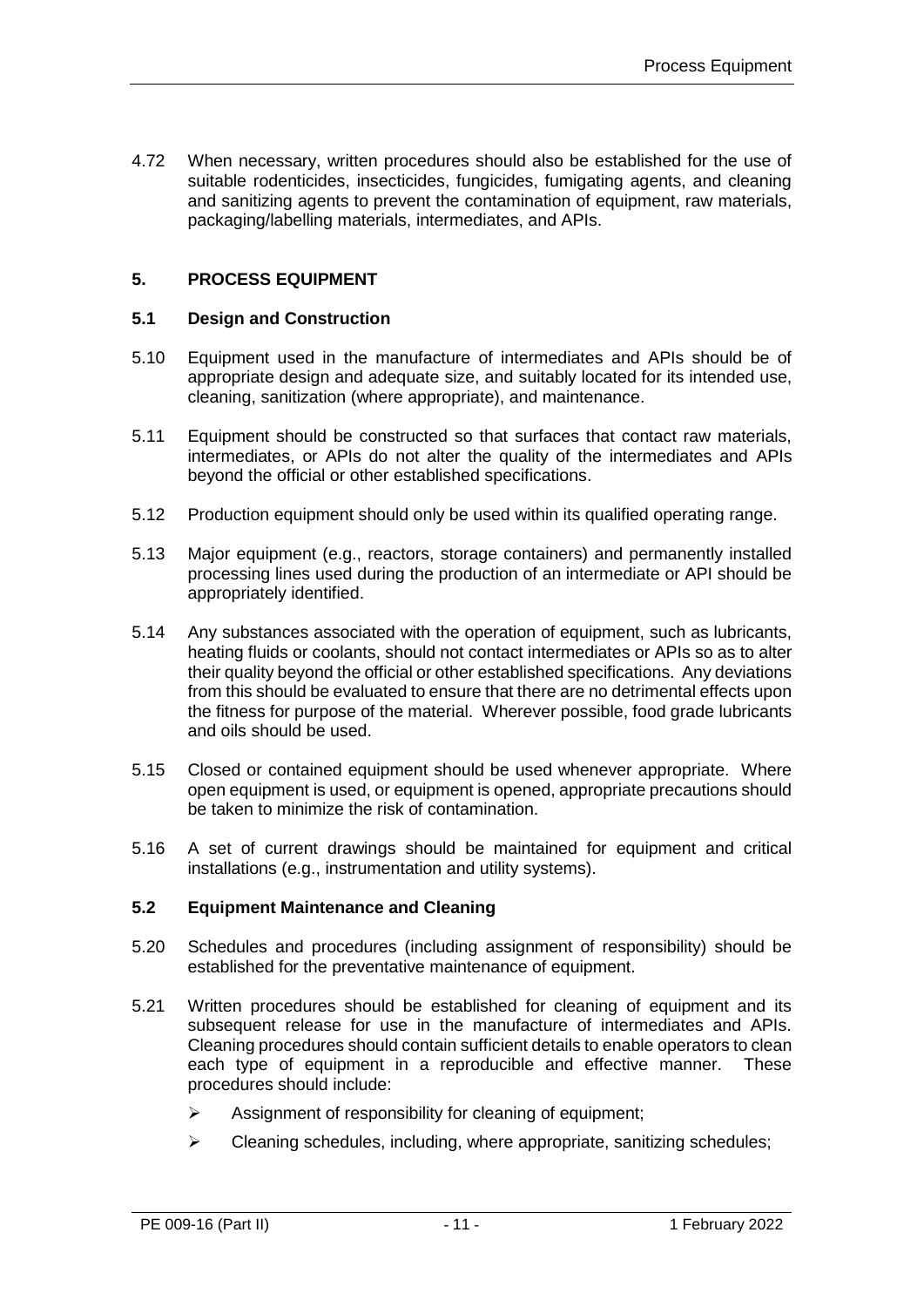- $\triangleright$  A complete description of the methods and materials, including dilution of cleaning agents used to clean equipment;
- $\triangleright$  When appropriate, instructions for disassembling and reassembling each article of equipment to ensure proper cleaning;
- $\triangleright$  Instructions for the removal or obliteration of previous batch identification;
- $\triangleright$  Instructions for the protection of clean equipment from contamination prior to use;
- $\triangleright$  Inspection of equipment for cleanliness immediately before use, if practical; and
- $\triangleright$  Establishing the maximum time that may elapse between the completion of processing and equipment cleaning, when appropriate.
- 5.22 Equipment and utensils should be cleaned, stored, and, where appropriate, sanitized or sterilized to prevent contamination or carry-over of a material that would alter the quality of the intermediate or API beyond the official or other established specifications.
- 5.23 Where equipment is assigned to continuous production or campaign production of successive batches of the same intermediate or API, equipment should be cleaned at appropriate intervals to prevent build-up and carry-over of contaminants (e.g. degradants or objectionable levels of micro-organisms).
- 5.24 Non-dedicated equipment should be cleaned between production of different materials to prevent cross-contamination.
- 5.25 Acceptance criteria for residues and the choice of cleaning procedures and cleaning agents should be defined and justified.
- 5.26 Equipment should be identified as to its contents and its cleanliness status by appropriate means.

#### <span id="page-16-0"></span>**5.3 Calibration**

- 5.30 Control, weighing, measuring, monitoring and test equipment that is critical for assuring the quality of intermediates or APIs should be calibrated according to written procedures and an established schedule.
- 5.31 Equipment calibrations should be performed using standards traceable to certified standards, if existing.
- 5.32 Records of these calibrations should be maintained.
- 5.33 The current calibration status of critical equipment should be known and verifiable.
- 5.34 Instruments that do not meet calibration criteria should not be used.
- 5.35 Deviations from approved standards of calibration on critical instruments should be investigated to determine if these could have had an impact on the quality of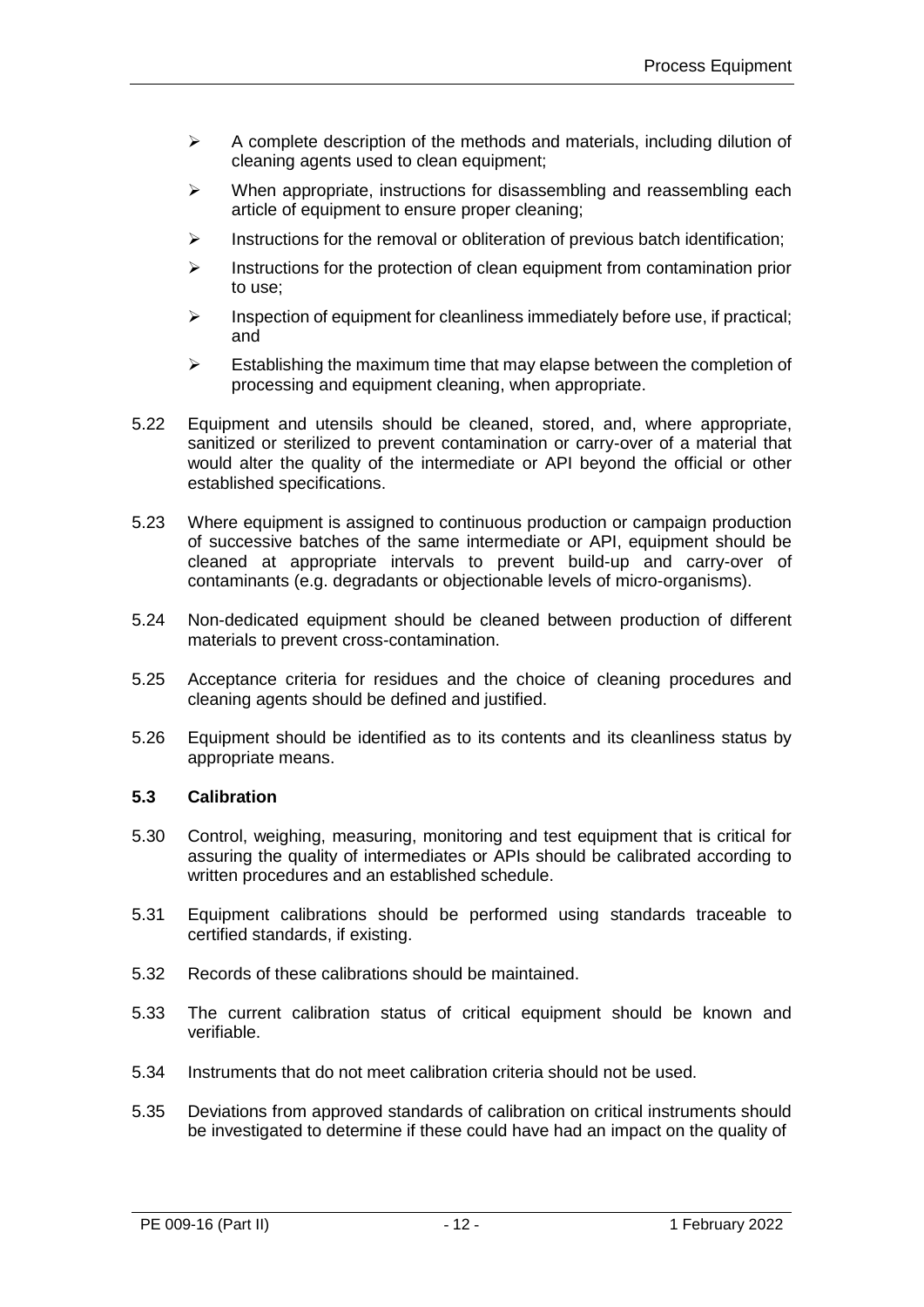the intermediate(s) or API(s) manufactured using this equipment since the last successful calibration.

# <span id="page-17-0"></span>**5.4 Computerized Systems**

- 5.40 GMP related computerized systems should be validated. The depth and scope of validation depends on the diversity, complexity and criticality of the computerized application.
- 5.41 Appropriate installation qualification and operational qualification should demonstrate the suitability of computer hardware and software to perform assigned tasks.
- 5.42 Commercially available software that has been qualified does not require the same level of testing. If an existing system was not validated at time of installation, a retrospective validation could be conducted if appropriate documentation is available.
- 5.43 Computerized systems should have sufficient controls to prevent unauthorized access or changes to data. There should be controls to prevent omissions in data (e.g. system turned off and data not captured). There should be a record of any data change made, the previous entry, who made the change, and when the change was made.
- 5.44 Written procedures should be available for the operation and maintenance of computerized systems.
- 5.45 Where critical data are being entered manually, there should be an additional check on the accuracy of the entry. This can be done by a second operator or by the system itself.
- 5.46 Incidents related to computerized systems that could affect the quality of intermediates or APIs or the reliability of records or test results should be recorded and investigated.
- 5.47 Changes to the computerized system should be made according to a change procedure and should be formally authorized, documented and tested. Records should be kept of all changes, including modifications and enhancements made to the hardware, software and any other critical component of the system. These records should demonstrate that the system is maintained in a validated state.
- 5.48 If system breakdowns or failures would result in the permanent loss of records, a back-up system should be provided. A means of ensuring data protection should be established for all computerized systems.
- 5.49 Data can be recorded by a second means in addition to the computer system.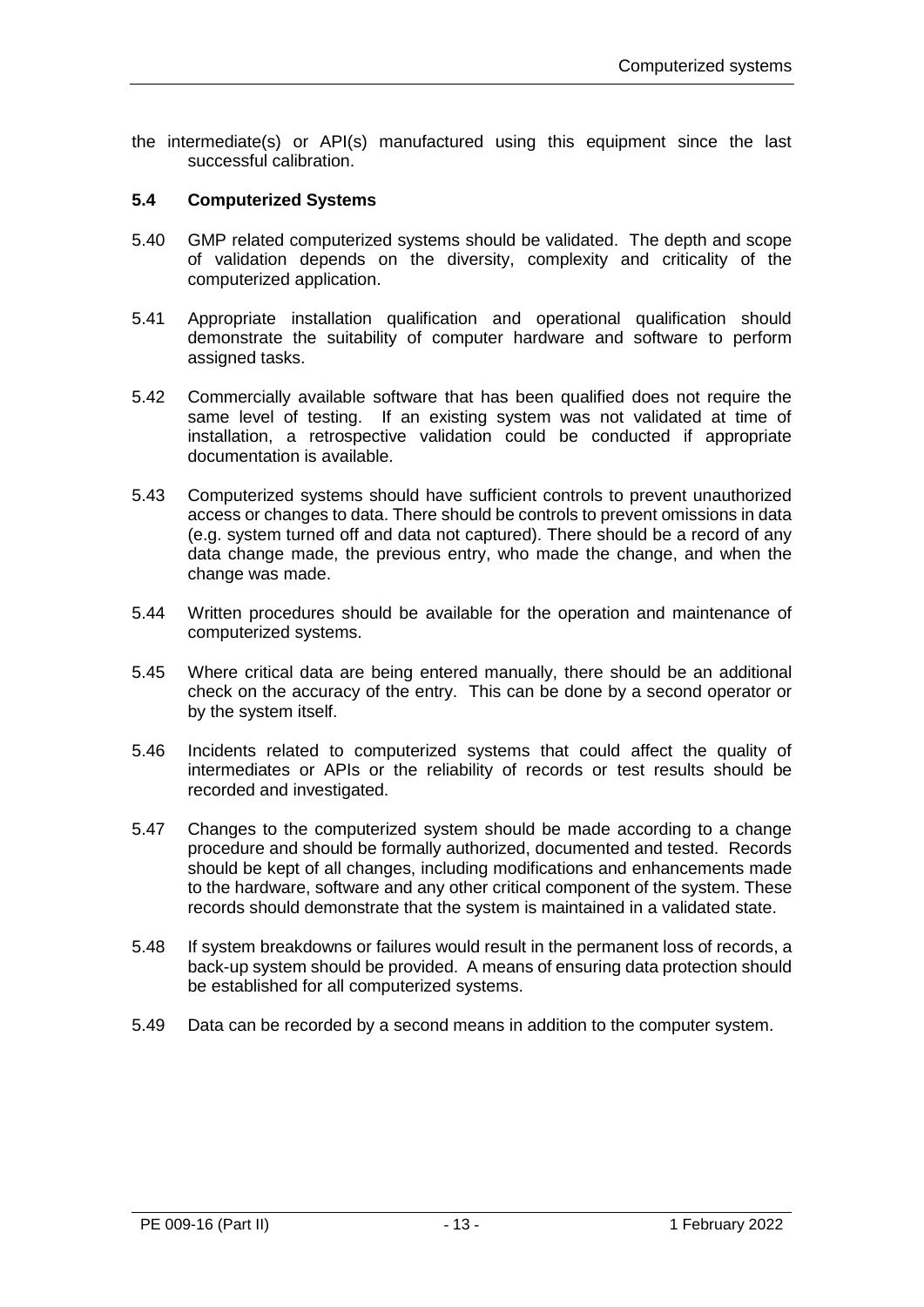# <span id="page-18-0"></span>**6. DOCUMENTATION AND RECORDS**

# <span id="page-18-1"></span>**6.1 Documentation System and Specifications**

- 6.10 All documents related to the manufacture of intermediates or APIs should be prepared, reviewed, approved and distributed according to written procedures. Such documents can be in paper or electronic form.
- 6.11 The issuance, revision, superseding and withdrawal of all documents should be controlled with maintenance of revision histories.
- 6.12 A procedure should be established for retaining all appropriate documents (e.g., development history reports, scale-up reports, technical transfer reports, process validation reports, training records, production records, control records, and distribution records). The retention periods for these documents should be specified.
- 6.13 All production, control, and distribution records should be retained for at least 1 year after the expiry date of the batch. For APIs with retest dates, records should be retained for at least 3 years after the batch is completely distributed.
- 6.14 When entries are made in records, these should be made indelibly in spaces provided for such entries, directly after performing the activities, and should identify the person making the entry. Corrections to entries should be dated and signed and leave the original entry still readable.
- 6.15 During the retention period, originals or copies of records should be readily available at the establishment where the activities described in such records occurred. Records that can be promptly retrieved from another location by electronic or other means are acceptable.
- 6.16 Specifications, instructions, procedures, and records can be retained either as originals or as true copies such as photocopies, microfilm, microfiche, or other accurate reproductions of the original records. Where reduction techniques such as microfilming or electronic records are used, suitable retrieval equipment and a means to produce a hard copy should be readily available.
- 6.17 Specifications should be established and documented for raw materials, intermediates where necessary, APIs, and labelling and packaging materials. In addition, specifications may be appropriate for certain other materials, such as process aids, gaskets, or other materials used during the production of intermediates or APIs that could critically impact on quality. Acceptance criteria should be established and documented for in-process controls.
- 6.18 If electronic signatures are used on documents, they should be authenticated and secure.

#### <span id="page-18-2"></span>**6.2 Equipment Cleaning and Use Record**

6.20 Records of major equipment use, cleaning, sanitization and/or sterilization and maintenance should show the date, time (if appropriate), product, and batch number of each batch processed in the equipment, and the person who performed the cleaning and maintenance.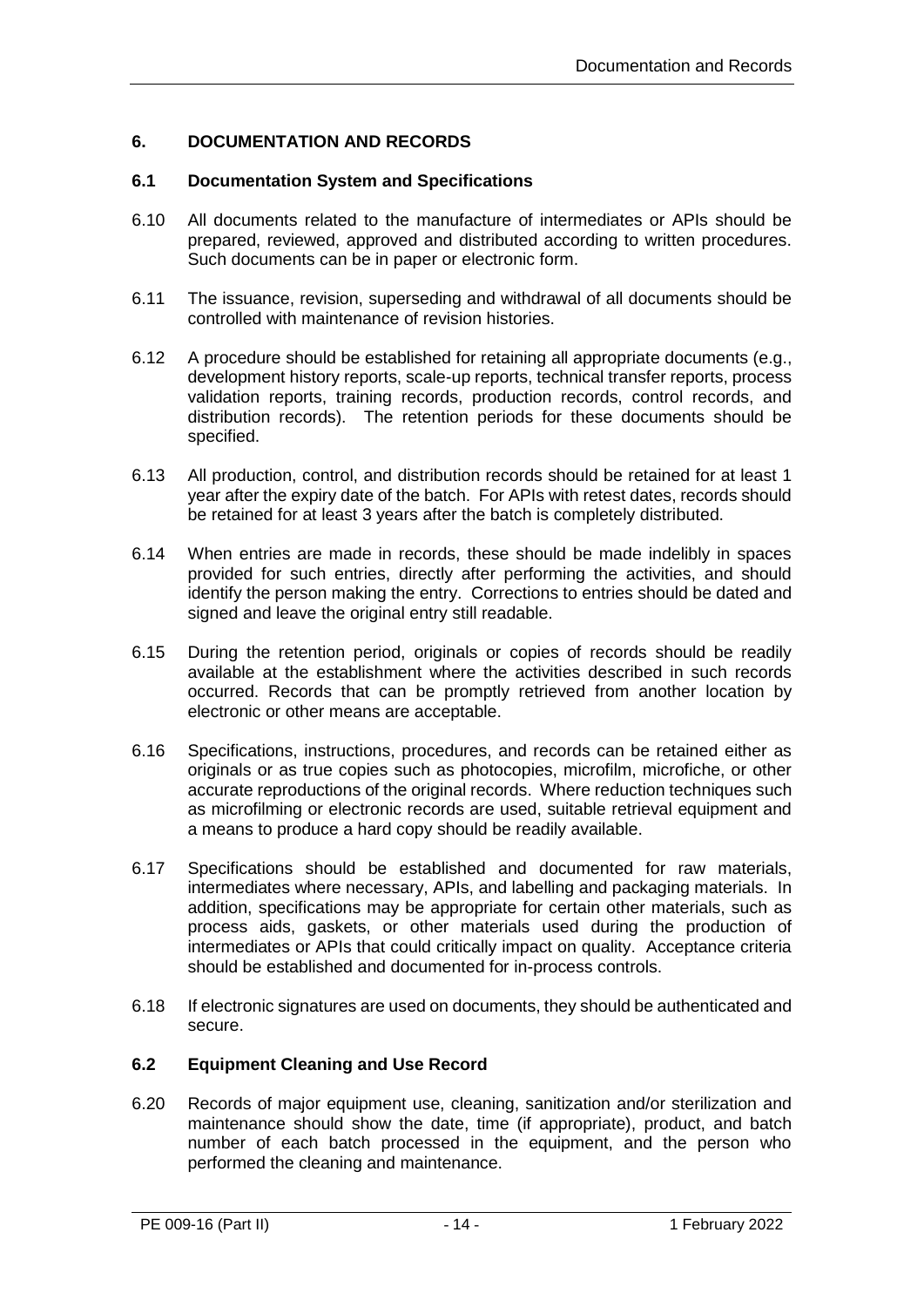6.21 If equipment is dedicated to manufacturing one intermediate or API, then individual equipment records are not necessary if batches of the intermediate or API follow in traceable sequence. In cases where dedicated equipment is employed, the records of cleaning, maintenance, and use can be part of the batch record or maintained separately.

#### <span id="page-19-0"></span>**6.3 Records of Raw Materials, Intermediates, API Labelling and Packaging Materials**

- 6.30 Records should be maintained including:
	- $\triangleright$  The name of the manufacturer, identity and quantity of each shipment of each batch of raw materials, intermediates or labelling and packaging materials for API's; the name of the supplier; the supplier's control number(s), if known, or other identification number; the number allocated on receipt; and the date of receipt;
	- $\triangleright$  The results of any test or examination performed and the conclusions derived from this;
	- $\triangleright$  Records tracing the use of materials;
	- $\triangleright$  Documentation of the examination and review of API labelling and packaging materials for conformity with established specifications; and
	- The final decision regarding rejected raw materials, intermediates or API labelling and packaging materials.
- 6.31 Master (approved) labels should be maintained for comparison to issued labels.

# <span id="page-19-1"></span>**6.4 Master Production Instructions (Master Production and Control Records)**

- 6.40 To ensure uniformity from batch to batch, master production instructions for each intermediate and API should be prepared, dated, and signed by one person and independently checked, dated, and signed by a person in the quality unit(s).
- 6.41 Master production instructions should include:
	- $\triangleright$  The name of the intermediate or API being manufactured and an identifying document reference code, if applicable;
	- $\triangleright$  A complete list of raw materials and intermediates designated by names or codes sufficiently specific to identify any special quality characteristics;
	- $\triangleright$  An accurate statement of the quantity or ratio of each raw material or intermediate to be used, including the unit of measure. Where the quantity is not fixed, the calculation for each batch size or rate of production should be included. Variations to quantities should be provided they are justified;
	- $\triangleright$  The production location and major production equipment to be used;
	- $\triangleright$  Detailed production instructions, including the:
		- sequences to be followed,
		- ranges of process parameters to be used,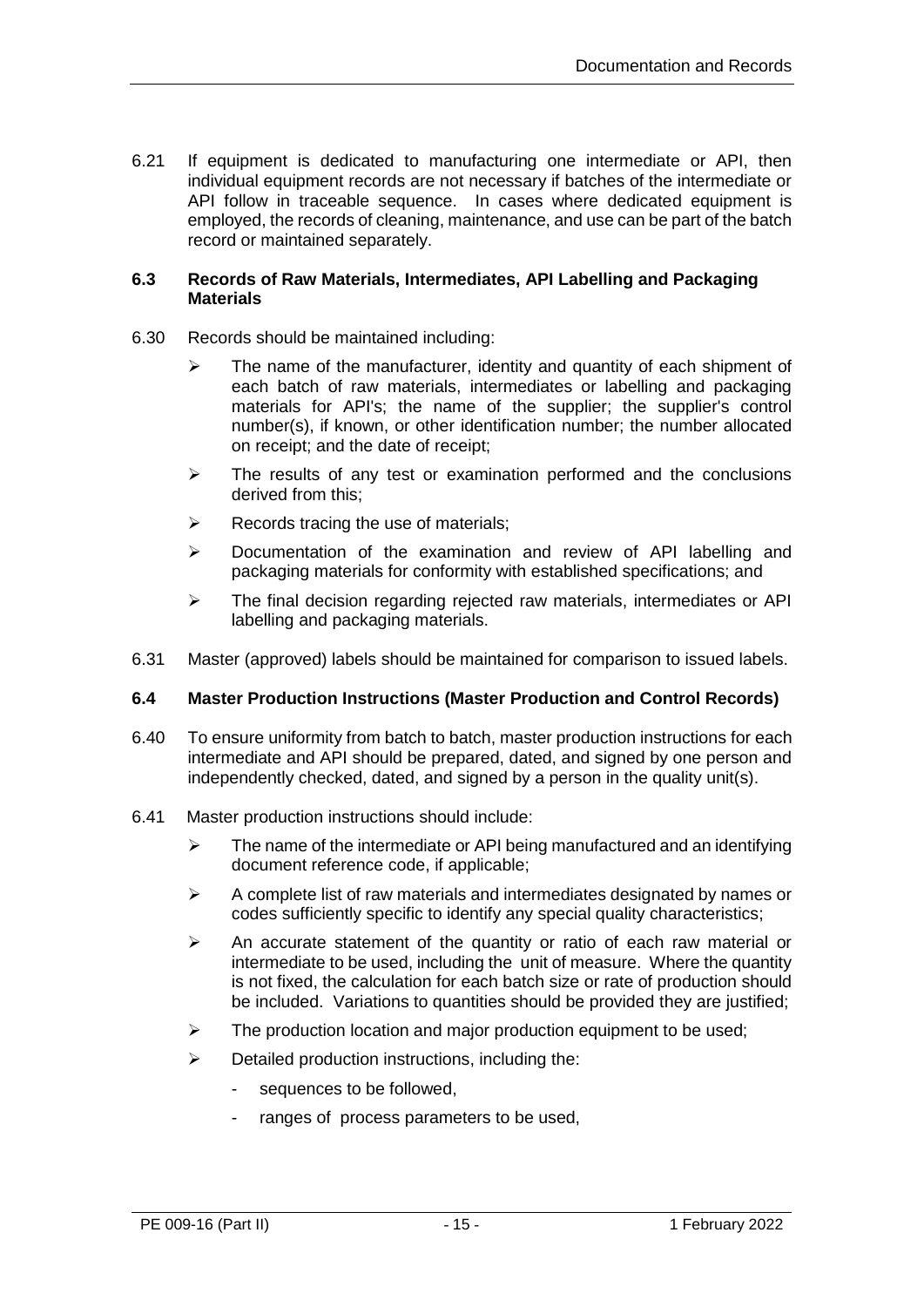- sampling instructions and in-process controls with their acceptance criteria, where appropriate,
- time limits for completion of individual processing steps and/or the total process, where appropiate; and
- expected yield ranges at appropriate phases of processing or time;
- $\triangleright$  Where appropriate, special notations and precautions to be followed, or cross-references to these; and
- $\triangleright$  The instructions for storage of the intermediate or API to assure its suitability for use, including the labelling and packaging materials and special storage conditions with time limits, where appropriate.

# <span id="page-20-0"></span>**6.5 Batch Production Records (Batch Production and Control Records)**

- 6.50 Batch production records should be prepared for each intermediate and API and should include complete information relating to the production and control of each batch. The batch production record should be checked before issuance to assure that it is the correct version and a legible accurate reproduction of the appropriate master production instruction. If the batch production record is produced from a separate part of the master document, that document should include a reference to the current master production instruction being used.
- 6.51 These records should be numbered with a unique batch or identification number, dated and signed when issued. In continuous production, the product code together with the date and time can serve as the unique identifier until the final number is allocated.
- 6.52 Documentation of completion of each significant step in the batch production records (batch production and control records) should include:
	- $\triangleright$  Dates and, when appropriate, times;
	- $\triangleright$  Identity of major equipment (e.g., reactors, driers, mills, etc.) used;
	- $\triangleright$  Specific identification of each batch, including weights, measures, and batch numbers of raw materials, intermediates, or any reprocessed materials used during manufacturing;
	- $\triangleright$  Actual results recorded for critical process parameters;
	- $\triangleright$  Any sampling performed;
	- $\triangleright$  Signatures of the persons performing and directly supervising or checking each critical step in the operation;
	- $\triangleright$  In-process and laboratory test results;
	- $\triangleright$  Actual yield at appropriate phases or times;
	- $\triangleright$  Description of packaging and label for intermediate or API;
	- $\triangleright$  Representative label of API or intermediate if made commercially available;
	- $\triangleright$  Any deviation noted, its evaluation, investigation conducted (if appropriate) or reference to that investigation if stored separately; and
	- $\triangleright$  Results of release testing.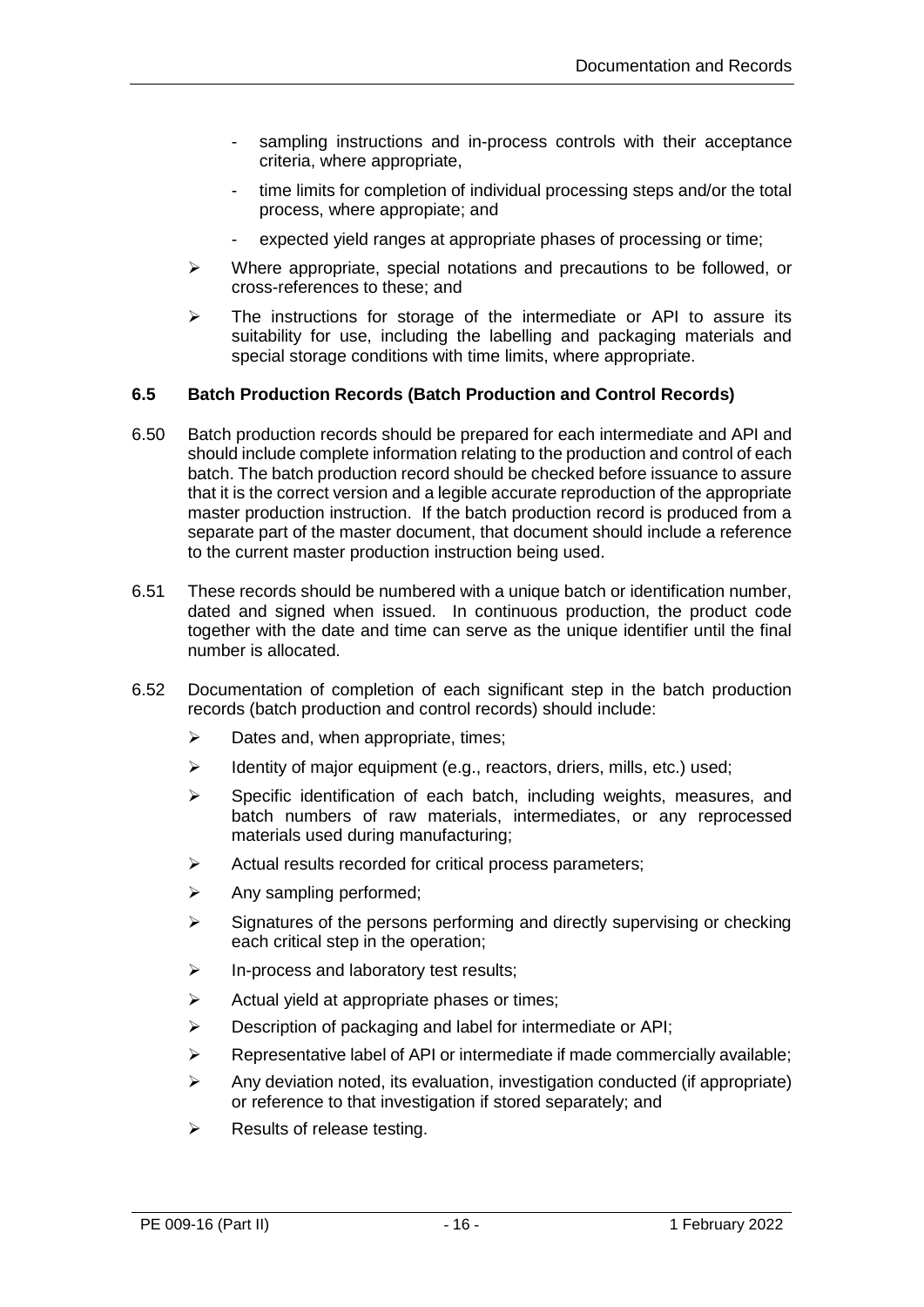6.53 Written procedures should be established and followed for investigating critical deviations or the failure of a batch of intermediate or API to meet specifications. The investigation should extend to other batches that may have been associated with the specific failure or deviation.

# <span id="page-21-0"></span>**6.6 Laboratory Control Records**

- 6.60 Laboratory control records should include complete data derived from all tests conducted to ensure compliance with established specifications and standards, including examinations and assays, as follows:
	- $\triangleright$  A description of samples received for testing, including the material name or source, batch number or other distinctive code, date sample was taken, and, where appropriate, the quantity and date the sample was received for testing;
	- $\triangleright$  A statement of or reference to each test method used;
	- $\triangleright$  A statement of the weight or measure of sample used for each test as described by the method; data on or cross-reference to the preparation and testing of reference standards, reagents and standard solutions,
	- $\triangleright$  A complete record of all raw data generated during each test, in addition to graphs, charts, and spectra from laboratory instrumentation, properly identified to show the specific material and batch tested;
	- $\triangleright$  A record of all calculations performed in connection with the test, including, for example, units of measure, conversion factors, and equivalency factors;
	- $\triangleright$  A statement of the test results and how they compare with established acceptance criteria;
	- $\triangleright$  The signature of the person who performed each test and the date(s) the tests were performed; and
	- $\triangleright$  The date and signature of a second person showing that the original records have been reviewed for accuracy, completeness, and compliance with established standards.
- 6.61 Complete records should also be maintained for:
	- $\triangleright$  Any modifications to an established analytical method,
	- $\triangleright$  Periodic calibration of laboratory instruments, apparatus, gauges, and recording devices;
	- $\triangleright$  All stability testing performed on APIs; and
	- Out-of-specification (OOS) investigations.

# <span id="page-21-1"></span>**6.7 Batch Production Record Review**

- 6.70 Written procedures should be established and followed for the review and approval of batch production and laboratory control records, including packaging and labelling, to determine compliance of the intermediate or API with established specifications before a batch is released or distributed.
- 6.71 Batch production and laboratory control records of critical process steps should be reviewed and approved by the quality unit(s) before an API batch is released or distributed. Production and laboratory control records of non-critical process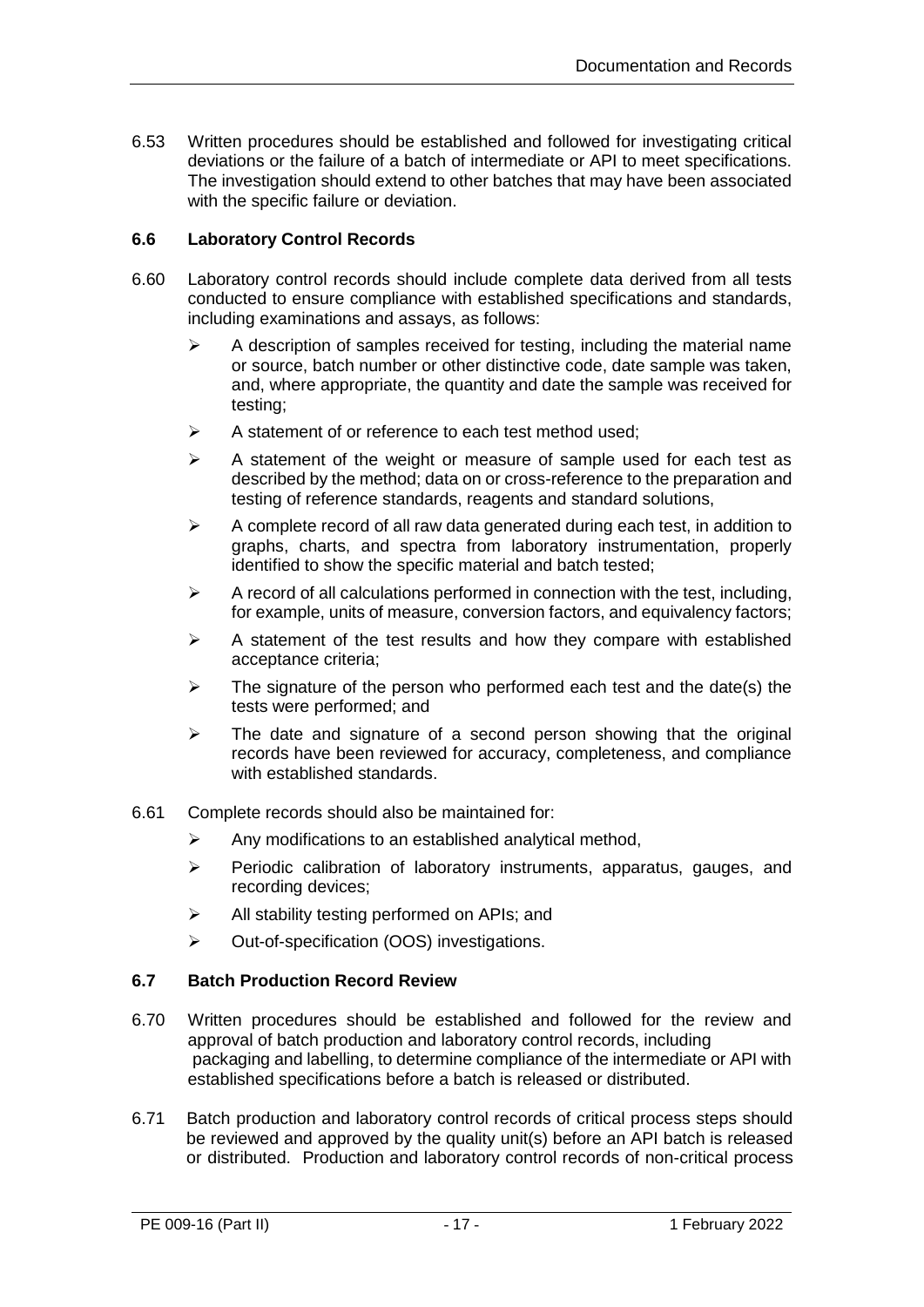steps can be reviewed by qualified production personnel or other units following procedures approved by the quality unit(s).

- 6.72 All deviation, investigation, and OOS reports should be reviewed as part of the batch record review before the batch is released.
- 6.73 The quality unit(s) can delegate to the production unit the responsibility and authority for release of intermediates, except for those shipped outside the control of the manufacturing company.

# <span id="page-22-0"></span>**7. MATERIALS MANAGEMENT**

#### <span id="page-22-1"></span>**7.1 General Controls**

- 7.10 There should be written procedures describing the receipt, identification, quarantine, storage, handling, sampling, testing, and approval or rejection of materials.
- 7.11 Manufacturers of intermediates and/or APIs should have a system for evaluating the suppliers of critical materials.
- 7.12 Materials should be purchased against an agreed specification, from a supplier or suppliers approved by the quality unit(s).
- 7.13 If the supplier of a critical material is not the manufacturer of that material, the name and address of that manufacturer should be known by the intermediate and/or API manufacturer.
- 7.14 Changing the source of supply of critical raw materials should be treated according to Section 13, Change Control.

# <span id="page-22-2"></span>**7.2 Receipt and Quarantine**

- 7.20 Upon receipt and before acceptance, each container or grouping of containers of materials should be examined visually for correct labelling (including correlation between the name used by the supplier and the in-house name, if these are different), container damage, broken seals and evidence of tampering or contamination. Materials should be held under quarantine until they have been sampled, examined or tested as appropriate, and released for use.
- 7.21 Before incoming materials are mixed with existing stocks (e.g., solvents or stocks in silos), they should be identified as correct, tested, if appropriate, and released. Procedures should be available to prevent discharging incoming materials wrongly into the existing stock.
- 7.22 If bulk deliveries are made in non-dedicated tankers, there should be assurance of no cross-contamination from the tanker. Means of providing this assurance could include one or more of the following:
	- $\triangleright$  certificate of cleaning
	- $\triangleright$  testing for trace impurities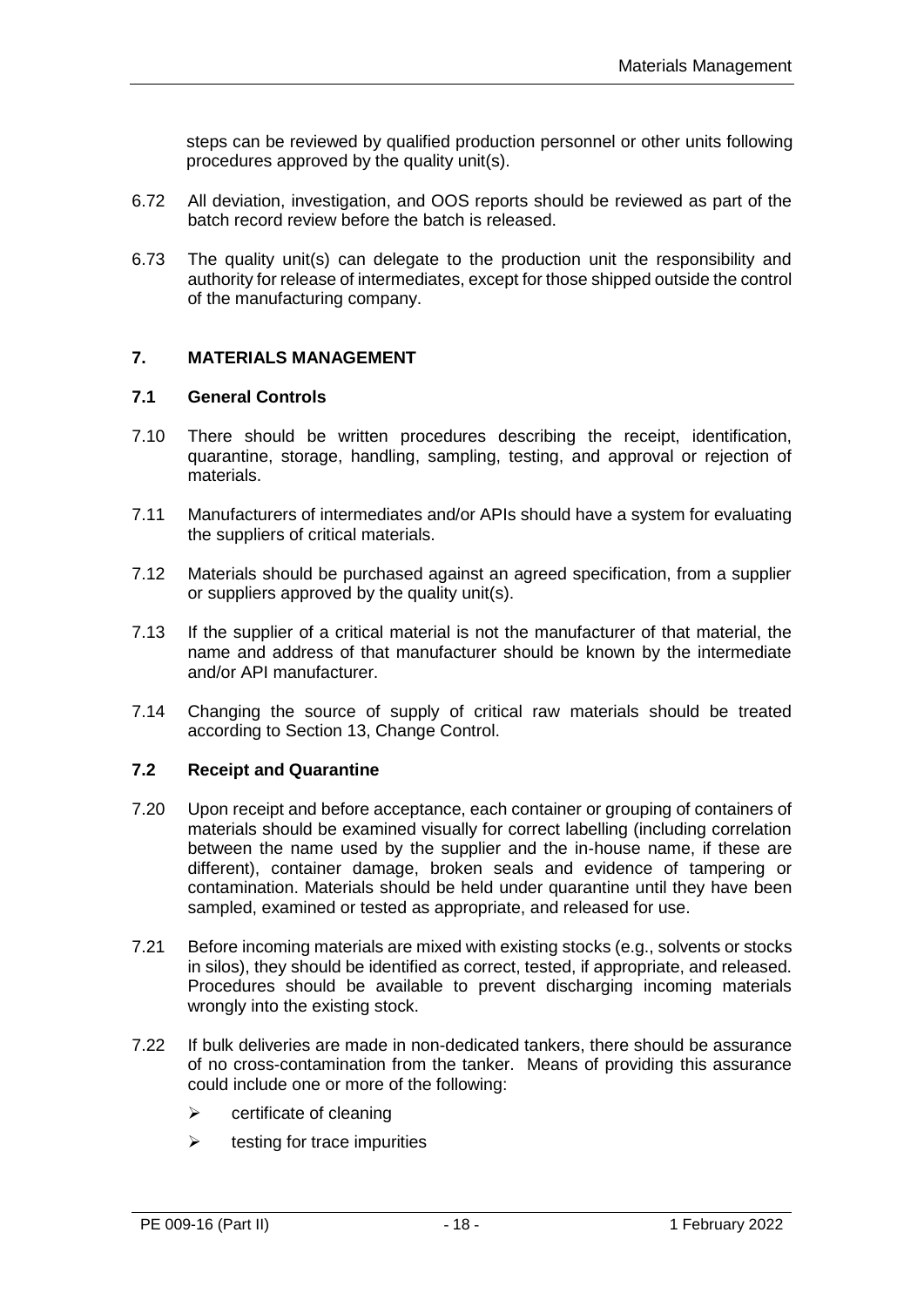- $\triangleright$  audit of the supplier.
- 7.23 Large storage containers, and their attendant manifolds, filling and discharge lines should be appropriately identified.
- 7.24 Each container or grouping of containers (batches) of materials should be assigned and identified with a distinctive code, batch, or receipt number. This number should be used in recording the disposition of each batch. A system should be in place to identify the status of each batch.

# <span id="page-23-0"></span>**7.3 Sampling and Testing of Incoming Production Materials**

- 7.30 At least one test to verify the identity of each batch of material should be conducted, with the exception of the materials described below in 7.32. A supplier's Certificate of Analysis can be used in place of performing other tests, provided that the manufacturer has a system in place to evaluate suppliers.
- 7.31 Supplier approval should include an evaluation that provides adequate evidence (e.g., past quality history) that the manufacturer can consistently provide material meeting specifications. Full analyses should be conducted on at least three batches before reducing in-house testing. However, as a minimum, a full analysis should be performed at appropriate intervals and compared with the Certificates of Analysis. Reliability of Certificates of Analysis should be checked at regular intervals.
- 7.32 Processing aids, hazardous or highly toxic raw materials, other special materials, or materials transferred to another unit within the company's control do not need to be tested if the manufacturer's Certificate of Analysis is obtained, showing that these raw materials conform to established specifications. Visual examination of containers, labels, and recording of batch numbers should help in establishing the identity of these materials. The lack of on-site testing for these materials should be justified and documented.
- 7.33 Samples should be representative of the batch of material from which they are taken. Sampling methods should specify the number of containers to be sampled, which part of the container to sample, and the amount of material to be taken from each container. The number of containers to sample and the sample size should be based upon a sampling plan that takes into consideration the criticality of the material, material variability, past quality history of the supplier, and the quantity needed for analysis.
- 7.34 Sampling should be conducted at defined locations and by procedures designed to prevent contamination of the material sampled and contamination of other materials.
- 7.35 Containers from which samples are withdrawn should be opened carefully and subsequently reclosed. They should be marked to indicate that a sample has been taken.

# <span id="page-23-1"></span>**7.4 Storage**

7.40 Materials should be handled and stored in a manner to prevent degradation, contamination, and cross-contamination.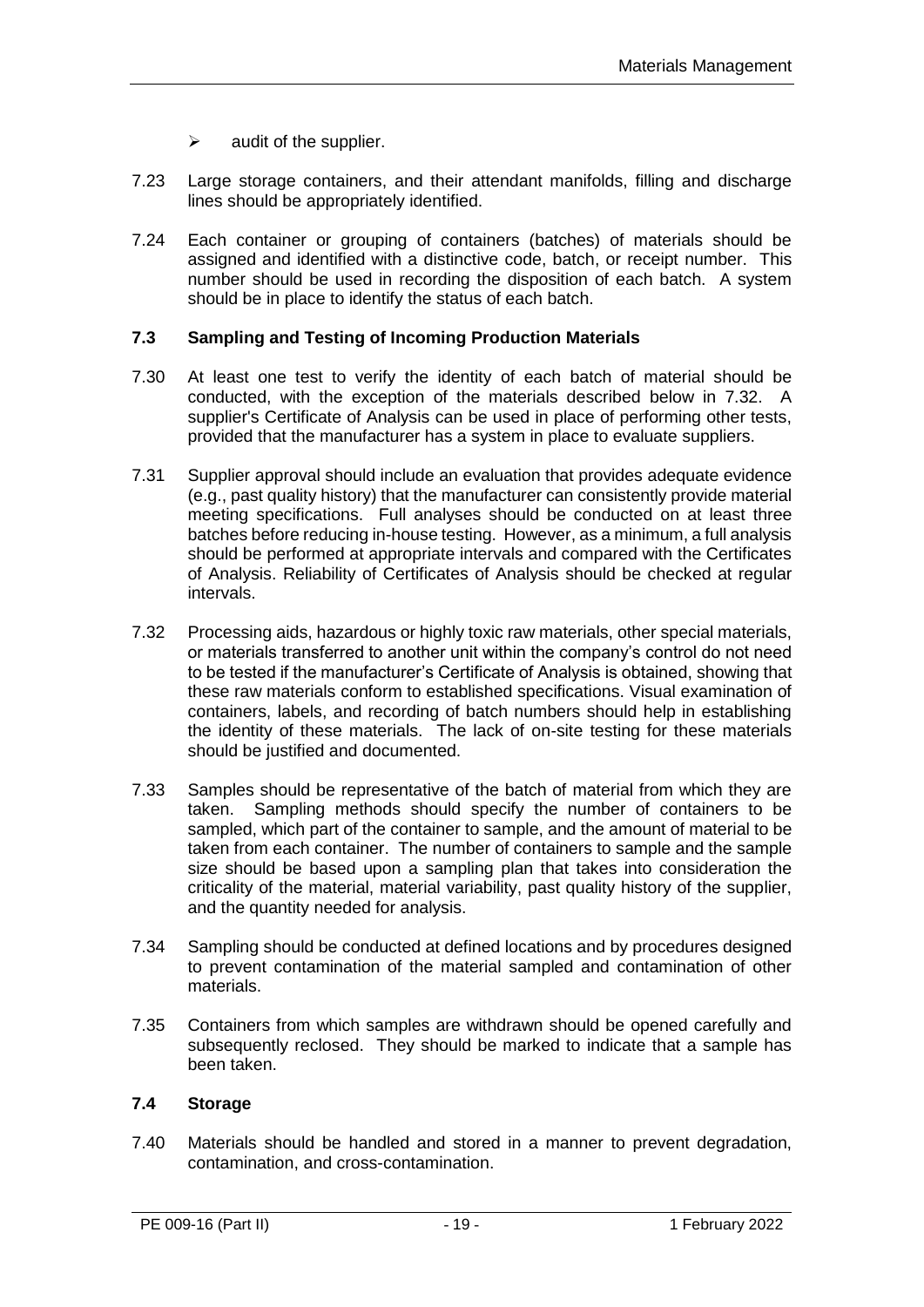- 7.41 Materials stored in fiber drums, bags, or boxes should be stored off the floor and, when appropriate, suitably spaced to permit cleaning and inspection.
- 7.42 Materials should be stored under conditions and for a period that have no adverse affect on their quality, and should normally be controlled so that the oldest stock is used first.
- 7.43 Certain materials in suitable containers can be stored outdoors, provided identifying labels remain legible and containers are appropriately cleaned before opening and use.
- 7.44 Rejected materials should be identified and controlled under a quarantine system designed to prevent their unauthorised use in manufacturing.

#### <span id="page-24-0"></span>**7.5 Re-evaluation**

7.50 Materials should be re-evaluated as appropriate to determine their suitability for use (e.g., after prolonged storage or exposure to heat or humidity).

# <span id="page-24-1"></span>**8. PRODUCTION AND IN-PROCESS CONTROLS**

#### <span id="page-24-2"></span>**8.1 Production Operations**

- 8.10 Raw materials for intermediate and API manufacturing should be weighed or measured under appropriate conditions that do not affect their suitability for use. Weighing and measuring devices should be of suitable accuracy for the intended use.
- 8.11 If a material is subdivided for later use in production operations, the container receiving the material should be suitable and should be so identified that the following information is available:
	- $\triangleright$  Material name and/or item code;
	- $\triangleright$  Receiving or control number;
	- $\triangleright$  Weight or measure of material in the new container; and
	- $\triangleright$  Re-evaluation or retest date if appropriate.
- 8.12 Critical weighing, measuring, or subdividing operations should be witnessed or subjected to an equivalent control. Prior to use, production personnel should verify that the materials are those specified in the batch record for the intended intermediate or API.
- 8.13 Other critical activities should be witnessed or subjected to an equivalent control.
- 8.14 Actual yields should be compared with expected yields at designated steps in the production process. Expected yields with appropriate ranges should be established based on previous laboratory, pilot scale, or manufacturing data. Deviations in yield associated with critical process steps should be investigated to determine their impact or potential impact on the resulting quality of affected batches.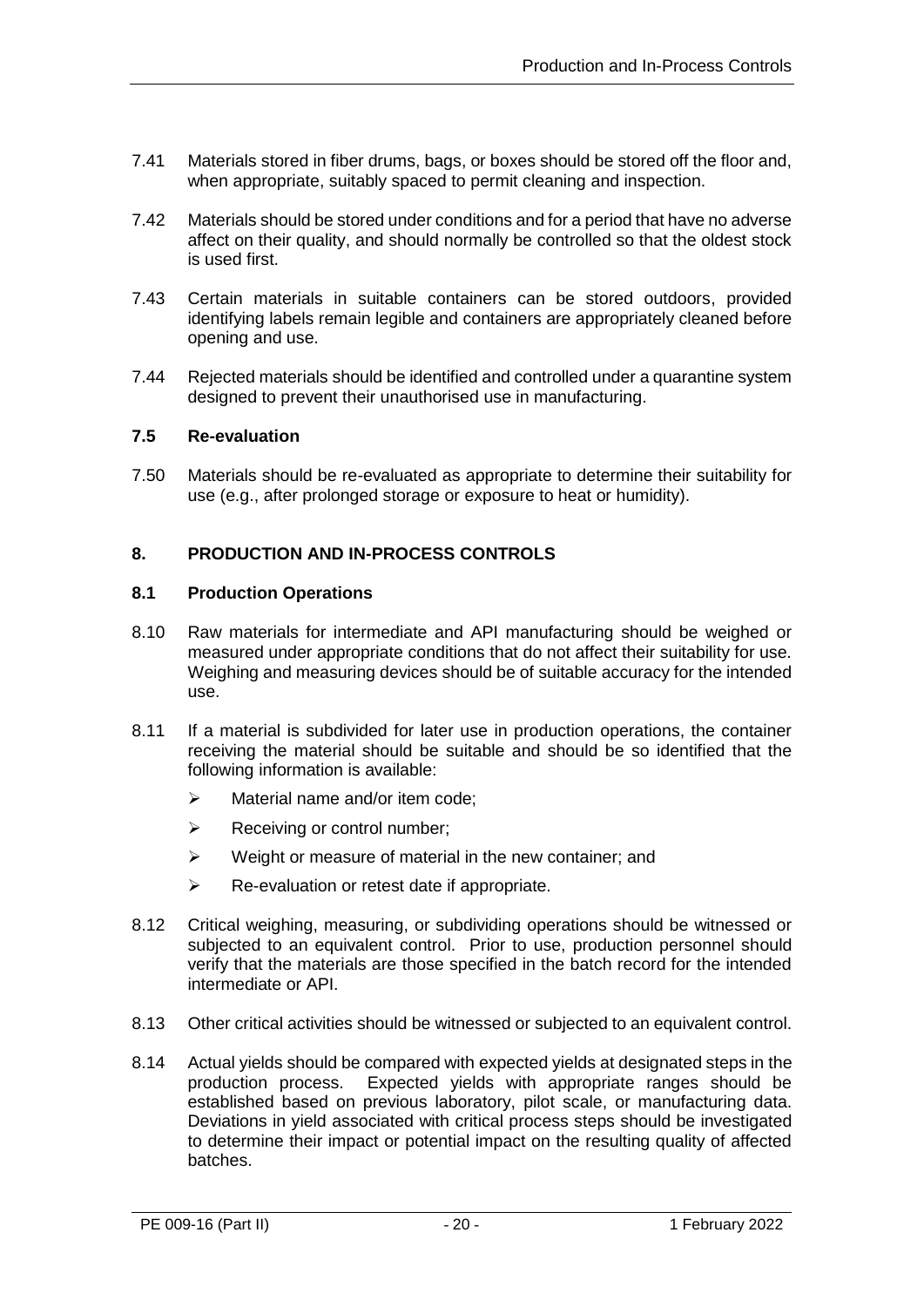- 8.15 Any deviation should be documented and explained. Any critical deviation should be investigated.
- 8.16 The processing status of major units of equipment should be indicated either on the individual units of equipment or by appropriate documentation, computer control systems, or alternative means.
- 8.17 Materials to be reprocessed or reworked should be appropriately controlled to prevent unauthorized use.

#### <span id="page-25-0"></span>**8.2 Time Limits**

- 8.20 If time limits are specified in the master production instruction (see 6.41), these time limits should be met to ensure the quality of intermediates and APIs. Deviations should be documented and evaluated. Time limits may be inappropriate when processing to a target value (e.g., pH adjustment, hydrogenation, drying to predetermined specification) because completion of reactions or processing steps are determined by in-process sampling and testing.
- 8.21 Intermediates held for further processing should be stored under appropriate conditions to ensure their suitability for use.

#### <span id="page-25-1"></span>**8.3 In-process Sampling and Controls**

- 8.30 Written procedures should be established to monitor the progress and control the performance of processing steps that cause variability in the quality characteristics of intermediates and APIs. In-process controls and their acceptance criteria should be defined based on the information gained during the development stage or historical data.
- 8.31 The acceptance criteria and type and extent of testing can depend on the nature of the intermediate or API being manufactured, the reaction or process step being conducted, and the degree to which the process introduces variability in the product's quality. Less stringent in-process controls may be appropriate in early processing steps, whereas tighter controls may be appropriate for later processing steps (e.g., isolation and purification steps).
- 8.32 Critical in-process controls (and critical process monitoring), including the control points and methods, should be stated in writing and approved by the quality unit(s).
- 8.33 In-process controls can be performed by qualified production department personnel and the process adjusted without prior quality unit(s) approval if the adjustments are made within pre-established limits approved by the quality unit(s). All tests and results should be fully documented as part of the batch record.
- 8.34 Written procedures should describe the sampling methods for in-process materials, intermediates, and APIs. Sampling plans and procedures should be based on scientifically sound sampling practices.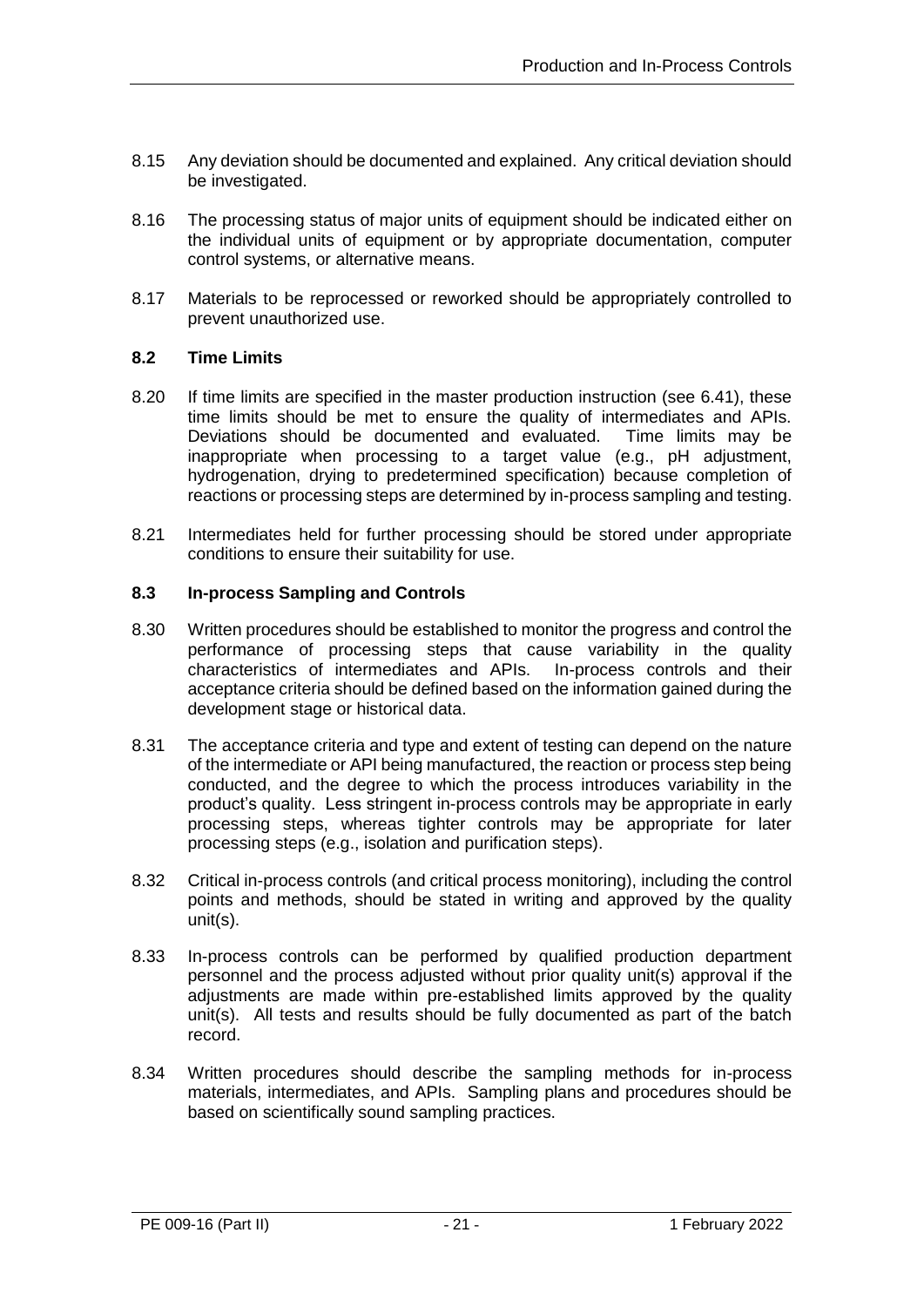- 8.35 In-process sampling should be conducted using procedures designed to prevent contamination of the sampled material and other intermediates or APIs. Procedures should be established to ensure the integrity of samples after collection.
- 8.36 Out-of-specification (OOS) investigations are not normally needed for in-process tests that are performed for the purpose of monitoring and/or adjusting the process.

# <span id="page-26-0"></span>**8.4 Blending Batches of Intermediates or APIs**

- 8.40 For the purpose of this document, blending is defined as the process of combining materials within the same specification to produce a homogeneous intermediate or API. In-process mixing of fractions from single batches (e.g., collecting several centrifuge loads from a single crystallization batch) or combining fractions from several batches for further processing is considered to be part of the production process and is not considered to be blending.
- 8.41 Out-Of-Specification batches should not be blended with other batches for the purpose of meeting specifications. Each batch incorporated into the blend should have been manufactured using an established process and should have been individually tested and found to meet appropriate specifications prior to blending.
- 8.42 Acceptable blending operations include but are not limited to:
	- $\triangleright$  Blending of small batches to increase batch size
	- $\triangleright$  Blending of tailings (i.e., relatively small quantities of isolated material) from batches of the same intermediate or API to form a single batch.
- 8.43 Blending processes should be adequately controlled and documented and the blended batch should be tested for conformance to established specifications where appropriate.
- 8.44 The batch record of the blending process should allow traceability back to the individual batches that make up the blend.
- 8.45 Where physical attributes of the API are critical (e.g., APIs intended for use in solid oral dosage forms or suspensions), blending operations should be validated to show homogeneity of the combined batch. Validation should include testing of critical attributes (e.g., particle size distribution, bulk density, and tap density) that may be affected by the blending process.
- 8.46 If the blending could adversely affect stability, stability testing of the final blended batches should be performed.
- 8.47 The expiry or retest date of the blended batch should be based on the manufacturing date of the oldest tailings or batch in the blend.

# <span id="page-26-1"></span>**8.5 Contamination Control**

8.50 Residual materials can be carried over into successive batches of the same intermediate or API if there is adequate control. Examples include residue adhering to the wall of a micronizer, residual layer of damp crystals remaining in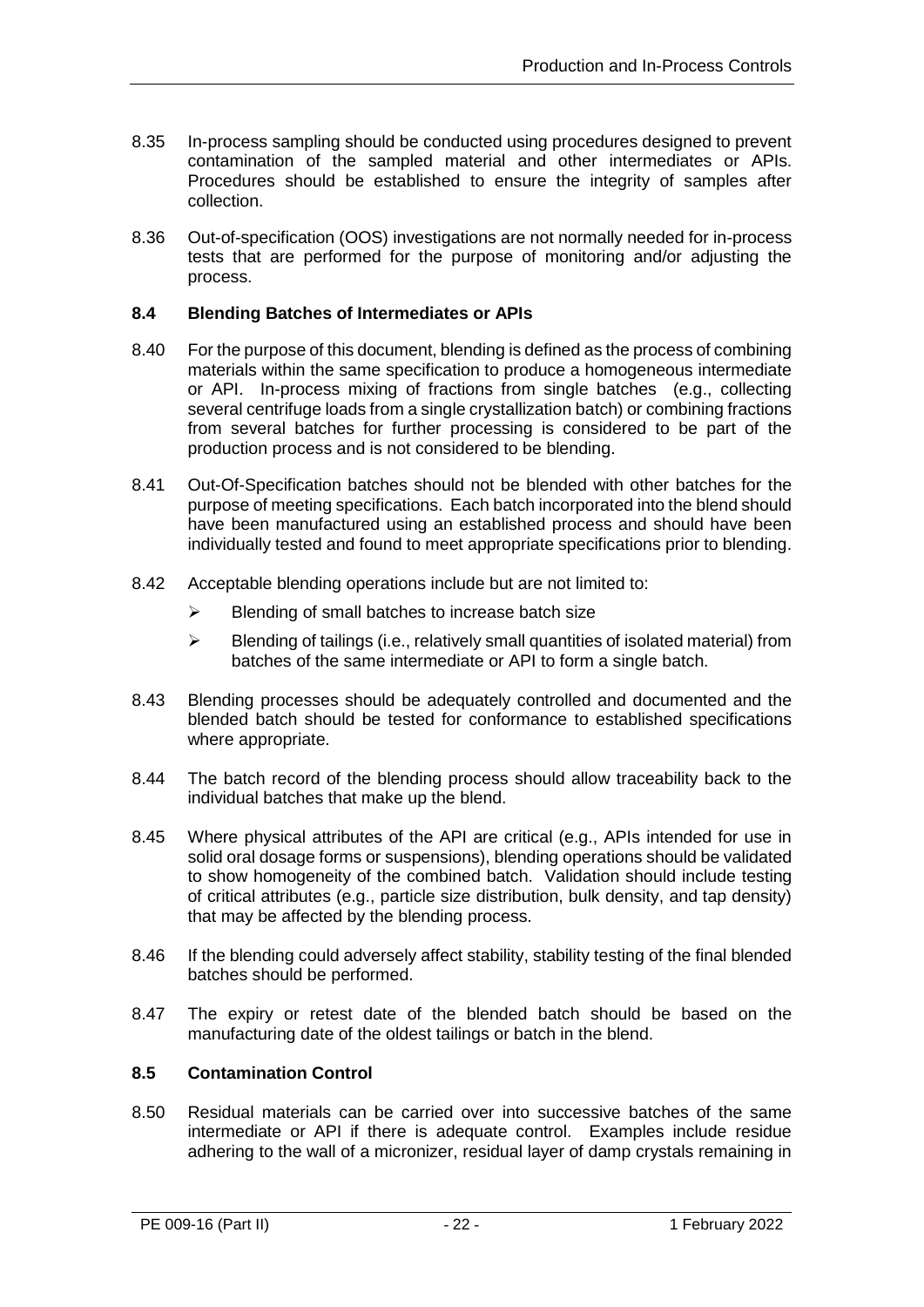a centrifuge bowl after discharge, and incomplete discharge of fluids or crystals from a processing vessel upon transfer of the material to the next step in the process. Such carryover should not result in the carryover of degradants or microbial contamination that may adversely alter the established API impurity profile.

- 8.51 Production operations should be conducted in a manner that will prevent contamination of intermediates or APIs by other materials.
- 8.52 Precautions to avoid contamination should be taken when APIs are handled after purification.

#### <span id="page-27-0"></span>**9. PACKAGING AND IDENTIFICATION LABELLING OF APIS AND INTERMEDIATES**

#### <span id="page-27-1"></span>**9.1 General**

- 9.10 There should be written procedures describing the receipt, identification, quarantine, sampling, examination and/or testing and release, and handling of packaging and labelling materials.
- 9.11 Packaging and labelling materials should conform to established specifications. Those that do not comply with such specifications should be rejected to prevent their use in operations for which they are unsuitable.
- 9.12 Records should be maintained for each shipment of labels and packaging materials showing receipt, examination, or testing, and whether accepted or rejected.

#### <span id="page-27-2"></span>**9.2 Packaging Materials**

- 9.20 Containers should provide adequate protection against deterioration or contamination of the intermediate or API that may occur during transportation and recommended storage.
- 9.21 Containers should be clean and, where indicated by the nature of the intermediate or API, sanitized to ensure that they are suitable for their intended use. These containers should not be reactive, additive, or absorptive so as to alter the quality of the intermediate or API beyond the specified limits.
- 9.22 If containers are re-used, they should be cleaned in accordance with documented procedures and all previous labels should be removed or defaced.

#### <span id="page-27-3"></span>**9.3 Label Issuance and Control**

- 9.30 Access to the label storage areas should be limited to authorised personnel.
- 9.31 Procedures should be used to reconcile the quantities of labels issued, used, and returned and to evaluate discrepancies found between the number of containers labelled and the number of labels issued. Such discrepancies should be investigated, and the investigation should be approved by the quality unit(s).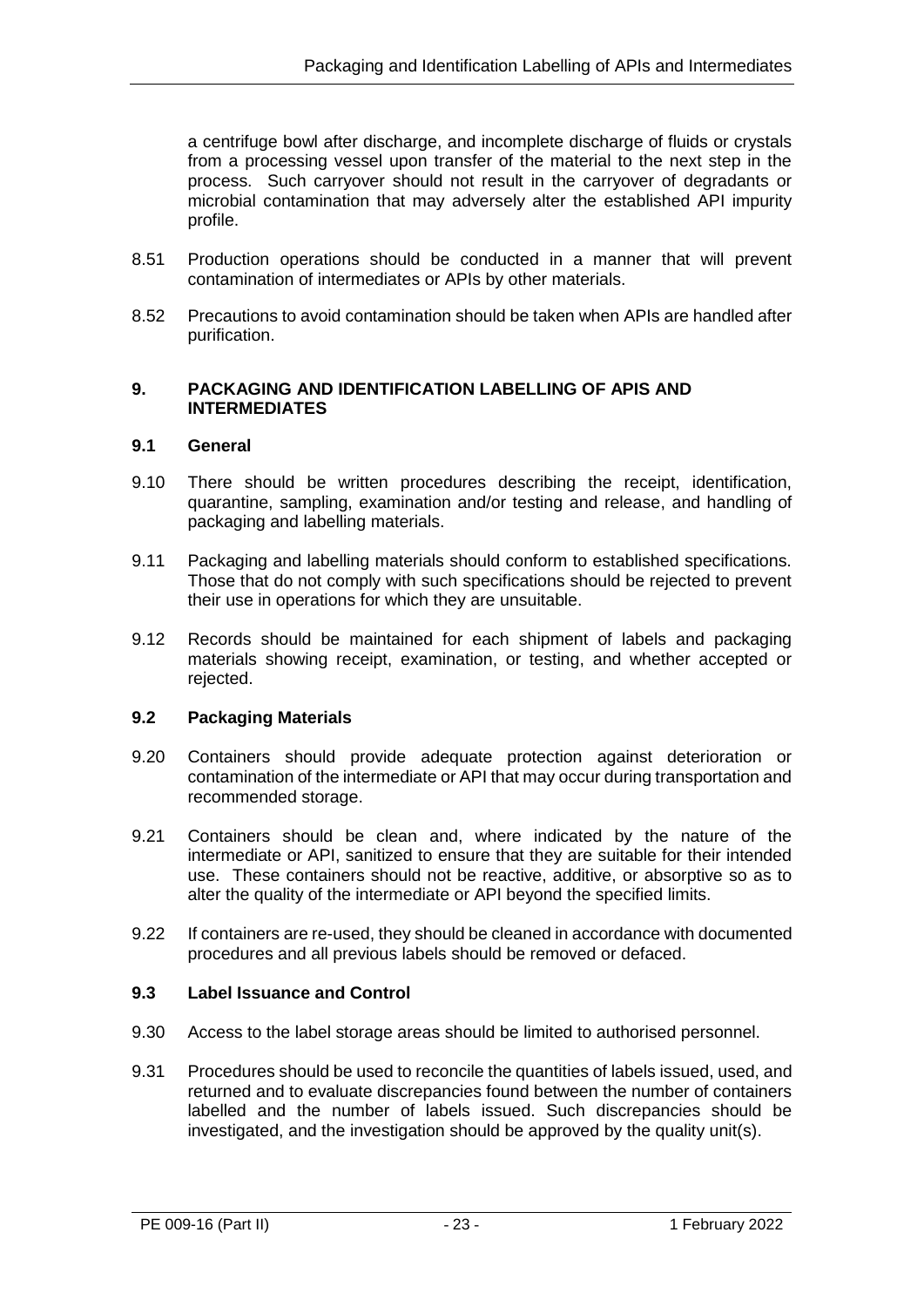- 9.32 All excess labels bearing batch numbers or other batch-related printing should be destroyed. Returned labels should be maintained and stored in a manner that prevents mix-ups and provides proper identification.
- 9.33 Obsolete and out-dated labels should be destroyed.
- 9.34 Printing devices used to print labels for packaging operations should be controlled to ensure that all imprinting conforms to the print specified in the batch production record.
- 9.35 Printed labels issued for a batch should be carefully examined for proper identity and conformity to specifications in the master production record. The results of this examination should be documented.
- 9.36 A printed label representative of those used should be included in the batch production record.

#### <span id="page-28-0"></span>**9.4 Packaging and Labelling Operations**

- 9.40 There should be documented procedures designed to ensure that correct packaging materials and labels are used.
- 9.41 Labelling operations should be designed to prevent mix-ups. There should be physical or spatial separation from operations involving other intermediates or APIs.
- 9.42 Labels used on containers of intermediates or APIs should indicate the name or identifying code, the batch number of the product, and storage conditions, when such information is critical to assure the quality of intermediate or API.
- 9.43 If the intermediate or API is intended to be transferred outside the control of the manufacturer's material management system, the name and address of the manufacturer, quantity of contents, and special transport conditions and any special legal requirements should also be included on the label. For intermediates or APIs with an expiry date, the expiry date should be indicated on the label and Certificate of Analysis. For intermediates or APIs with a retest date, the retest date should be indicated on the label and/or Certificate of Analysis.
- 9.44 Packaging and labelling facilities should be inspected immediately before use to ensure that all materials not needed for the next packaging operation have been removed. This examination should be documented in the batch production records, the facility log, or other documentation system.
- 9.45 Packaged and labelled intermediates or APIs should be examined to ensure that containers and packages in the batch have the correct label. This examination should be part of the packaging operation. Results of these examinations should be recorded in the batch production or control records.
- 9.46 Intermediate or API containers that are transported outside of the manufacturer's control should be sealed in a manner such that, if the seal is breached or missing, the recipient will be alerted to the possibility that the contents may have been altered.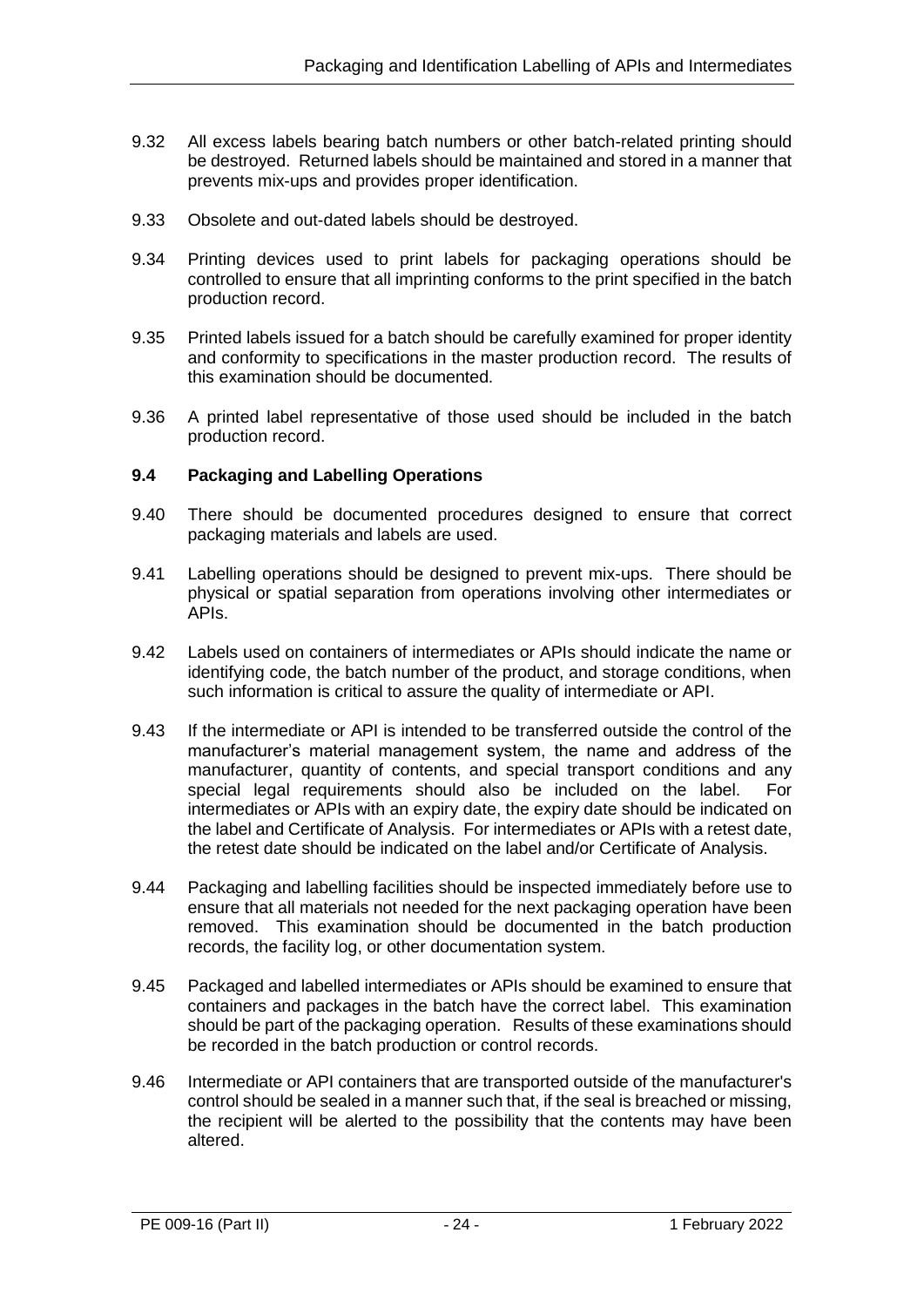# <span id="page-29-0"></span>**10. STORAGE AND DISTRIBUTION**

#### <span id="page-29-1"></span>**10.1 Warehousing Procedures**

- 10.10 Facilities should be available for the storage of all materials under appropriate conditions (e.g. controlled temperature and humidity when necessary). Records should be maintained of these conditions if they are critical for the maintenance of material characteristics.
- 10.11 Unless there is an alternative system to prevent the unintentional or unauthorised use of quarantined, rejected, returned, or recalled materials, separate storage areas should be assigned for their temporary storage until the decision as to their future use has been taken.

# <span id="page-29-2"></span>**10.2 Distribution Procedures**

- 10.20 APIs and intermediates should only be released for distribution to third parties after they have been released by the quality unit(s). APIs and intermediates can be transferred under quarantine to another unit under the company's control when authorized by the quality unit(s) and if appropriate controls and documentation are in place.
- 10.21 APIs and intermediates should be transported in a manner that does not adversely affect their quality.
- 10.22 Special transport or storage conditions for an API or intermediate should be stated on the label.
- 10.23 The manufacturer should ensure that the contract acceptor (contractor) for transportation of the API or intermediate knows and follows the appropriate transport and storage conditions.
- 10.24 A system should be in place by which the distribution of each batch of intermediate and/or API can be readily determined to permit its recall.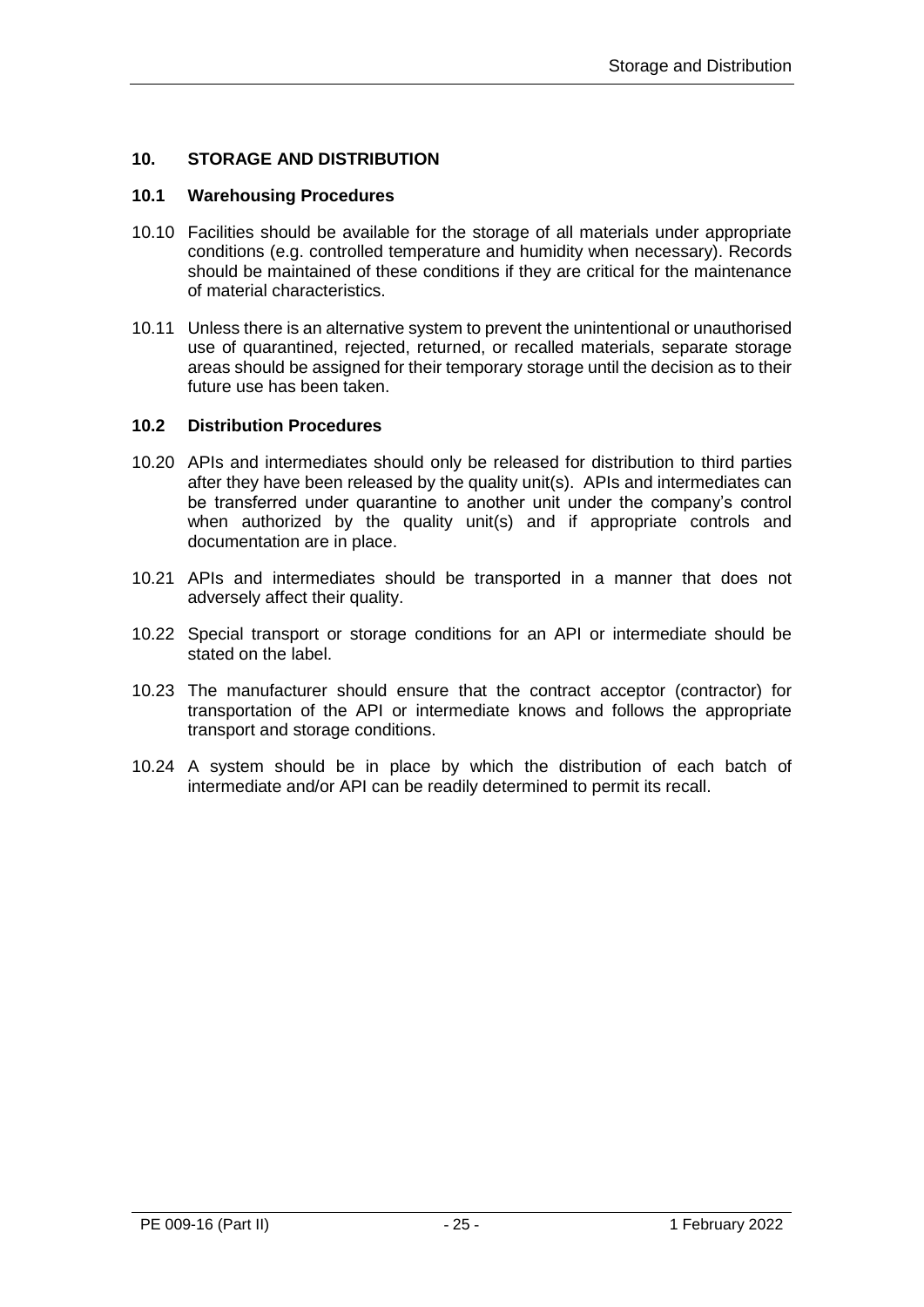# <span id="page-30-0"></span>**11. LABORATORY CONTROLS**

# <span id="page-30-1"></span>**11.1 General Controls**

- 11.10 The independent quality unit(s) should have at its disposal adequate laboratory facilities.
- 11.11 There should be documented procedures describing sampling, testing, approval or rejection of materials, and recording and storage of laboratory data. Laboratory records should be maintained in accordance with Section 6.6.
- 11.12 All specifications, sampling plans, and test procedures should be scientifically sound and appropriate to ensure that raw materials, intermediates, APIs, and labels and packaging materials conform to established standards of quality and/or purity. Specifications and test procedures should be consistent with those included in the registration/filing. There can be specifications in addition to those in the registration/filing. Specifications, sampling plans, and test procedures, including changes to them, should be drafted by the appropriate organizational unit and reviewed and approved by the quality unit(s).
- 11.13 Appropriate specifications should be established for APIs in accordance with accepted standards and consistent with the manufacturing process. The specifications should include a control of the impurities (e.g. organic impurities, inorganic impurities, and residual solvents). If the API has a specification for microbiological purity, appropriate action limits for total microbial counts and objectionable organisms should be established and met. If the API has a specification for endotoxins, appropriate action limits should be established and met.
- 11.14 Laboratory controls should be followed and documented at the time of performance. Any departures from the above described procedures should be documented and explained.
- 11.15 Any out-of-specification result obtained should be investigated and documented according to a procedure. This procedure should require analysis of the data, assessment of whether a significant problem exists, allocation of the tasks for corrective actions, and conclusions. Any resampling and/or retesting after OOS results should be performed according to a documented procedure.
- 11.16 Reagents and standard solutions should be prepared and labelled following written procedures. "Use by" dates should be applied as appropriate for analytical reagents or standard solutions.
- 11.17 Primary reference standards should be obtained as appropriate for the manufacture of APIs. The source of each primary reference standard should be documented. Records should be maintained of each primary reference standard's storage and use in accordance with the supplier's recommendations. Primary reference standards obtained from an officially recognised source are normally used without testing if stored under conditions consistent with the supplier's recommendations.
- 11.18 Where a primary reference standard is not available from an officially recognized source, an "in-house primary standard" should be established. Appropriate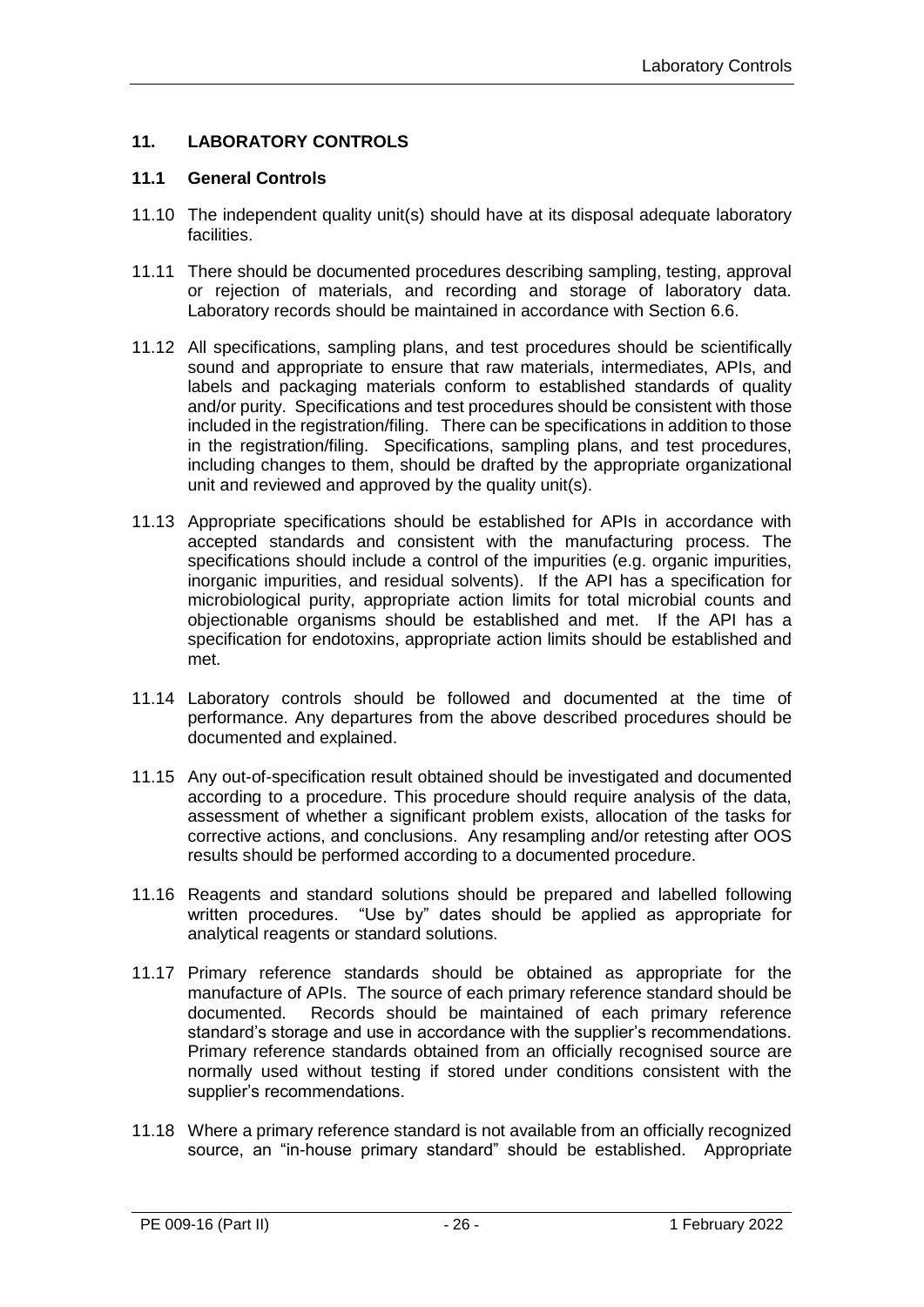testing should be performed to establish fully the identity and purity of the primary reference standard. Appropriate documentation of this testing should be maintained.

11.19 Secondary reference standards should be appropriately prepared, identified, tested, approved, and stored. The suitability of each batch of secondary reference standard should be determined prior to first use by comparing against a primary reference standard. Each batch of secondary reference standard should be periodically requalified in accordance with a written protocol.

# <span id="page-31-0"></span>**11.2 Testing of Intermediates and APIs**

- 11.20 For each batch of intermediate and API, appropriate laboratory tests should be conducted to determine conformance to specifications.
- 11.21 An impurity profile describing the identified and unidentified impurities present in a typical batch produced by a specific controlled production process should normally be established for each API. The impurity profile should include the identity or some qualitative analytical designation (e.g. retention time), the range of each impurity observed, and classification of each identified impurity (e.g. inorganic, organic, solvent). The impurity profile is normally dependent upon the production process and origin of the API. Impurity profiles are normally not necessary for APIs from herbal or animal tissue origin. Biotechnology considerations are covered in ICH Guideline Q6B.
- 11.22 The impurity profile should be compared at appropriate intervals against the impurity profile in the regulatory submission or compared against historical data in order to detect changes to the API resulting from modifications in raw materials, equipment operating parameters, or the production process.
- 11.23 Appropriate microbiological tests should be conducted on each batch of intermediate and API where microbial quality is specified.

#### <span id="page-31-1"></span>**11.3 Validation of Analytical Procedures - see Section 12.**

#### <span id="page-31-2"></span>**11.4 Certificates of Analysis**

- 11.40 Authentic Certificates of Analysis should be issued for each batch of intermediate or API on request.
- 11.41 Information on the name of the intermediate or API including where appropriate its grade, the batch number, and the date of release should be provided on the Certificate of Analysis. For intermediates or APIs with an expiry date, the expiry date should be provided on the label and Certificate of Analysis. For intermediates or APIs with a retest date, the retest date should be indicated on the label and/or Certificate of Analysis.
- 11.42 The Certificate should list each test performed in accordance with compendial or customer requirements, including the acceptance limits, and the numerical results obtained (if test results are numerical).
- 11.43 Certificates should be dated and signed by authorised personnel of the quality unit(s) and should show the name, address and telephone number of the original manufacturer. Where the analysis has been carried out by a repacker or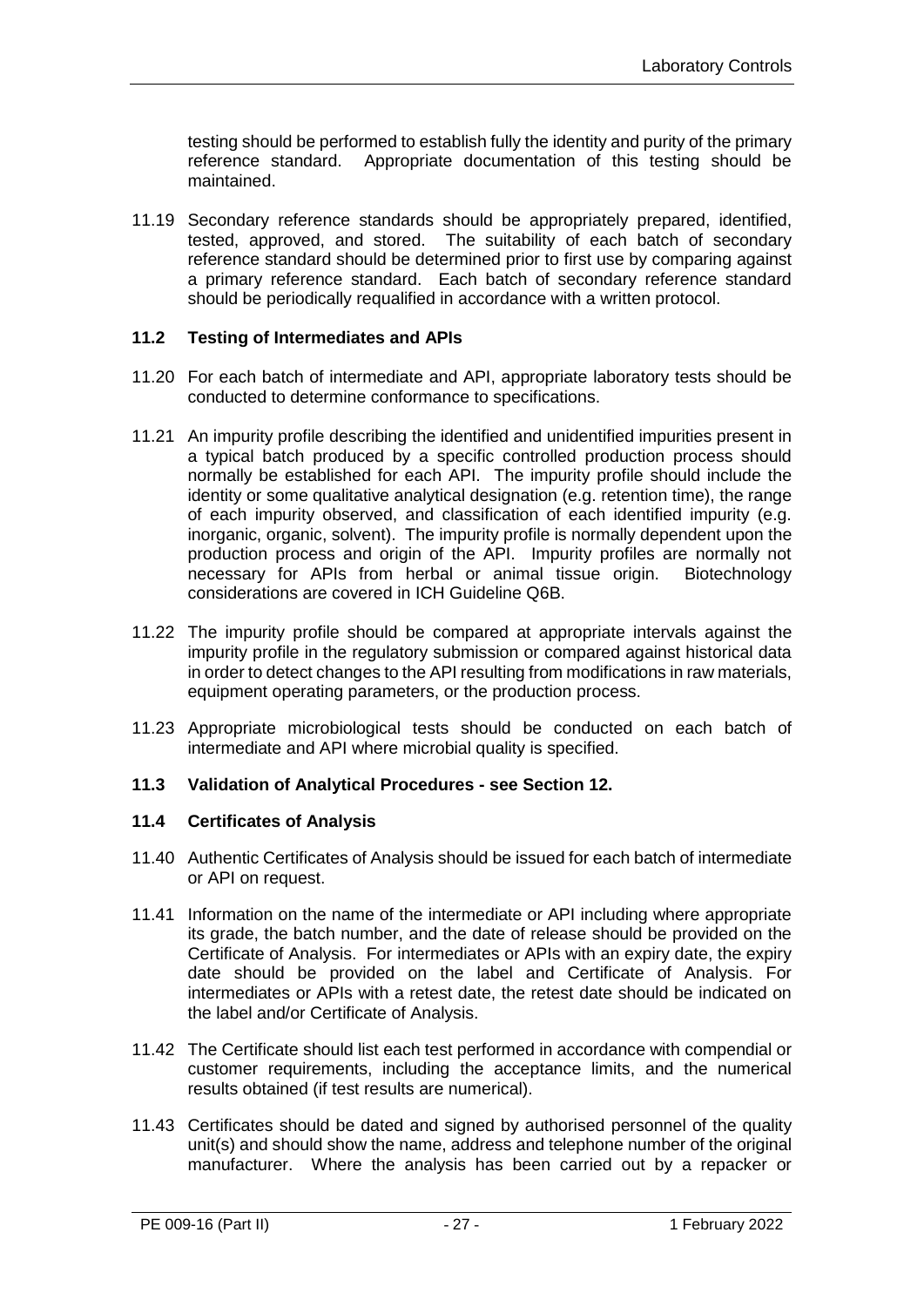reprocessor, the Certificate of Analysis should show the name, address and telephone number of the repacker/reprocessor and a reference to the name of the original manufacturer.

11.44 If new Certificates are issued by or on behalf of repackers/reprocessors, agents or brokers, these Certificates should show the name, address and telephone number of the laboratory that performed the analysis. They should also contain a reference to the name and address of the original manufacturer and to the original batch Certificate, a copy of which should be attached.

#### <span id="page-32-0"></span>**11.5 Stability Monitoring of APIs**

- 11.50 A documented, on-going testing program should be designed to monitor the stability characteristics of APIs, and the results should be used to confirm appropriate storage conditions and retest or expiry dates.
- 11.51 The test procedures used in stability testing should be validated and be stability indicating.
- 11.52 Stability samples should be stored in containers that simulate the market container. For example, if the API is marketed in bags within fiber drums, stability samples can be packaged in bags of the same material and in smaller-scale drums of similar or identical material composition to the market drums.
- 11.53 Normally the first three commercial production batches should be placed on the stability monitoring program to confirm the retest or expiry date. However, where data from previous studies show that the API is expected to remain stable for at least two years, fewer than three batches can be used.
- 11.54 Thereafter, at least one batch per year of API manufactured (unless none is produced that year) should be added to the stability monitoring program and tested at least annually to confirm the stability.
- 11.55 For APIs with short shelf-lives, testing should be done more frequently. For example, for those biotechnological/biologic and other APIs with shelf-lives of one year or less, stability samples should be obtained and should be tested monthly for the first three months, and at three month intervals after that. When data exist that confirm that the stability of the API is not compromised, elimination of specific test intervals (e.g. 9 month testing) can be considered.
- 11.56 Where appropriate, the stability storage conditions should be consistent with the ICH guidelines on stability.

# <span id="page-32-1"></span>**11.6 Expiry and Retest Dating**

- 11.60 When an intermediate is intended to be transferred outside the control of the manufacturer's material management system and an expiry or retest date is assigned, supporting stability information should be available (e.g. published data, test results).
- 11.61 An API expiry or retest date should be based on an evaluation of data derived from stability studies. Common practice is to use a retest date, not an expiration date.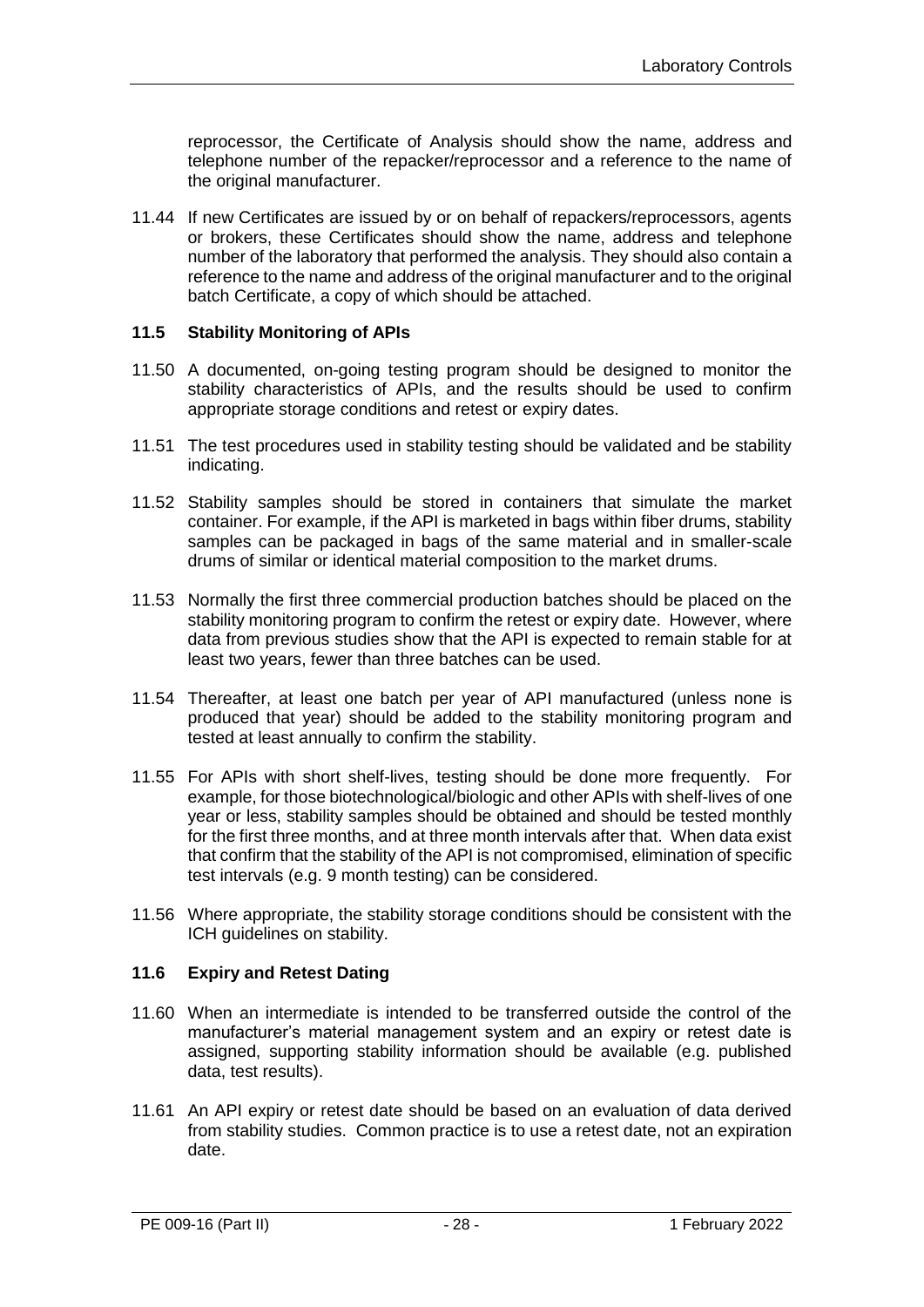- 11.62 Preliminary API expiry or retest dates can be based on pilot scale batches if (1) the pilot batches employ a method of manufacture and procedure that simulates the final process to be used on a commercial manufacturing scale; and (2) the quality of the API represents the material to be made on a commercial scale.
- 11.63 A representative sample should be taken for the purpose of performing a retest.

#### <span id="page-33-0"></span>**11.7 Reserve/Retention Samples**

- 11.70 The packaging and holding of reserve samples is for the purpose of potential future evaluation of the quality of batches of API and not for future stability testing purposes.
- 11.71 Appropriately identified reserve samples of each API batch should be retained for one year after the expiry date of the batch assigned by the manufacturer, or for three years after distribution of the batch, whichever is the longer. For APIs with retest dates, similar reserve samples should be retained for three years after the batch is completely distributed by the manufacturer.
- 11.72 The reserve sample should be stored in the same packaging system in which the API is stored or in one that is equivalent to or more protective than the marketed packaging system. Sufficient quantities should be retained to conduct at least two full compendial analyses or, when there is no pharmacopoeial monograph, two full specification analyses.

#### <span id="page-33-1"></span>**12. VALIDATION**

#### <span id="page-33-2"></span>**12.1 Validation Policy**

- 12.10 The company's overall policy, intentions, and approach to validation, including the validation of production processes, cleaning procedures, analytical methods, in-process control test procedures, computerized systems, and persons responsible for design, review, approval and documentation of each validation phase, should be documented.
- 12.11 The critical parameters/attributes should normally be identified during the development stage or from historical data, and the ranges necessary for the reproducible operation should be defined. This should include:
	- $\triangleright$  Defining the API in terms of its critical product attributes;
	- $\triangleright$  Identifying process parameters that could affect the critical quality attributes of the API;
	- $\triangleright$  Determining the range for each critical process parameter expected to be used during routine manufacturing and process control.
- <span id="page-33-3"></span>12.12 Validation should extend to those operations determined to be critical to the quality and purity of the API.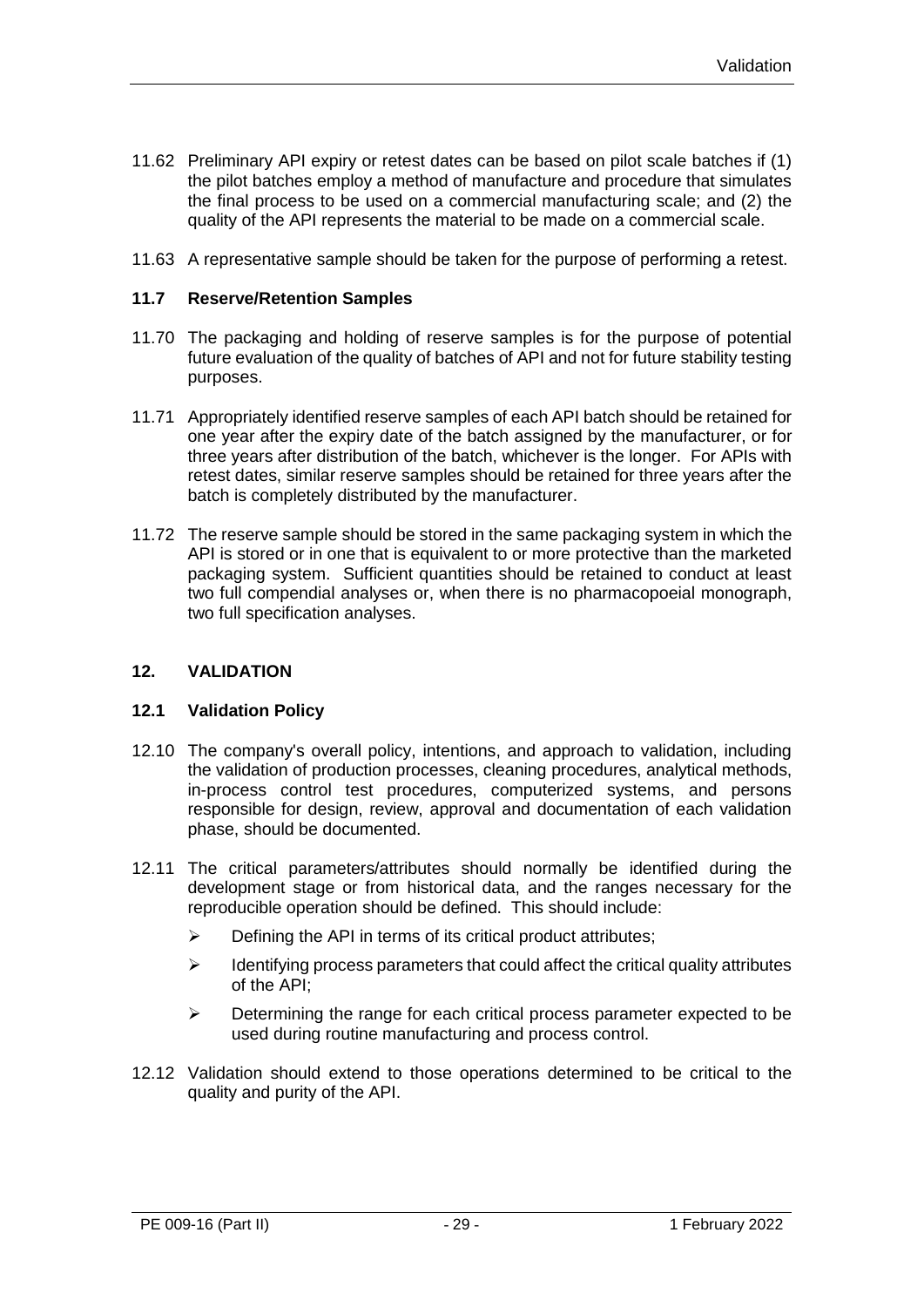# **12.2 Validation Documentation**

- 12.20 A written validation protocol should be established that specifies how validation of a particular process will be conducted. The protocol should be reviewed and approved by the quality unit(s) and other designated units.
- 12.21 The validation protocol should specify critical process steps and acceptance criteria as well as the type of validation to be conducted (e.g. retrospective, prospective, concurrent) and the number of process runs.
- 12.22 A validation report that cross-references the validation protocol should be prepared, summarising the results obtained, commenting on any deviations observed, and drawing the appropriate conclusions, including recommending changes to correct deficiencies.
- 12.23 Any variations from the validation protocol should be documented with appropriate justification.

#### <span id="page-34-0"></span>**12.3 Qualification**

- 12.30 Before starting process validation activities, appropriate qualification of critical equipment and ancillary systems should be completed. Qualification is usually carried out by conducting the following activities, individually or combined:
	- > Design Qualification (DQ): documented verification that the proposed design of the facilities, equipment, or systems is suitable for the intended purpose.
	- $\triangleright$  Installation Qualification (IQ): documented verification that the equipment or systems, as installed or modified, comply with the approved design, the manufacturer's recommendations and/or user requirements.
	- $\triangleright$  Operational Qualification (OQ): documented verification that the equipment or systems, as installed or modified, perform as intended throughout the anticipated operating ranges.
	- $\triangleright$  Performance Qualification (PQ): documented verification that the equipment and ancillary systems, as connected together, can perform effectively and reproducibly based on the approved process method and specifications.

# <span id="page-34-1"></span>**12.4 Approaches to Process Validation**

- 12.40 Process Validation (PV) is the documented evidence that the process, operated within established parameters, can perform effectively and reproducibly to produce an intermediate or API meeting its predetermined specifications and quality attributes.
- 12.41 There are three approaches to validation. Prospective validation is the preferred approach, but there are exceptions where the other approaches can be used. These approaches and their applicability are listed below.
- 12.42 Prospective validation should normally be performed for all API processes as defined in 12.12. Prospective validation performed on an API process should be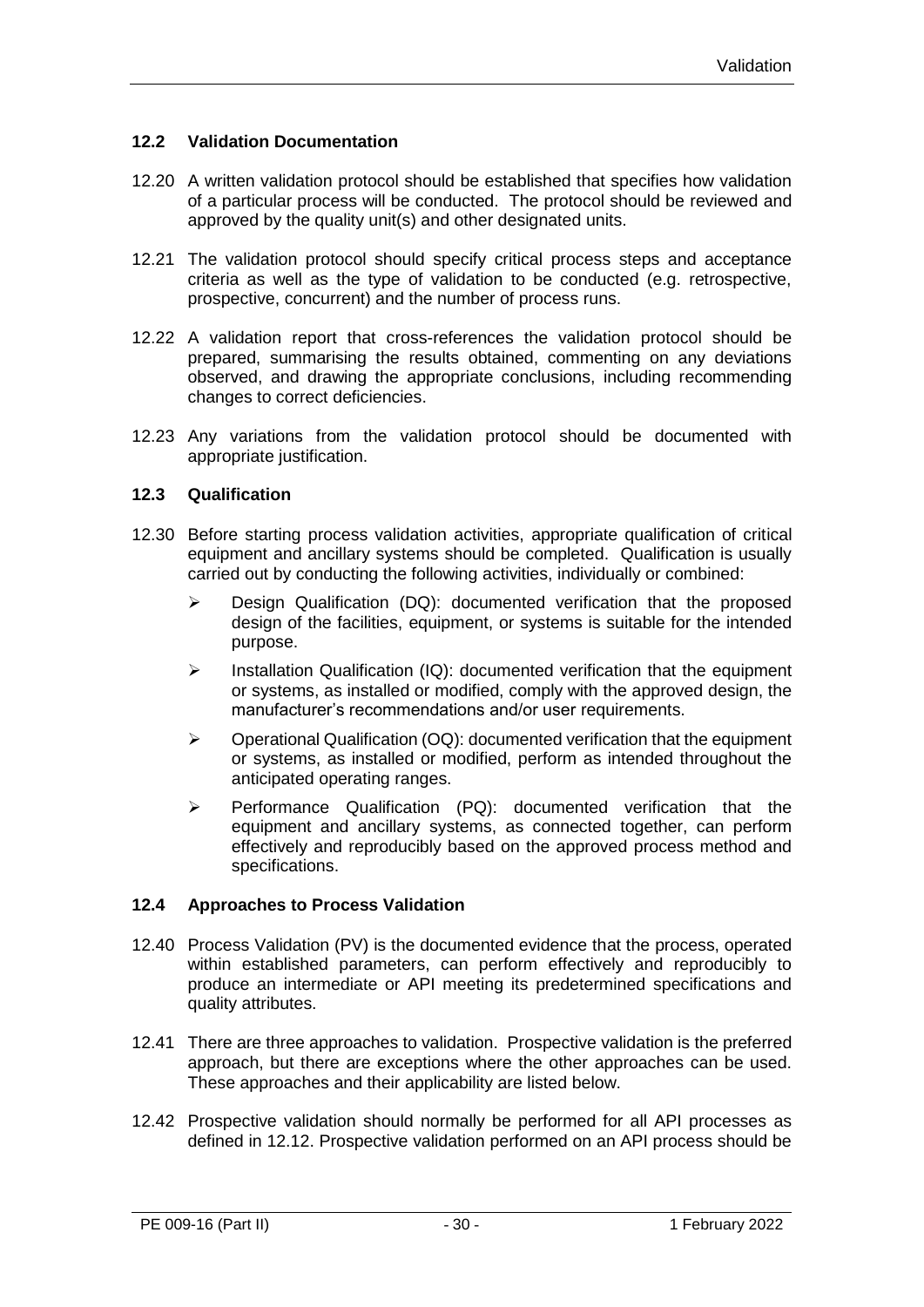completed before the commercial distribution of the final drug product manufactured from that API.

- 12.43 Concurrent validation can be conducted when data from replicate production runs are unavailable because only a limited number of API batches have been produced, API batches are produced infrequently, or API batches are produced by a validated process that has been modified. Prior to the completion of concurrent validation, batches can be released and used in final drug product for commercial distribution based on thorough monitoring and testing of the API batches.
- 12.44 An exception can be made for retrospective validation for well established processes that have been used without significant changes to API quality due to changes in raw materials, equipment, systems, facilities, or the production process. This validation approach may be used where:
	- (1) Critical quality attributes and critical process parameters have been identified;
	- (2) Appropriate in-process acceptance criteria and controls have been established;
	- (3) There have not been significant process/product failures attributable to causes other than operator error or equipment failures unrelated to equipment suitability; and
	- (4) Impurity profiles have been established for the existing API.
- 12.45 Batches selected for retrospective validation should be representative of all batches made during the review period, including any batches that failed to meet specifications, and should be sufficient in number to demonstrate process consistency. Retained samples can be tested to obtain data to retrospectively validate the process.

# <span id="page-35-0"></span>**12.5 Process Validation Program**

- 12.50 The number of process runs for validation should depend on the complexity of the process or the magnitude of the process change being considered. For prospective and concurrent validation, three consecutive successful production batches should be used as a guide, but there may be situations where additional process runs are warranted to prove consistency of the process (e.g., complex API processes or API processes with prolonged completion times). For retrospective validation, generally data from ten to thirty consecutive batches should be examined to assess process consistency, but fewer batches can be examined if justified.
- 12.51 Critical process parameters should be controlled and monitored during process validation studies. Process parameters unrelated to quality, such as variables controlled to minimize energy consumption or equipment use, need not be included in the process validation.
- 12.52 Process validation should confirm that the impurity profile for each API is within the limits specified. The impurity profile should be comparable to or better than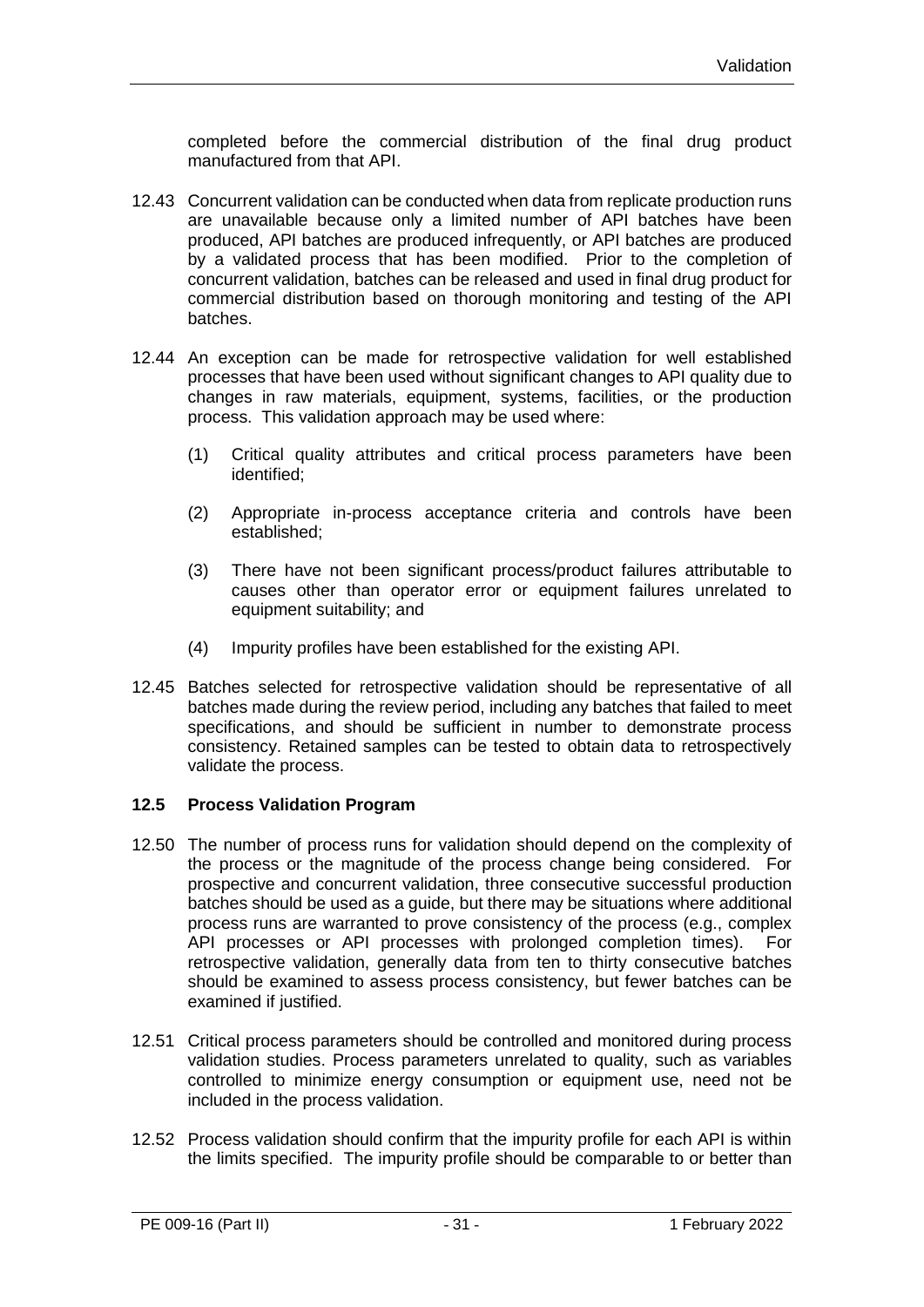historical data and, where applicable, the profile determined during process development or for batches used for pivotal clinical and toxicological studies.

# <span id="page-36-0"></span>**12.6 Periodic Review of Validated Systems**

12.60 Systems and processes should be periodically evaluated to verify that they are still operating in a valid manner. Where no significant changes have been made to the system or process, and a quality review confirms that the system or process is consistently producing material meeting its specifications, there is normally no need for revalidation.

# <span id="page-36-1"></span>**12.7 Cleaning Validation**

- 12.70 Cleaning procedures should normally be validated. In general, cleaning validation should be directed to situations or process steps where contamination or carryover of materials poses the greatest risk to API quality. For example, in early production it may be unnecessary to validate equipment cleaning procedures where residues are removed by subsequent purification steps.
- 12.71 Validation of cleaning procedures should reflect actual equipment usage patterns. If various APIs or intermediates are manufactured in the same equipment and the equipment is cleaned by the same process, a representative intermediate or API can be selected for cleaning validation. This selection should be based on the solubility and difficulty of cleaning and the calculation of residue limits based on potency, toxicity, and stability.
- 12.72 The cleaning validation protocol should describe the equipment to be cleaned, procedures, materials, acceptable cleaning levels, parameters to be monitored and controlled, and analytical methods. The protocol should also indicate the type of samples to be obtained and how they are collected and labelled.
- 12.73 Sampling should include swabbing, rinsing, or alternative methods (e.g., direct extraction), as appropriate, to detect both insoluble and soluble residues. The sampling methods used should be capable of quantitatively measuring levels of residues remaining on the equipment surfaces after cleaning. Swab sampling may be impractical when product contact surfaces are not easily accessible due to equipment design and/or process limitations (e.g., inner surfaces of hoses, transfer pipes, reactor tanks with small ports or handling toxic materials, and small intricate equipment such as micronizers and microfluidizers).
- 12.74 Validated analytical methods having sensitivity to detect residues or contaminants should be used. The detection limit for each analytical method should be sufficiently sensitive to detect the established acceptable level of the residue or contaminant. The method's attainable recovery level should be established. Residue limits should be practical, achievable, verifiable and based on the most deleterious residue. Limits can be established based on the minimum known pharmacological, toxicological, or physiological activity of the API or its most deleterious component.
- 12.75 Equipment cleaning/sanitization studies should address microbiological and endotoxin contamination for those processes where there is a need to reduce total microbiological count or endotoxins in the API, or other processes where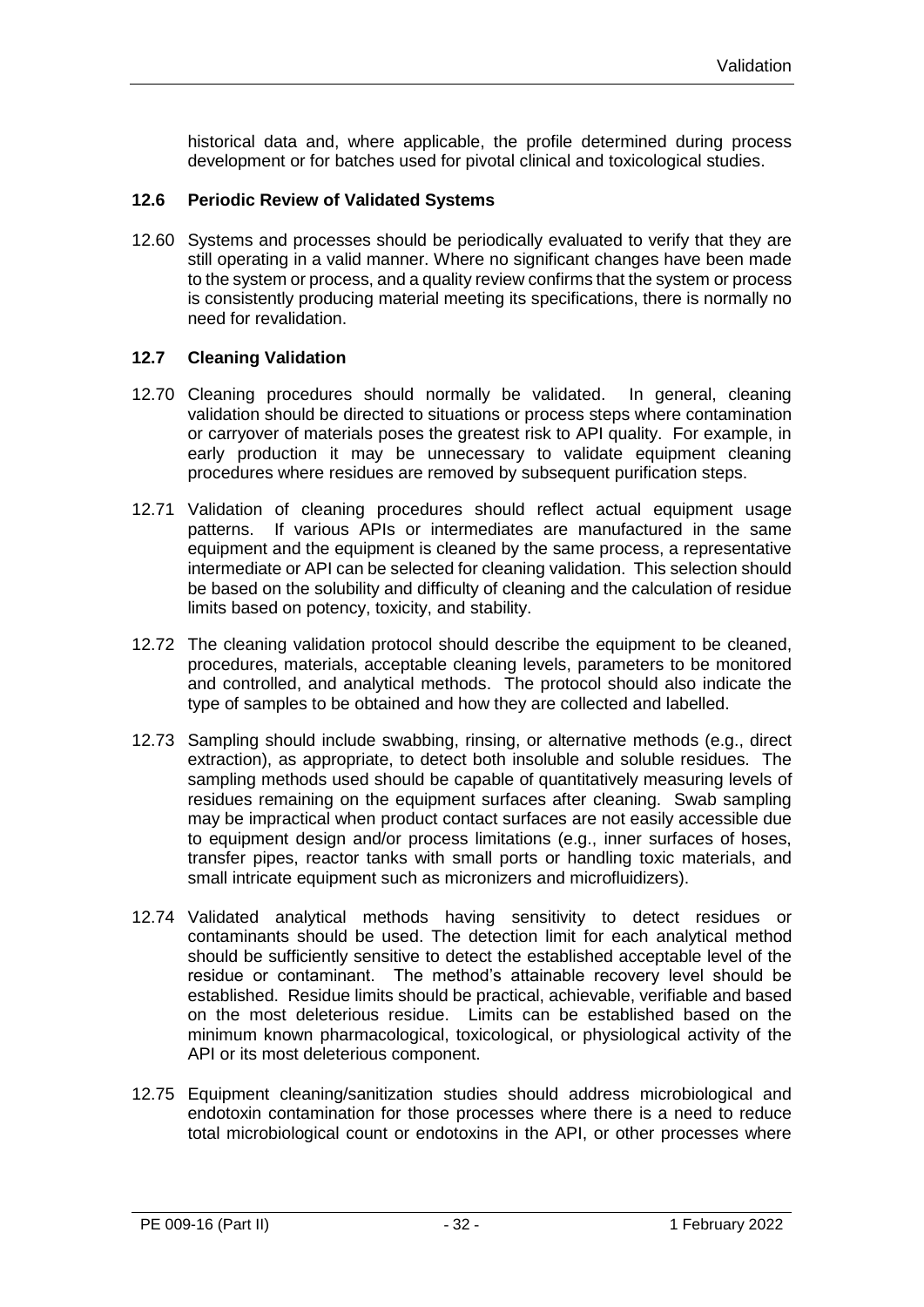such contamination could be of concern (e.g., non-sterile APIs used to manufacture sterile products).

12.76 Cleaning procedures should be monitored at appropriate intervals after validation to ensure that these procedures are effective when used during routine production. Equipment cleanliness can be monitored by analytical testing and visual examination, where feasible. Visual inspection can allow detection of gross contamination concentrated in small areas that could otherwise go undetected by sampling and/or analysis.

#### <span id="page-37-0"></span>**12.8 Validation of Analytical Methods**

- 12.80 Analytical methods should be validated unless the method employed is included in the relevant pharmacopoeia or other recognised standard reference. The suitability of all testing methods used should nonetheless be verified under actual conditions of use and documented.
- 12.81 Methods should be validated to include consideration of characteristics included within the ICH guidelines on validation of analytical methods. The degree of analytical validation performed should reflect the purpose of the analysis and the stage of the API production process.
- 12.82 Appropriate qualification of analytical equipment should be considered before starting validation of analytical methods.
- 12.83 Complete records should be maintained of any modification of a validated analytical method. Such records should include the reason for the modification and appropriate data to verify that the modification produces results that are as accurate and reliable as the established method.

# <span id="page-37-1"></span>**13. CHANGE CONTROL**

- 13.10 A formal change control system should be established to evaluate all changes that may affect the production and control of the intermediate or API.
- 13.11 Written procedures should provide for the identification, documentation, appropriate review, and approval of changes in raw materials, specifications, analytical methods, facilities, support systems, equipment (including computer hardware), processing steps, labelling and packaging materials, and computer software.
- 13.12 Any proposals for GMP relevant changes should be drafted, reviewed, and approved by the appropriate organisational units, and reviewed and approved by the quality unit(s).
- 13.13 The potential impact of the proposed change on the quality of the intermediate or API should be evaluated. A classification procedure may help in determining the level of testing, validation, and documentation needed to justify changes to a validated process. Changes can be classified (e.g. as minor or major) depending on the nature and extent of the changes, and the effects these changes may impart on the process. Scientific judgement should determine what additional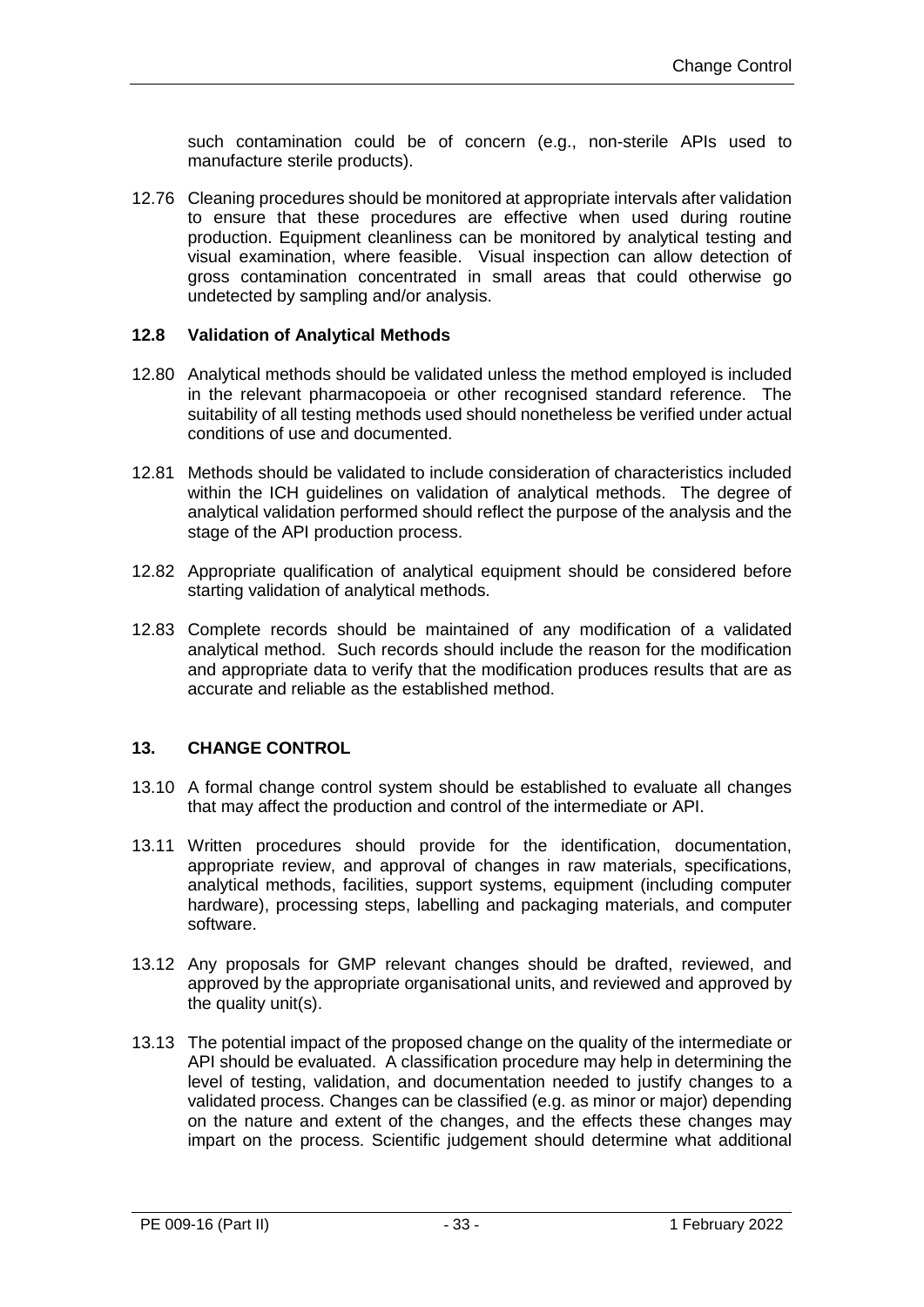testing and validation studies are appropriate to justify a change in a validated process.

- 13.14 When implementing approved changes, measures should be taken to ensure that all documents affected by the changes are revised.
- 13.15 After the change has been implemented, there should be an evaluation of the first batches produced or tested under the change.
- 13.16 The potential for critical changes to affect established retest or expiry dates should be evaluated. If necessary, samples of the intermediate or API produced by the modified process can be placed on an accelerated stability program and/or can be added to the stability monitoring program.
- 13.17 Current dosage form manufacturers should be notified of changes from established production and process control procedures that can impact the quality of the API.

# <span id="page-38-0"></span>**14. REJECTION AND RE-USE OF MATERIALS**

#### <span id="page-38-1"></span>**14.1 Rejection**

14.10 Intermediates and APIs failing to meet established specifications should be identified as such and quarantined. These intermediates or APIs can be reprocessed or reworked as described below. The final disposition of rejected materials should be recorded.

# <span id="page-38-2"></span>**14.2 Reprocessing**

- 14.20 Introducing an intermediate or API, including one that does not conform to standards or specifications, back into the process and reprocessing by repeating a crystallization step or other appropriate chemical or physical manipulation steps (e.g., distillation, filtration, chromatography, milling) that are part of the established manufacturing process is generally considered acceptable. However, if such reprocessing is used for a majority of batches, such reprocessing should be included as part of the standard manufacturing process.
- 14.21 Continuation of a process step after an in-process control test has shown that the step is incomplete is considered to be part of the normal process. This is not considered to be reprocessing.
- <span id="page-38-3"></span>14.22 Introducing unreacted material back into a process and repeating a chemical reaction is considered to be reprocessing unless it is part of the established process. Such reprocessing should be preceded by careful evaluation to ensure that the quality of the intermediate or API is not adversely impacted due to the potential formation of by-products and over-reacted materials.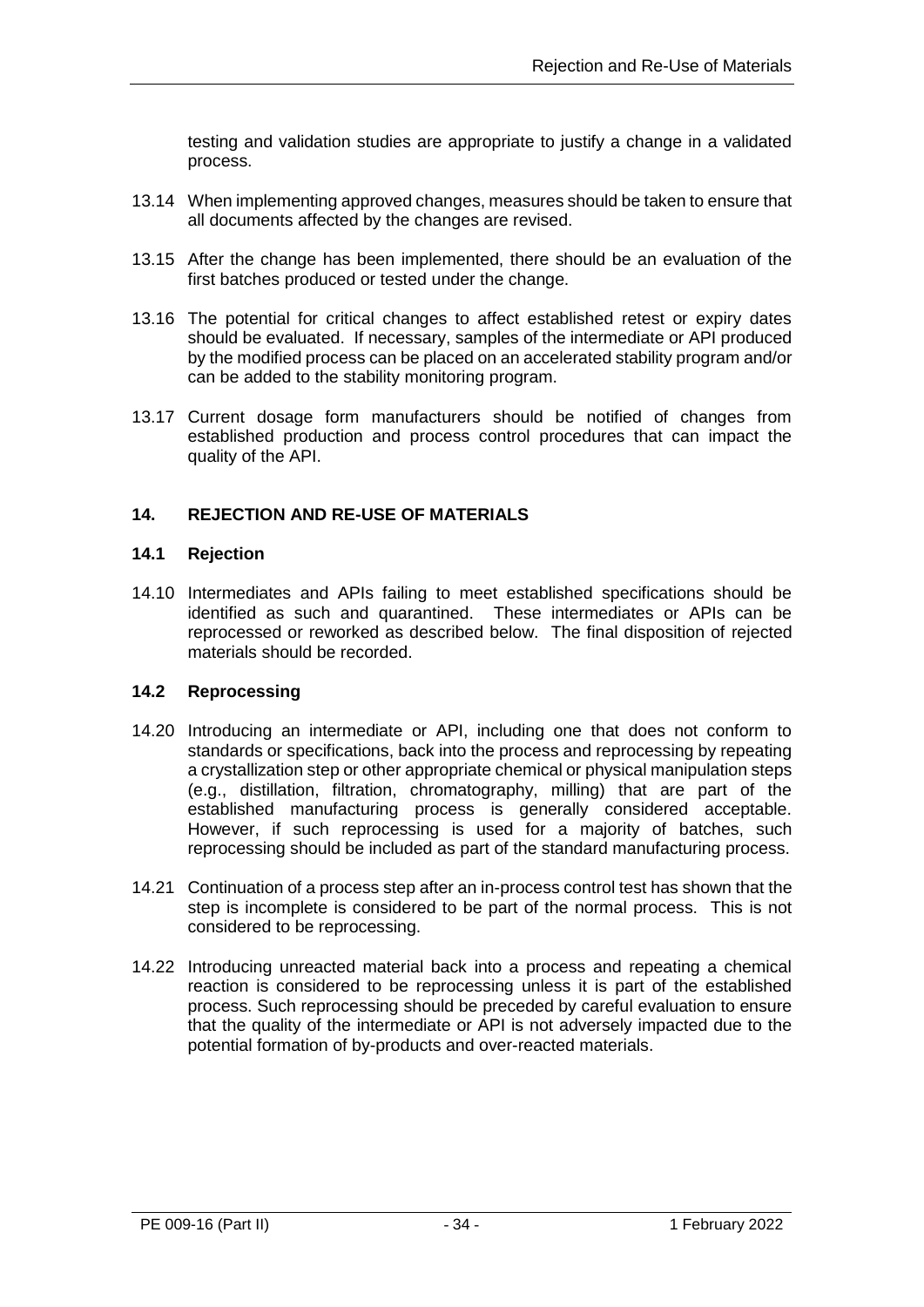# **14.3 Reworking**

- 14.30 Before a decision is taken to rework batches that do not conform to established standards or specifications, an investigation into the reason for non-conformance should be performed.
- 14.31 Batches that have been reworked should be subjected to appropriate evaluation, testing, stability testing if warranted, and documentation to show that the reworked product is of equivalent quality to that produced by the original process. Concurrent validation is often the appropriate validation approach for rework procedures. This allows a protocol to define the rework procedure, how it will be carried out, and the expected results. If there is only one batch to be reworked, then a report can be written and the batch released once it is found to be acceptable.
- 14.32 Procedures should provide for comparing the impurity profile of each reworked batch against batches manufactured by the established process. Where routine analytical methods are inadequate to characterize the reworked batch, additional methods should be used.

#### <span id="page-39-0"></span>**14.4 Recovery of Materials and Solvents**

- 14.40 Recovery (e.g. from mother liquor or filtrates) of reactants, intermediates, or the API is considered acceptable, provided that approved procedures exist for the recovery and the recovered materials meet specifications suitable for their intended use.
- 14.41 Solvents can be recovered and reused in the same processes or in different processes, provided that the recovery procedures are controlled and monitored to ensure that solvents meet appropriate standards before reuse or co-mingling with other approved materials.
- 14.42 Fresh and recovered solvents and reagents can be combined if adequate testing has shown their suitability for all manufacturing processes in which they may be used.
- 14.43 The use of recovered solvents, mother liquors, and other recovered materials should be adequately documented.

# <span id="page-39-1"></span>**14.5 Returns**

- 14.50 Returned intermediates or APIs should be identified as such and quarantined.
- 14.51 If the conditions under which returned intermediates or APIs have been stored or shipped before or during their return or the condition of their containers casts doubt on their quality, the returned intermediates or APIs should be reprocessed, reworked, or destroyed, as appropriate.
- 14.52 Records of returned intermediates or APIs should be maintained. For each return, documentation should include:
	- $\triangleright$  Name and address of the consignee
	- $\triangleright$  Intermediate or API, batch number, and quantity returned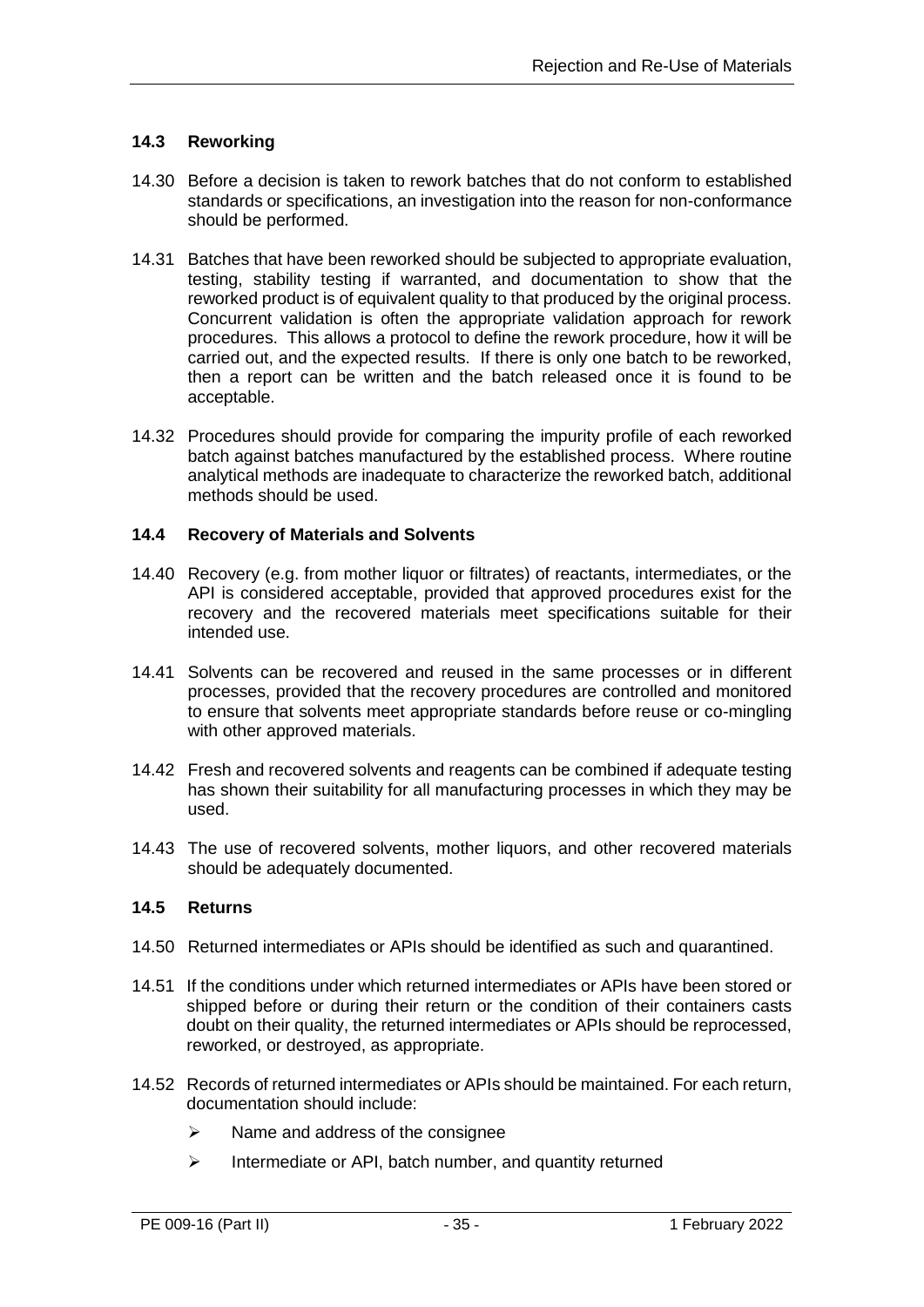- $\triangleright$  Reason for return
- $\triangleright$  Use or disposal of the returned intermediate or API

#### <span id="page-40-0"></span>**15. COMPLAINTS AND RECALLS**

- 15.10 All quality related complaints, whether received orally or in writing, should be recorded and investigated according to a written procedure.
- 15.11 Complaint records should include:
	- $\triangleright$  Name and address of complainant;
	- $\triangleright$  Name (and, where appropriate, title) and phone number of person submitting the complaint;
	- $\triangleright$  Complaint nature (including name and batch number of the API);
	- $\triangleright$  Date complaint is received;
	- $\triangleright$  Action initially taken (including dates and identity of person taking the action);
	- $\triangleright$  Any follow-up action taken;
	- $\triangleright$  Response provided to the originator of complaint (including date response sent); and
	- $\triangleright$  Final decision on intermediate or API batch or lot.
- 15.12 Records of complaints should be retained in order to evaluate trends, productrelated frequencies, and severity with a view to taking additional, and if appropriate, immediate corrective action.
- 15.13 There should be a written procedure that defines the circumstances under which a recall of an intermediate or API should be considered.
- 15.14 The recall procedure should designate who should be involved in evaluating the information, how a recall should be initiated, who should be informed about the recall, and how the recalled material should be treated.
- 15.15 In the event of a serious or potentially life-threatening situation, local, national, and/or international authorities should be informed and their advice sought.

# <span id="page-40-1"></span>**16. CONTRACT MANUFACTURERS (INCLUDING LABORATORIES)**

- 16.10 All contract manufacturers (including laboratories) should comply with the GMP defined in this Guide. Special consideration should be given to the prevention of cross-contamination and to maintaining traceability.
- 16.11 Contract manufacturers (including laboratories) should be evaluated by the contract giver to ensure GMP compliance of the specific operations occurring at the contract sites.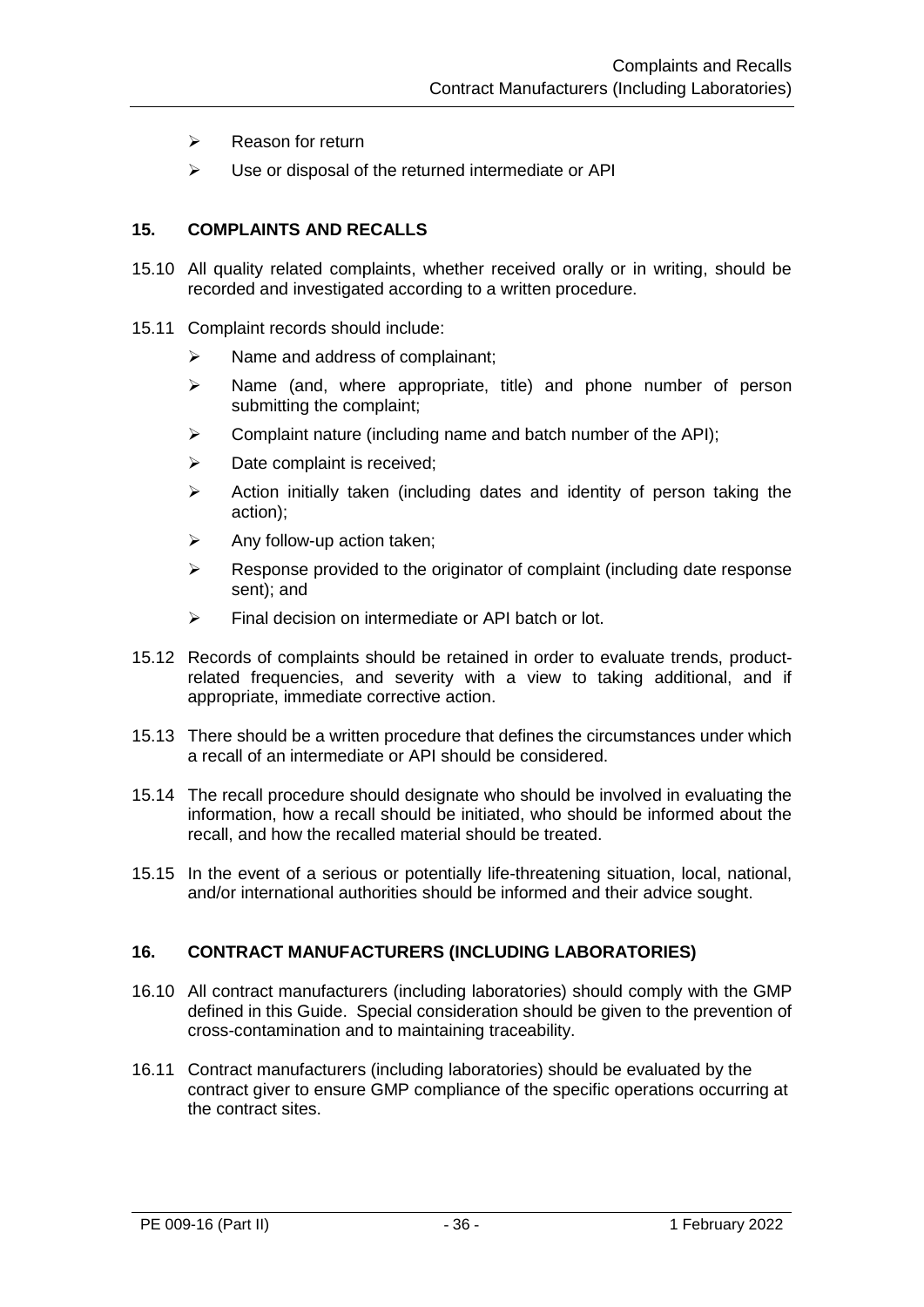- 16.12 There should be a written and approved contract or formal agreement between the contract giver and the contract acceptor that defines in detail the GMP responsibilities, including the quality measures, of each party.
- 16.13 The contract should permit the contract giver to audit the contract acceptor's facilities for compliance with GMP.
- 16.14 Where subcontracting is allowed, the contract acceptor should not pass to a third party any of the work entrusted to him under the contract without the contract giver's prior evaluation and approval of the arrangements.
- 16.15 Manufacturing and laboratory records should be kept at the site where the activity occurs and be readily available.
- 16.16 Changes in the process, equipment, test methods, specifications, or other contractual requirements should not be made unless the contract giver is informed and approves the changes.

#### <span id="page-41-0"></span>**17. AGENTS, BROKERS, TRADERS, DISTRIBUTORS, REPACKERS AND RELABELLERS**

#### <span id="page-41-1"></span>**17.1 Applicability**

- 17.10 This section applies to any party other than the original manufacturer who may trade and/or take possession, repack, relabel, manipulate, distribute or store an API or intermediate.
- 17.11 All agents, brokers, traders, distributors, repackers, and relabellers should comply with GMP as defined in this Guide.

#### <span id="page-41-2"></span>**17.2 Traceability of Distributed APIs and Intermediates**

- 17.20 Agents, brokers, traders, distributors, repackers, or relabellers should maintain complete traceability of APIs and intermediates that they distribute. Documents that should be retained and available include:
	- $\triangleright$  Identity of original manufacturer
	- $\triangleright$  Address of original manufacturer
	- $\triangleright$  Purchase orders
	- $\triangleright$  Bills of lading (transportation documentation)
	- $\triangleright$  Receipt documents
	- $\triangleright$  Name or designation of API or intermediate
	- $\triangleright$  Manufacturer's batch number
	- $\triangleright$  Transportation and distribution records
	- $\triangleright$  All authentic Certificates of Analysis, including those of the original manufacturer
	- $\triangleright$  Retest or expiry date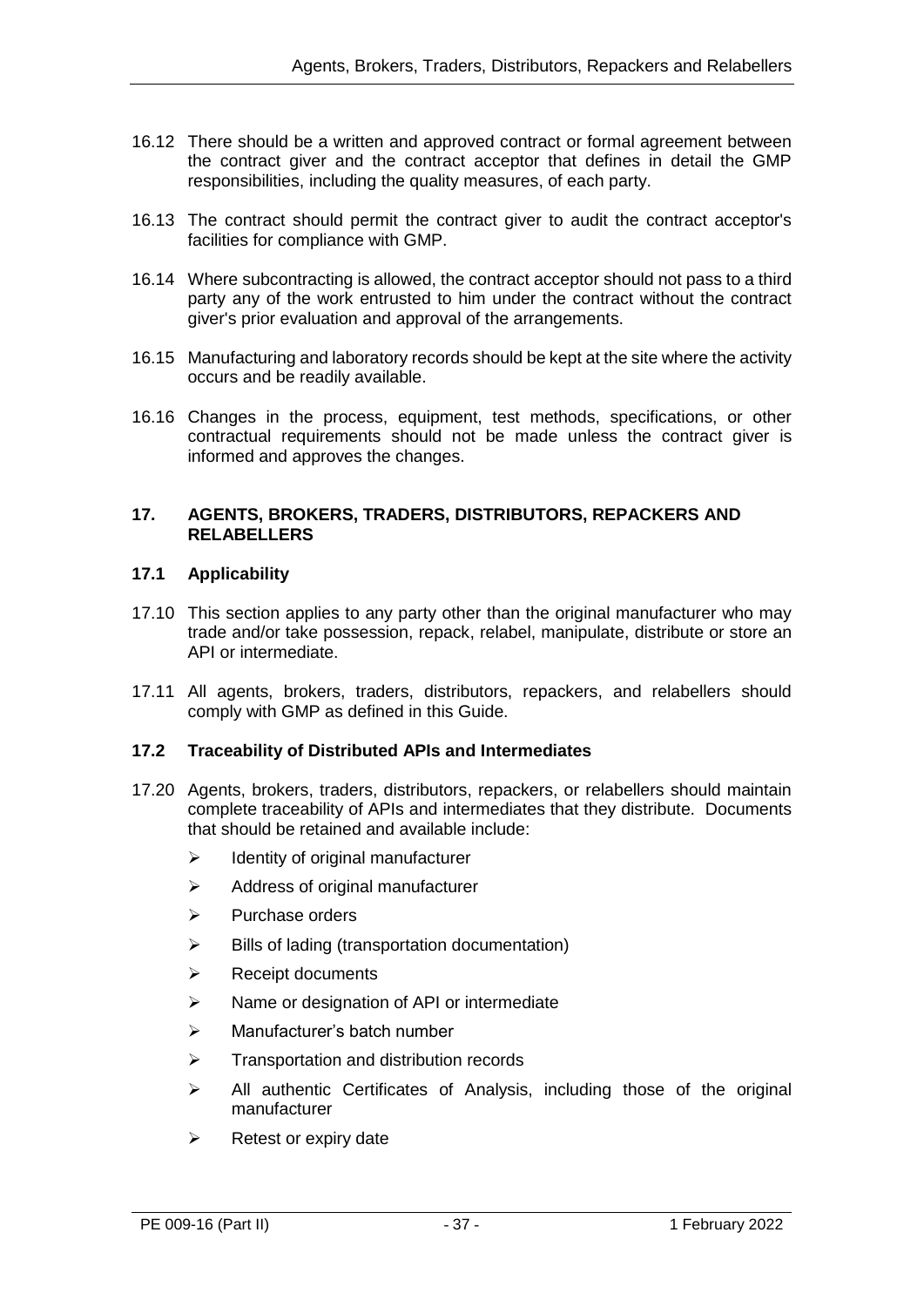# <span id="page-42-0"></span>**17.3 Quality Management**

17.30 Agents, brokers, traders, distributors, repackers, or relabellers should establish, document and implement an effective system of managing quality, as specified in Section 2.

#### <span id="page-42-1"></span>**17.4 Repackaging, Relabelling and Holding of APIs and Intermediates**

- 17.40 Repackaging, relabelling and holding of APIs and intermediates should be performed under appropriate GMP controls, as stipulated in this Guide, to avoid mix-ups and loss of API or intermediate identity or purity.
- 17.41 Repackaging should be conducted under appropriate environmental conditions to avoid contamination and cross-contamination.

#### <span id="page-42-2"></span>**17.5 Stability**

17.50 Stability studies to justify assigned expiration or retest dates should be conducted if the API or intermediate is repackaged in a different type of container than that used by the API or intermediate manufacturer.

#### <span id="page-42-3"></span>**17.6 Transfer of Information**

- 17.60 Agents, brokers, distributors, repackers, or relabellers should transfer all quality or regulatory information received from an API or intermediate manufacturer to the customer, and from the customer to the API or intermediate manufacturer.
- 17.61 The agent, broker, trader, distributor, repacker, or relabeller who supplies the API or intermediate to the customer should provide the name of the original API or intermediate manufacturer and the batch number(s) supplied.
- 17.62 The agent should also provide the identity of the original API or intermediate manufacturer to regulatory authorities upon request. The original manufacturer can respond to the regulatory authority directly or through its authorized agents, depending on the legal relationship between the authorized agents and the original API or intermediate manufacturer. (In this context "authorized" refers to authorized by the manufacturer.)
- 17.63 The specific guidance for Certificates of Analysis included in Section 11.4 should be met.

# <span id="page-42-4"></span>**17.7 Handling of Complaints and Recalls**

- 17.70 Agents, brokers, traders, distributors, repackers, or relabellers should maintain records of complaints and recalls, as specified in Section 15, for all complaints and recalls that come to their attention.
- 17.71 If the situation warrants, the agents, brokers, traders, distributors, repackers, or relabellers should review the complaint with the original API or intermediate manufacturer in order to determine whether any further action, either with other customers who may have received this API or intermediate or with the regulatory authority, or both, should be initiated. The investigation into the cause for the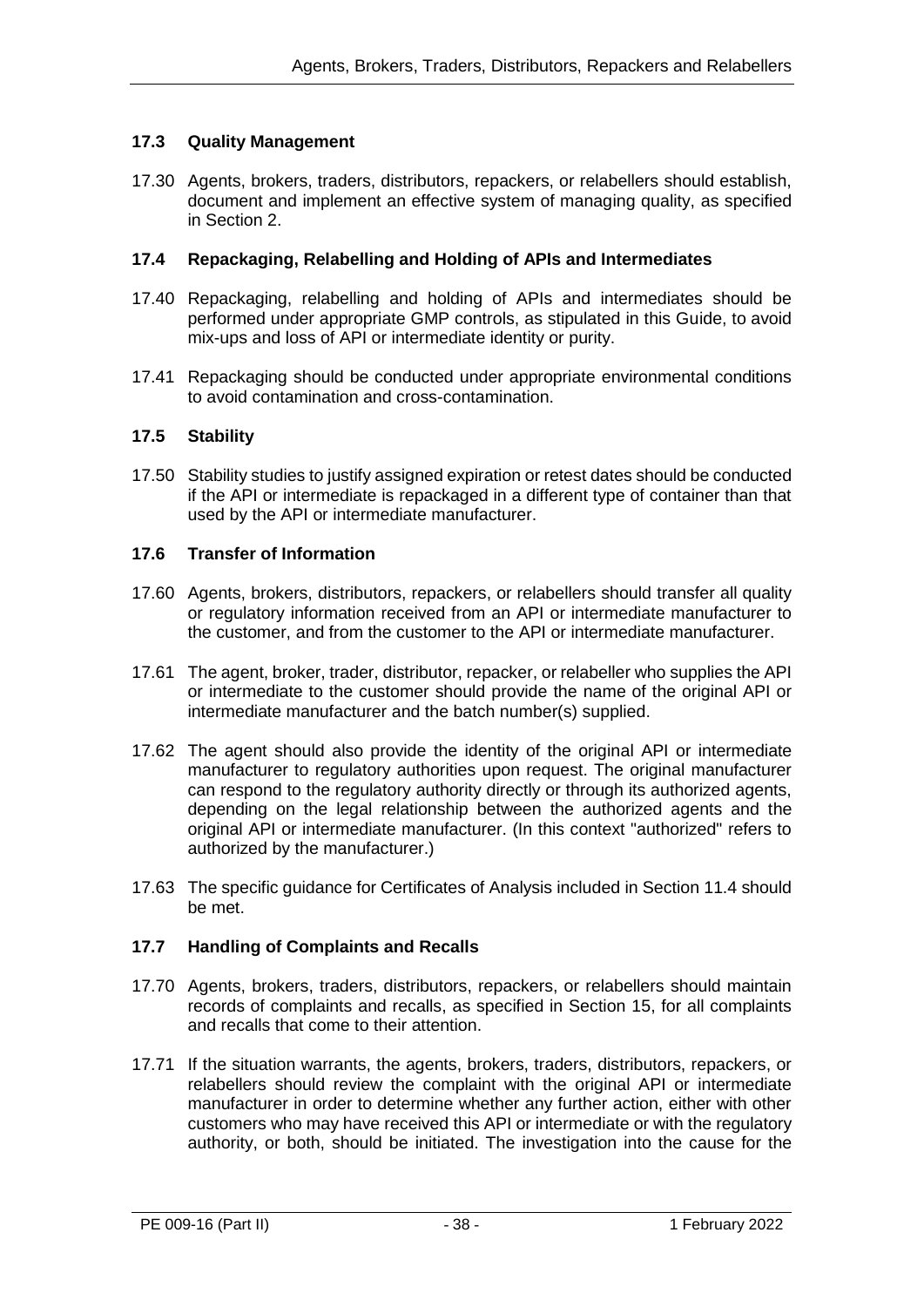complaint or recall should be conducted and documented by the appropriate party.

17.72 Where a complaint is referred to the original API or intermediate manufacturer, the record maintained by the agents, brokers, traders, distributors, repackers, or relabellers should include any response received from the original API or intermediate manufacturer (including date and information provided).

# <span id="page-43-0"></span>**17.8 Handling of Returns**

17.80 Returns should be handled as specified in Section 14.52. The agents, brokers, traders, distributors, repackers, or relabellers should maintain documentation of returned APIs and intermediates.

#### <span id="page-43-1"></span>**18. SPECIFIC GUIDANCE FOR APIs MANUFACTURED BY CELL CULTURE/FERMENTATION**

# <span id="page-43-2"></span>**18.1 General**

- 18.10 Section 18 is intended to address specific controls for APIs or intermediates manufactured by cell culture or fermentation using natural or recombinant organisms and that have not been covered adequately in the previous sections. It is not intended to be a stand-alone Section. In general, the GMP principles in the other sections of this document apply. Note that the principles of fermentation for "classical" processes for production of small molecules and for processes using recombinant and non-recombinant organisms for production of proteins and/or polypeptides are the same, although the degree of control will differ. Where practical, this section will address these differences. In general, the degree of control for biotechnological processes used to produce proteins and polypeptides is greater than that for classical fermentation processes.
- 18.11 The term "biotechnological process" (biotech) refers to the use of cells or organisms that have been generated or modified by recombinant DNA, hybridoma or other technology to produce APIs. The APIs produced by biotechnological processes normally consist of high molecular weight substances, such as proteins and polypeptides, for which specific guidance is given in this Section. Certain APIs of low molecular weight, such as antibiotics, amino acids, vitamins, and carbohydrates, can also be produced by recombinant DNA technology. The level of control for these types of APIs is similar to that employed for classical fermentation.
- 18.12 The term "classical fermentation" refers to processes that use microorganisms existing in nature and/or modified by conventional methods (e.g. irradiation or chemical mutagenesis) to produce APIs. APIs produced by "classical fermentation" are normally low molecular weight products such as antibiotics, amino acids, vitamins, and carbohydrates.
- 18.13 Production of APIs or intermediates from cell culture or fermentation involves biological processes such as cultivation of cells or extraction and purification of material from living organisms. Note that there may be additional process steps, such as physicochemical modification, that are part of the manufacturing process. The raw materials used (media, buffer components) may provide the potential for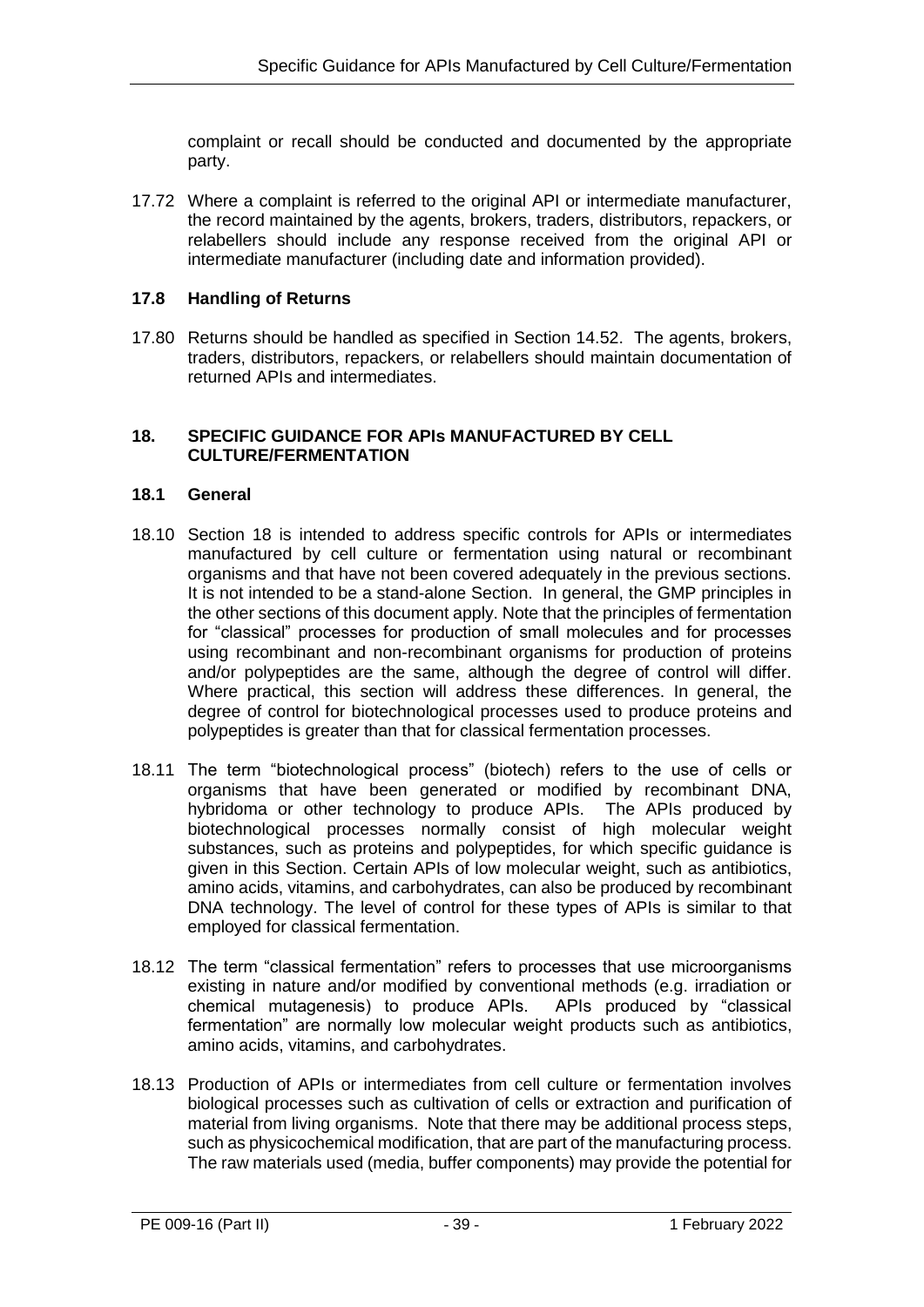growth of microbiological contaminants. Depending on the source, method of preparation, and the intended use of the API or intermediate, control of bioburden, viral contamination, and/or endotoxins during manufacturing and monitoring of the process at appropriate stages may be necessary.

- 18.14 Appropriate controls should be established at all stages of manufacturing to assure intermediate and/or API quality. While this Guide starts at the cell culture/fermentation step, prior steps (e.g. cell banking) should be performed under appropriate process controls. This Guide covers cell culture/fermentation from the point at which a vial of the cell bank is retrieved for use in manufacturing.
- 18.15 Appropriate equipment and environmental controls should be used to minimize the risk of contamination. The acceptance criteria for quality of the environment and the frequency of monitoring should depend on the step in production and the production conditions (open, closed, or contained systems).
- 18.16 In general, process controls should take into account:
	- $\triangleright$  Maintenance of the Working Cell Bank (where appropriate);
	- $\triangleright$  Proper inoculation and expansion of the culture;
	- $\triangleright$  Control of the critical operating parameters during fermentation/cell culture;
	- $\triangleright$  Monitoring of the process for cell growth, viability (for most cell culture processes) and productivity where appropriate;
	- $\triangleright$  Harvest and purification procedures that remove cells, cellular debris and media components while protecting the intermediate or API from contamination (particularly of a microbiological nature) and from loss of quality;
	- Monitoring of bioburden and, where needed, endotoxin levels at appropriate stages of production; and
	- Viral safety concerns as described in ICH Guideline Q5A *Quality of Biotechnological Products: Viral Safety Evaluation of Biotechnology Products Derived from Cell Lines of Human or Animal Origin*.
- 18.17 Where appropriate, the removal of media components, host cell proteins, other process-related impurities, product-related impurities and contaminants should be demonstrated.

# <span id="page-44-0"></span>**18.2 Cell Bank Maintenance and Record Keeping**

- 18.20 Access to cell banks should be limited to authorized personnel.
- 18.21 Cell banks should be maintained under storage conditions designed to maintain viability and prevent contamination.
- 18.22 Records of the use of the vials from the cell banks and storage conditions should be maintained.
- 18.23 Where appropriate, cell banks should be periodically monitored to determine suitability for use.
- 18.24 See ICH Guideline Q5D *Quality of Biotechnological Products: Derivation and Characterization of Cell Substrates Used for Production of*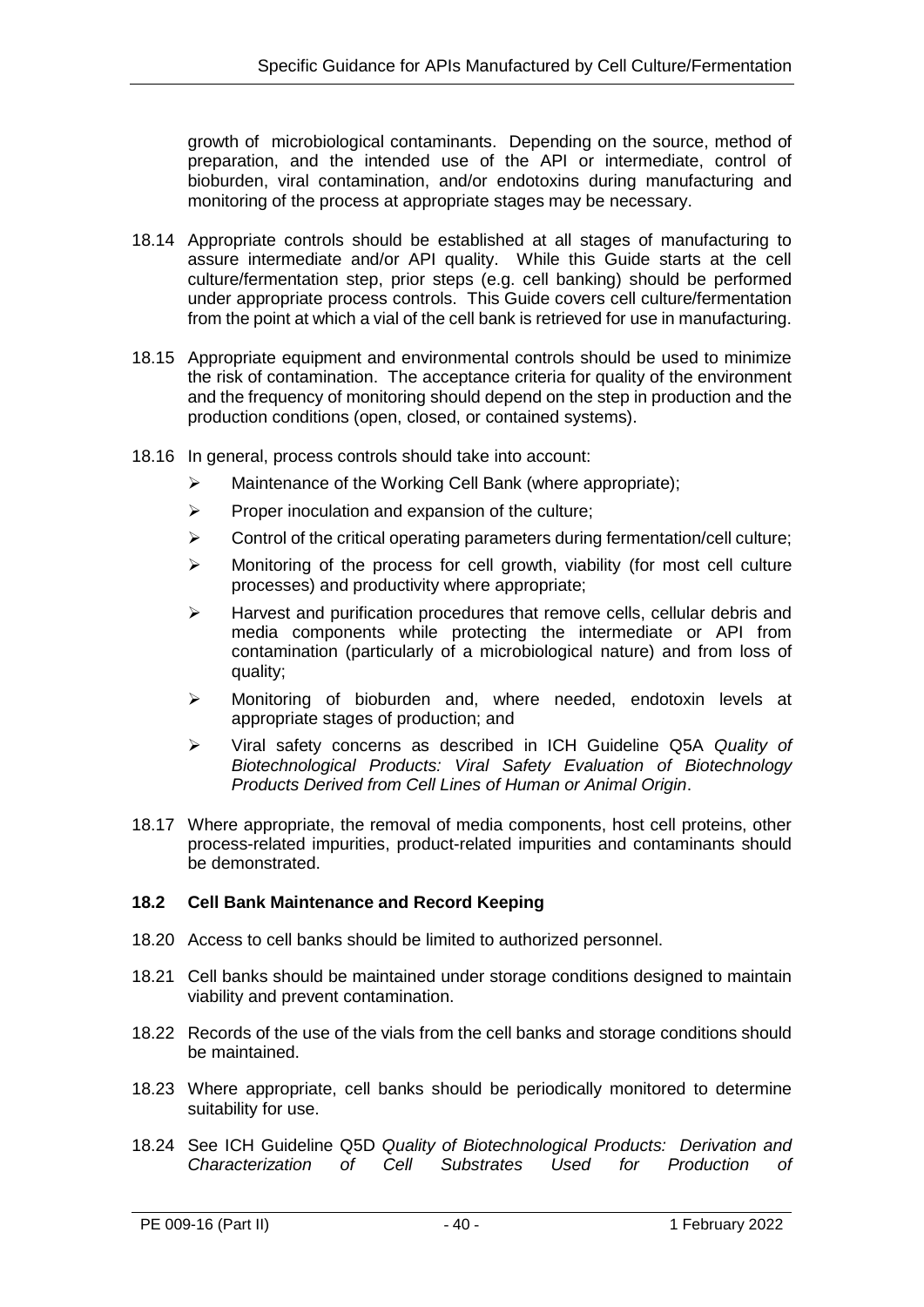*Biotechnological/Biological Products* for a more complete discussion of cell banking.

# <span id="page-45-0"></span>**18.3 Cell Culture/Fermentation**

- 18.30 Where aseptic addition of cell substrates, media, buffers, and gases is needed, closed or contained systems should be used where possible. If the inoculation of the initial vessel or subsequent transfers or additions (media, buffers) are performed in open vessels, there should be controls and procedures in place to minimize the risk of contamination.
- 18.31 Where the quality of the API can be affected by microbial contamination, manipulations using open vessels should be performed in a biosafety cabinet or similarly controlled environment.
- 18.32 Personnel should be appropriately gowned and take special precautions handling the cultures.
- 18.33 Critical operating parameters (for example temperature, pH, agitation rates, addition of gases, pressure) should be monitored to ensure consistency with the established process. Cell growth, viability (for most cell culture processes), and, where appropriate, productivity should also be monitored. Critical parameters will vary from one process to another, and for classical fermentation, certain parameters (cell viability, for example) may not need to be monitored.
- 18.34 Cell culture equipment should be cleaned and sterilized after use. As appropriate, fermentation equipment should be cleaned, and sanitized or sterilized.
- 18.35 Culture media should be sterilized before use when appropriate to protect the quality of the API.
- 18.36 There should be appropriate procedures in place to detect contamination and determine the course of action to be taken. This should include procedures to determine the impact of the contamination on the product and those to decontaminate the equipment and return it to a condition to be used in subsequent batches. Foreign organisms observed during fermentation processes should be identified as appropriate and the effect of their presence on product quality should be assessed, if necessary. The results of such assessments should be taken into consideration in the disposition of the material produced.
- 18.37 Records of contamination events should be maintained.
- <span id="page-45-1"></span>18.38 Shared (multi-product) equipment may warrant additional testing after cleaning between product campaigns, as appropriate, to minimize the risk of crosscontamination.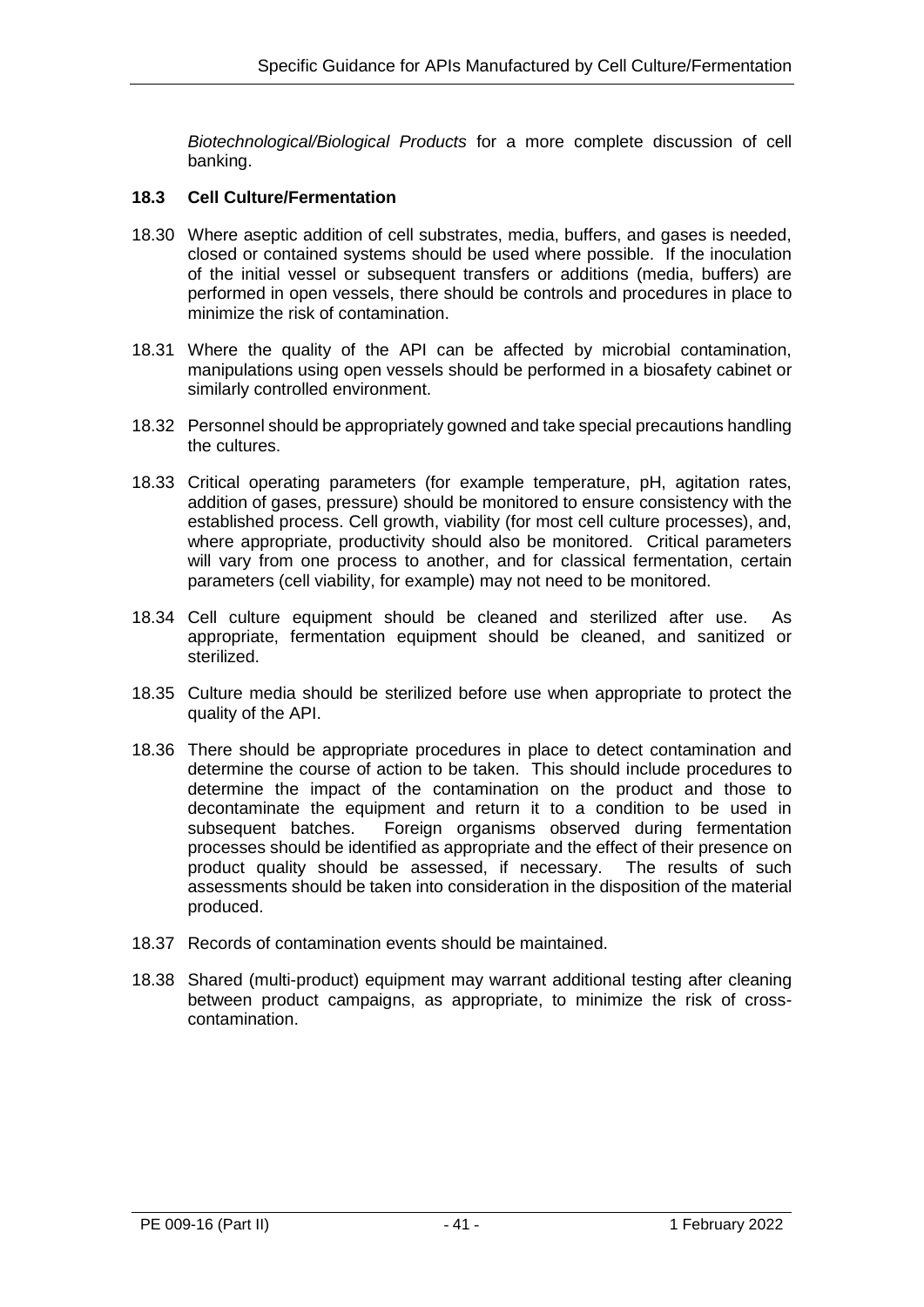# **18.4 Harvesting, Isolation and Purification**

- 18.40 Harvesting steps, either to remove cells or cellular components or to collect cellular components after disruption, should be performed in equipment and areas designed to minimize the risk of contamination.
- 18.41 Harvest and purification procedures that remove or inactivate the producing organism, cellular debris and media components (while minimizing degradation, contamination, and loss of quality) should be adequate to ensure that the intermediate or API is recovered with consistent quality.
- 18.42 All equipment should be properly cleaned and, as appropriate, sanitized after use. Multiple successive batching without cleaning can be used if intermediate or API quality is not compromised.
- 18.43 If open systems are used, purification should be performed under environmental conditions appropriate for the preservation of product quality.
- 18.44 Additional controls, such as the use of dedicated chromatography resins or additional testing, may be appropriate if equipment is to be used for multiple products.

#### <span id="page-46-0"></span>**18.5 Viral Removal/Inactivation Steps**

- 18.50 See the ICH Guideline Q5A *Quality of Biotechnological Products: Viral Safety Evaluation of Biotechnology Products Derived from Cell Lines of Human or Animal Origin* for more specific information.
- 18.51 Viral removal and viral inactivation steps are critical processing steps for some processes and should be performed within their validated parameters.
- 18.52 Appropriate precautions should be taken to prevent potential viral contamination from pre-viral to post-viral removal/inactivation steps. Therefore, open processing should be performed in areas that are separate from other processing activities and have separate air handling units.
- 18.53 The same equipment is not normally used for different purification steps. However, if the same equipment is to be used, the equipment should be appropriately cleaned and sanitized before reuse. Appropriate precautions should be taken to prevent potential virus carry-over (e.g. through equipment or environment) from previous steps.

# <span id="page-46-1"></span>**19. APIs FOR USE IN CLINICAL TRIALS**

#### <span id="page-46-2"></span>**19.1 General**

- 19.10 Not all the controls in the previous sections of this Guide are appropriate for the manufacture of a new API for investigational use during its development. Section 19 provides specific guidance unique to these circumstances.
- 19.11 The controls used in the manufacture of APIs for use in clinical trials should be consistent with the stage of development of the drug product incorporating the API. Process and test procedures should be flexible to provide for changes as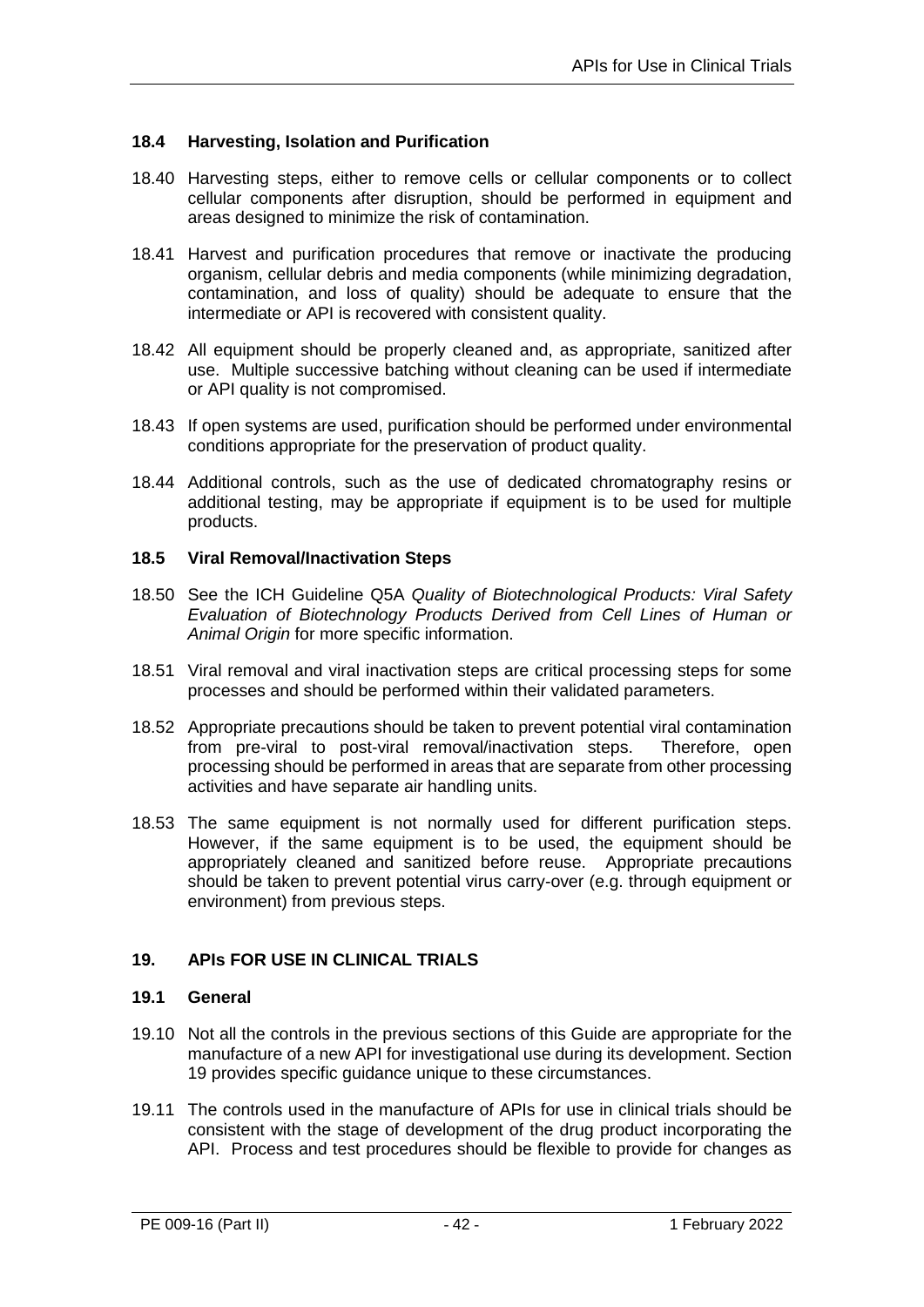knowledge of the process increases and clinical testing of a drug product progresses from pre-clinical stages through clinical stages. Once drug development reaches the stage where the API is produced for use in drug products intended for clinical trials, manufacturers should ensure that APIs are manufactured in suitable facilities using appropriate production and control procedures to ensure the quality of the API.

# <span id="page-47-0"></span>**19.2 Quality**

- 19.20 Appropriate GMP concepts should be applied in the production of APIs for use in clinical trials with a suitable mechanism of approval of each batch.
- 19.21 A quality unit(s) independent from production should be established for the approval or rejection of each batch of API for use in clinical trials.
- 19.22 Some of the testing functions commonly performed by the quality unit(s) can be performed within other organizational units.
- 19.23 Quality measures should include a system for testing of raw materials, packaging materials, intermediates, and APIs.
- 19.24 Process and quality problems should be evaluated.
- 19.25 Labelling for APIs intended for use in clinical trials should be appropriately controlled and should identify the material as being for investigational use.

#### <span id="page-47-1"></span>**19.3 Equipment and Facilities**

- 19.30 During all phases of clinical development, including the use of small-scale facilities or laboratories to manufacture batches of APIs for use in clinical trials, procedures should be in place to ensure that equipment is calibrated, clean and suitable for its intended use.
- 19.31 Procedures for the use of facilities should ensure that materials are handled in a manner that minimizes the risk of contamination and cross-contamination.

#### <span id="page-47-2"></span>**19.4 Control of Raw Materials**

- 19.40 Raw materials used in production of APIs for use in clinical trials should be evaluated by testing, or received with a supplier's analysis and subjected to identity testing. When a material is considered hazardous, a supplier's analysis should suffice.
- 19.41 In some instances, the suitability of a raw material can be determined before use based on acceptability in small-scale reactions (i.e., use testing) rather than on analytical testing alone.

#### <span id="page-47-3"></span>**19.5 Production**

19.50 The production of APIs for use in clinical trials should be documented in laboratory notebooks, batch records, or by other appropriate means. These documents should include information on the use of production materials, equipment, processing, and scientific observations.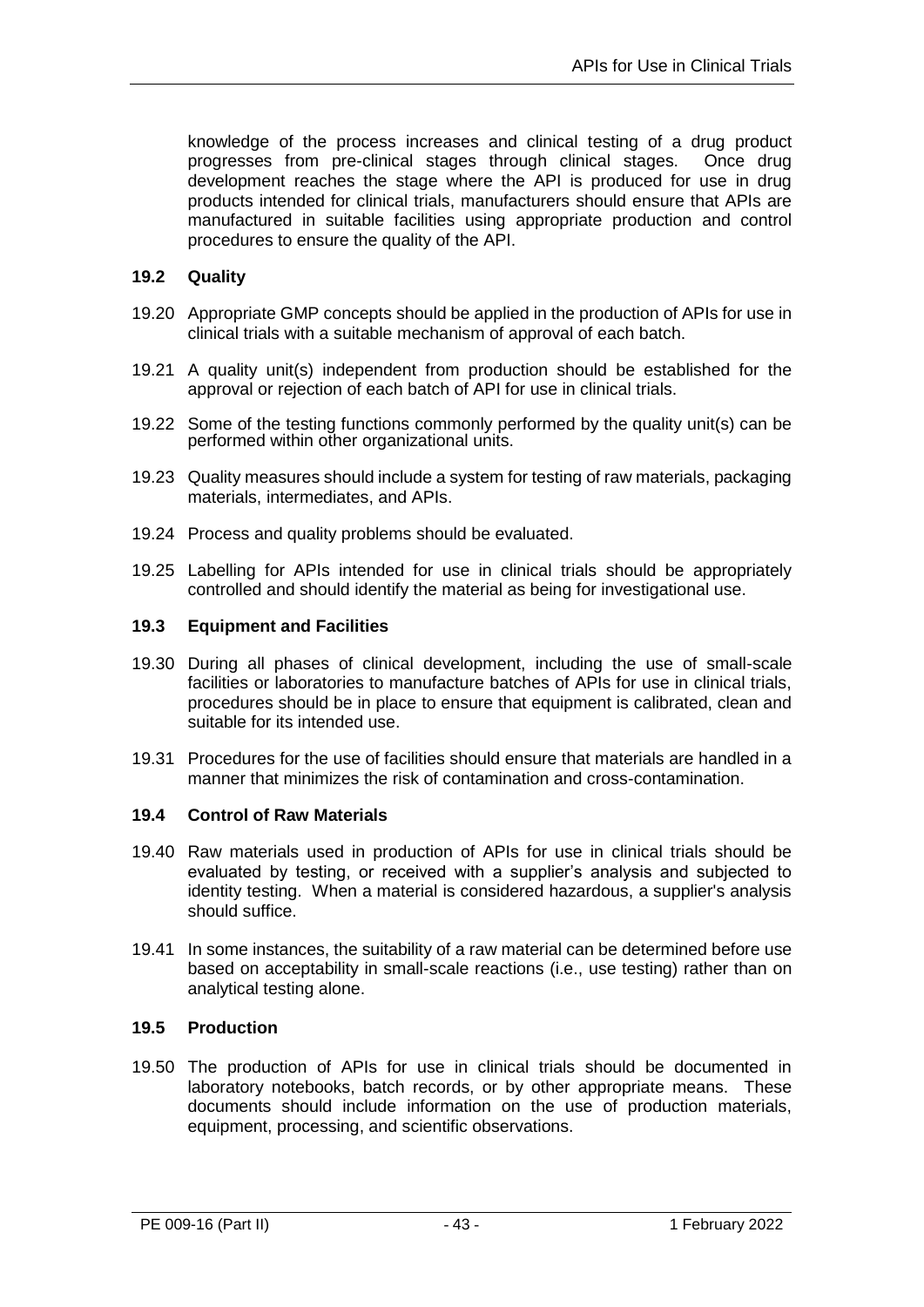19.51 Expected yields can be more variable and less defined than the expected yields used in commercial processes. Investigations into yield variations are not expected.

#### <span id="page-48-0"></span>**19.6 Validation**

- 19.60 Process validation for the production of APIs for use in clinical trials is normally inappropriate, where a single API batch is produced or where process changes during API development make batch replication difficult or inexact. The combination of controls, calibration, and, where appropriate, equipment qualification assures API quality during this development phase.
- 19.61 Process validation should be conducted in accordance with Section 12 when batches are produced for commercial use, even when such batches are produced on a pilot or small scale.

#### <span id="page-48-1"></span>**19.7 Changes**

19.70 Changes are expected during development, as knowledge is gained and the production is scaled up. Every change in the production, specifications, or test procedures should be adequately recorded.

#### <span id="page-48-2"></span>**19.8 Laboratory Controls**

- 19.80 While analytical methods performed to evaluate a batch of API for clinical trials may not yet be validated, they should be scientifically sound.
- 19.81 A system for retaining reserve samples of all batches should be in place. This system should ensure that a sufficient quantity of each reserve sample is retained for an appropriate length of time after approval, termination, or discontinuation of an application.
- 19.82 Expiry and retest dating as defined in Section 11.6 applies to existing APIs used in clinical trials. For new APIs, Section 11.6 does not normally apply in early stages of clinical trials.

#### <span id="page-48-3"></span>**19.9 Documentation**

- 19.90 A system should be in place to ensure that information gained during the development and the manufacture of APIs for use in clinical trials is documented and available.
- 19.91 The development and implementation of the analytical methods used to support the release of a batch of API for use in clinical trials should be appropriately documented.
- 19.92 A system for retaining production and control records and documents should be used. This system should ensure that records and documents are retained for an appropriate length of time after the approval, termination, or discontinuation of an application.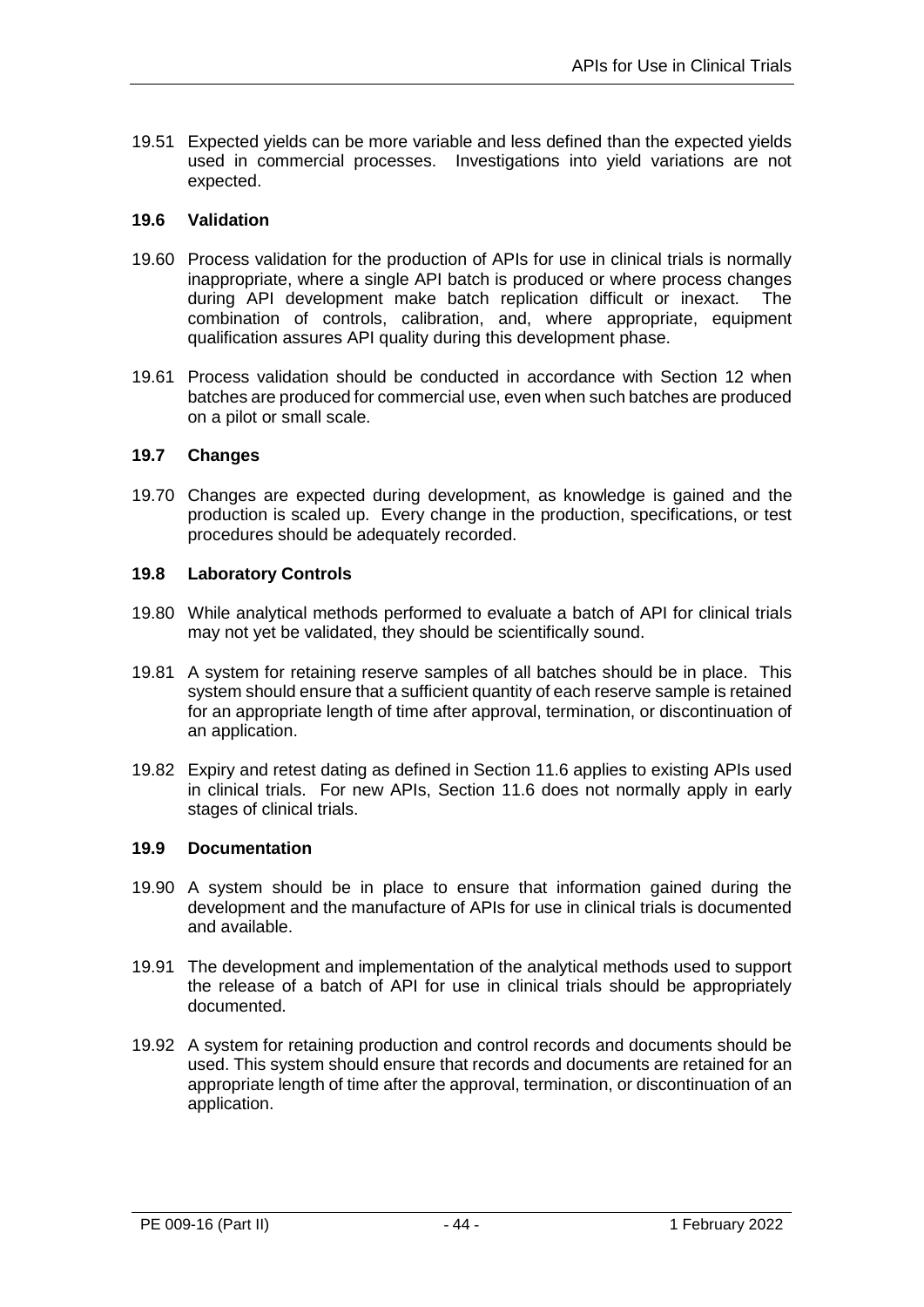# <span id="page-49-0"></span>**20. GLOSSARY**

# **Acceptance Criteria**

Numerical limits, ranges, or other suitable measures for acceptance of test results.

#### **Active Pharmaceutical Ingredient (API)** *(or Drug Substance)*

Any substance or mixture of substances intended to be used in the manufacture of a drug (medicinal) product and that, when used in the production of a drug, becomes an active ingredient of the drug product. Such substances are intended to furnish pharmacological activity or other direct effect in the diagnosis, cure, mitigation, treatment, or prevention of disease or to affect the structure and function of the body.

#### **API Starting Material**

A raw material, intermediate, or an API that is used in the production of an API and that is incorporated as a significant structural fragment into the structure of the API. An API Starting Material can be an article of commerce, a material purchased from one or more suppliers under contract or commercial agreement, or produced in-house. API Starting Materials are normally of defined chemical properties and structure.

#### **Batch (or Lot)**

A specific quantity of material produced in a process or series of processes so that it is expected to be homogeneous within specified limits. In the case of continuous production, a batch may correspond to a defined fraction of the production. The batch size can be defined either by a fixed quantity or by the amount produced in a fixed time interval.

#### **Batch Number (or Lot Number)**

A unique combination of numbers, letters, and/or symbols that identifies a batch (or lot) and from which the production and distribution history can be determined.

#### **Bioburden**

The level and type (e.g. objectionable or not) of micro-organisms that can be present in raw materials, API starting materials, intermediates or APIs. Bioburden should not be considered contamination unless the levels have been exceeded or defined objectionable organisms have been detected.

#### **Calibration**

The demonstration that a particular instrument or device produces results within specified limits by comparison with those produced by a reference or traceable standard over an appropriate range of measurements.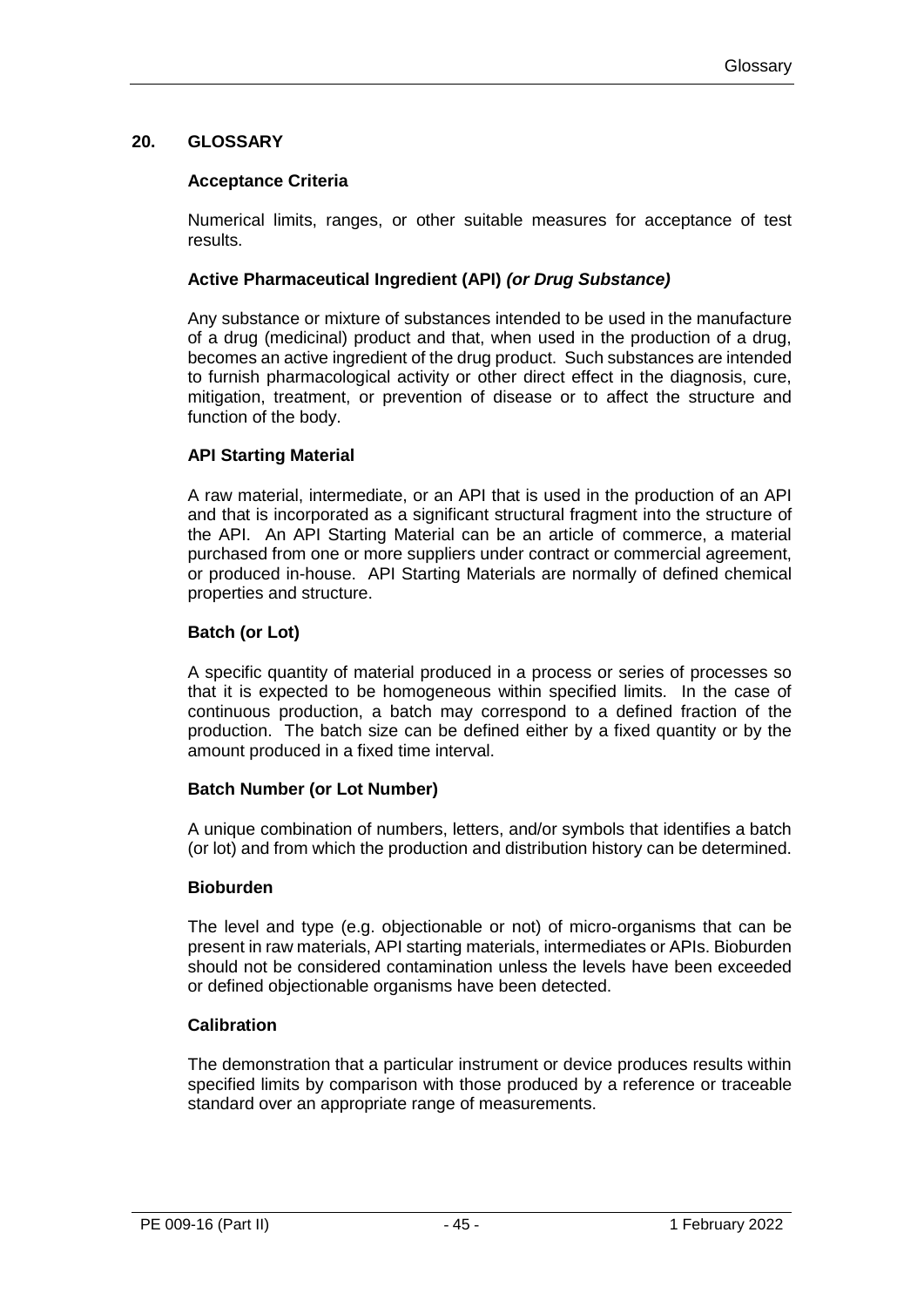# **Computer System**

A group of hardware components and associated software, designed and assembled to perform a specific function or group of functions.

#### **Computerized System**

A process or operation integrated with a computer system.

#### **Contamination**

The undesired introduction of impurities of a chemical or microbiological nature, or of foreign matter, into or onto a raw material, intermediate, or API during production, sampling, packaging or repackaging, storage or transport.

#### **Contract Manufacturer**

A manufacturer performing some aspect of manufacturing on behalf of the original manufacturer.

#### **Critical**

Describes a process step, process condition, test requirement, or other relevant parameter or item that must be controlled within predetermined criteria to ensure that the API meets its specification.

#### **Cross-Contamination**

Contamination of a material or product with another material or product.

#### **Deviation**

Departure from an approved instruction or established standard.

#### **Drug (Medicinal) Product**

The dosage form in the final immediate packaging intended for marketing. (Reference Q1A)

#### **Drug Substance**

See Active Pharmaceutical Ingredient

# **Expiry Date (or Expiration Date)**

The date placed on the container/labels of an API designating the time during which the API is expected to remain within established shelf life specifications if stored under defined conditions, and after which it should not be used.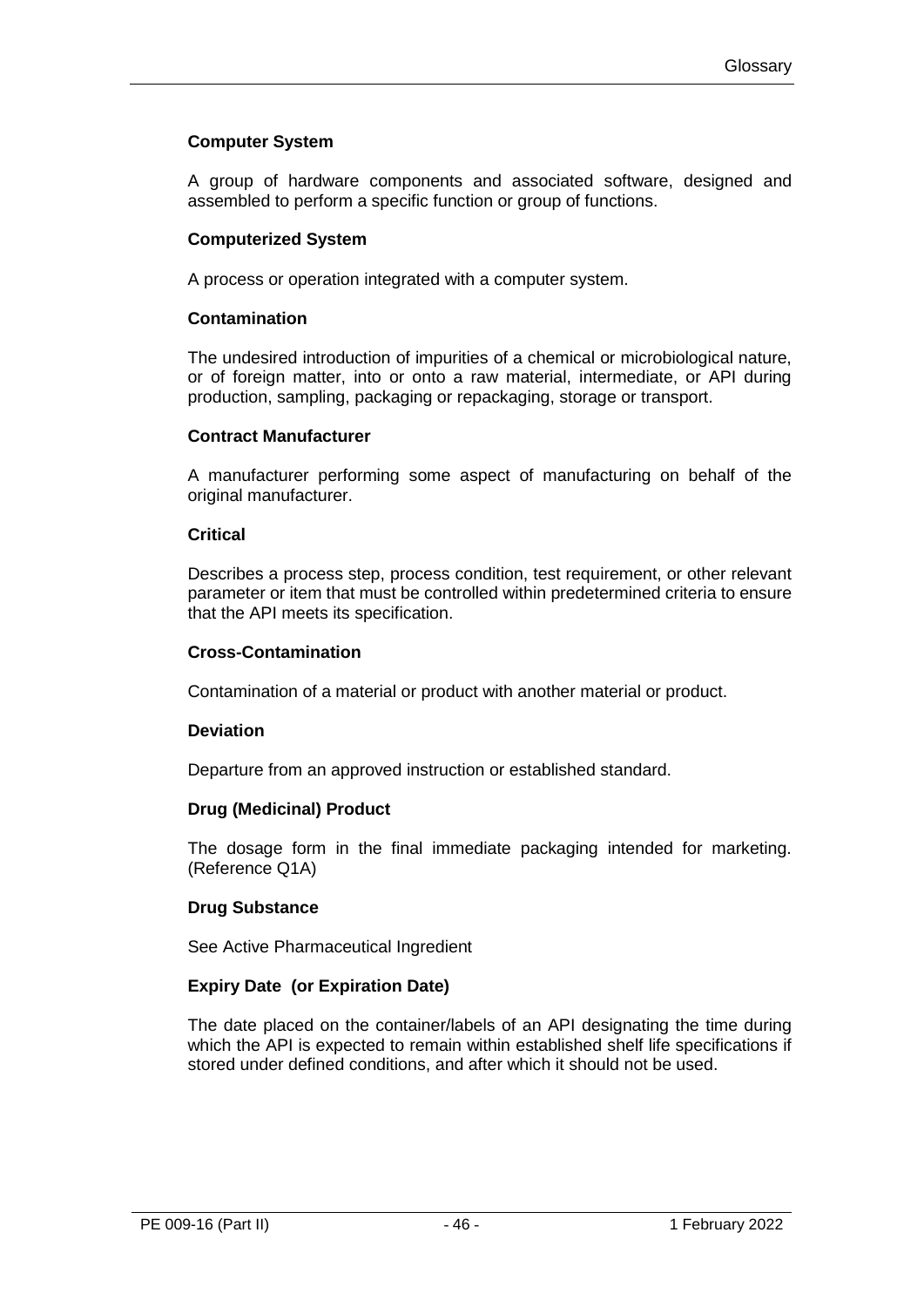# **Impurity**

Any component present in the intermediate or API that is not the desired entity.

#### **Impurity Profile**

A description of the identified and unidentified impurities present in an API.

#### **In-Process Control (or Process Control)**

Checks performed during production in order to monitor and, if appropriate, to adjust the process and/or to ensure that the intermediate or API conforms to its specifications.

#### **Intermediate**

A material produced during steps of the processing of an API that undergoes further molecular change or purification before it becomes an API. Intermediates may or may not be isolated. (Note: this Guide only addresses those intermediates produced after the point that the company has defined as the point at which the production of the API begins.)

**Lot**

See Batch

#### **Lot Number see Batch Number**

See Batch Number

#### **Manufacture**

All operations of receipt of materials, production, packaging, repackaging, labelling, relabelling, quality control, release, storage, and distribution of APIs and related controls.

#### **Material**

A general term used to denote raw materials (starting materials, reagents, solvents), process aids, intermediates, APIs and packaging and labelling materials.

#### **Mother Liquor**

The residual liquid which remains after the crystallization or isolation processes. A mother liquor may contain unreacted materials, intermediates, levels of the API and/or impurities. It may be used for further processing.

#### **Packaging Material**

Any material intended to protect an intermediate or API during storage and transport.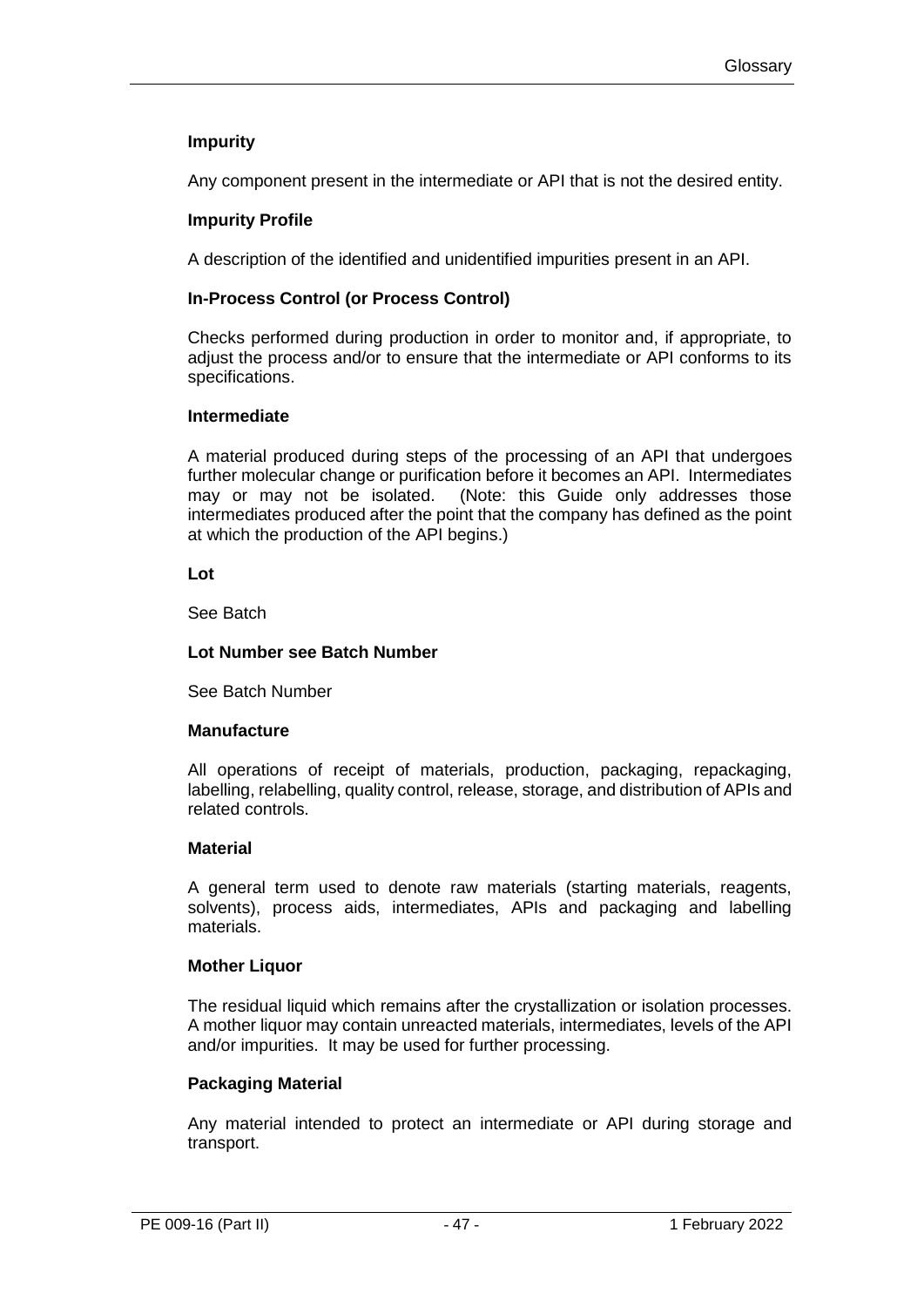#### **Procedure**

A documented description of the operations to be performed, the precautions to be taken and measures to be applied directly or indirectly related to the manufacture of an intermediate or API.

#### **Process Aids**

Materials, excluding solvents, used as an aid in the manufacture of an intermediate or API that do not themselves participate in a chemical or biological reaction (e.g. filter aid, activated carbon, etc).

#### **Process Control**

See In-Process Control

#### **Production**

All operations involved in the preparation of an API from receipt of materials through processing and packaging of the API.

#### **Qualification**

Action of proving and documenting that equipment or ancillary systems are properly installed, work correctly, and actually lead to the expected results. Qualification is part of validation, but the individual qualification steps alone do not constitute process validation.

#### **Quality Assurance (QA)**

The sum total of the organised arrangements made with the object of ensuring that all APIs are of the quality required for their intended use and that quality systems are maintained.

#### **Quality Control (QC)**

Checking or testing that specifications are met.

#### **Quality Unit(s)**

An organizational unit independent of production which fulfils both Quality Assurance and Quality Control responsibilities. This can be in the form of separate QA and QC units or a single individual or group, depending upon the size and structure of the organization.

#### **Quarantine**

The status of materials isolated physically or by other effective means pending a decision on their subsequent approval or rejection.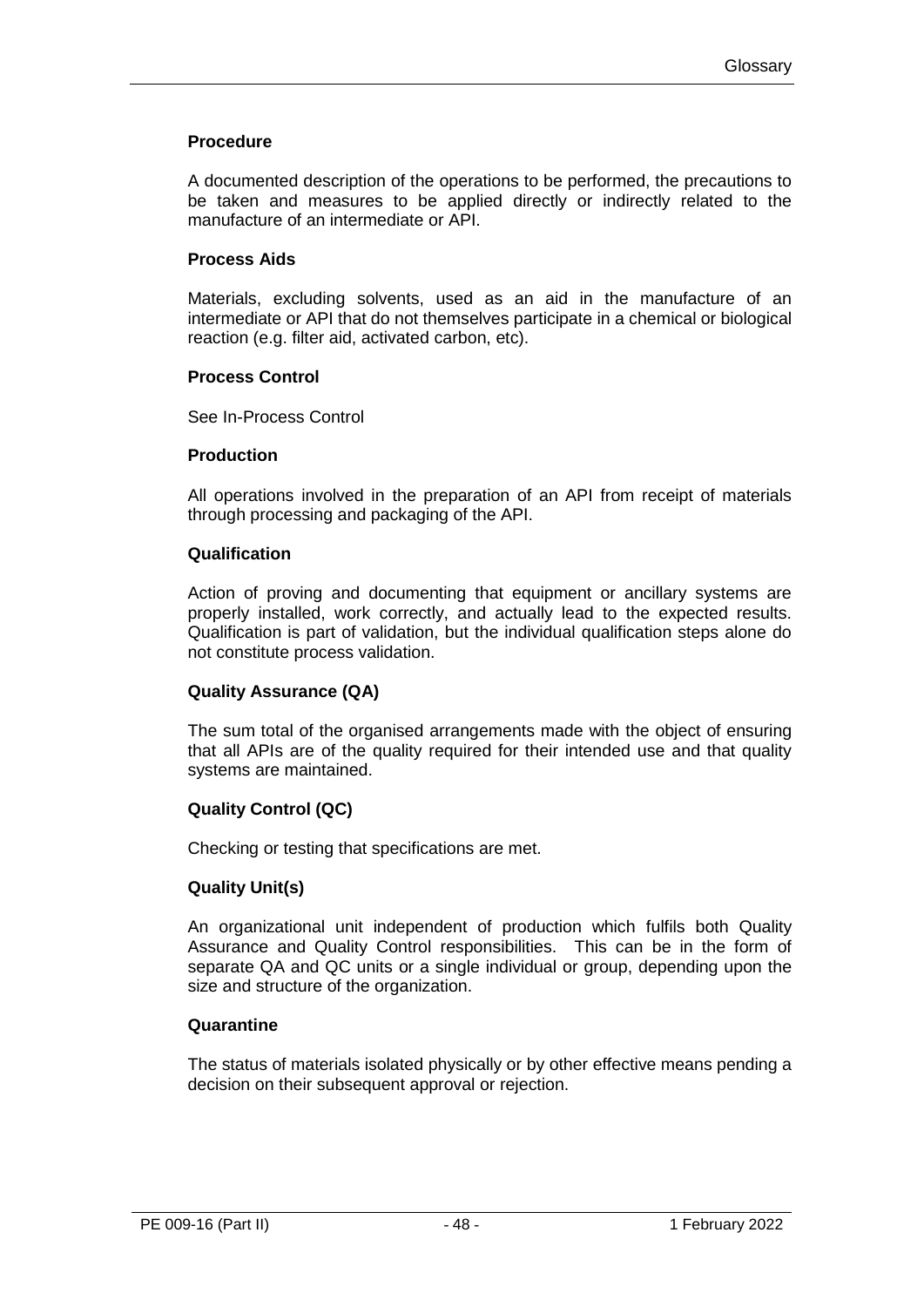# **Raw Material**

A general term used to denote starting materials, reagents, and solvents intended for use in the production of intermediates or APIs.

#### **Reference Standard, Primary**

A substance that has been shown by an extensive set of analytical tests to be authentic material that should be of high purity. This standard can be: (1) obtained from an officially recognised source, or (2) prepared by independent synthesis, or (3) obtained from existing production material of high purity, or (4) prepared by further purification of existing production material.

#### **Reference Standard, Secondary**

A substance of established quality and purity, as shown by comparison to a primary reference standard, used as a reference standard for routine laboratory analysis.

#### **Reprocessing**

Introducing an intermediate or API, including one that does not conform to standards or specifications, back into the process and repeating a crystallization step or other appropriate chemical or physical manipulation steps (e.g., distillation, filtration, chromatography, milling) that are part of the established manufacturing process. Continuation of a process step after an in-process control test has shown that the step is incomplete is considered to be part of the normal process, and not reprocessing.

#### **Retest Date**

The date when a material should be re-examined to ensure that it is still suitable for use.

#### **Reworking**

Subjecting an intermediate or API that does not conform to standards or specifications to one or more processing steps that are different from the established manufacturing process to obtain acceptable quality intermediate or API (e.g., recrystallizing with a different solvent).

#### **Signature (signed)**

See definition for signed

# **Signed (signature)**

The record of the individual who performed a particular action or review. This record can be initials, full handwritten signature, personal seal, or authenticated and secure electronic signature.